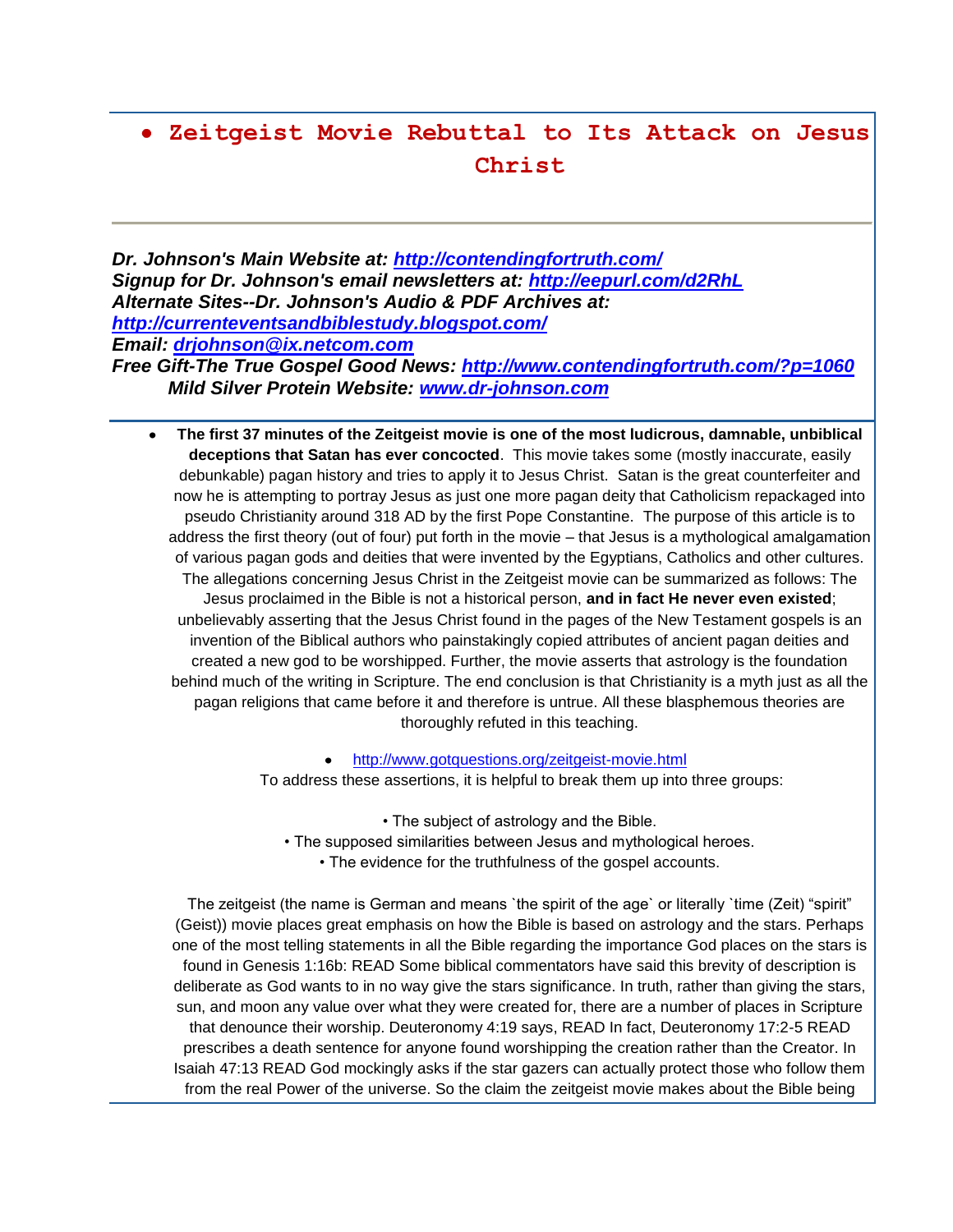based and grounded on astrology goes against what is written in the actual Book itself.

In addition to the general faulty concept of astrology and the Bible being joined at the hip, the specific statements made in the film about this supposed link reflect a disregard for historical facts. For example, the movie states that the number "12" in the Bible refers to the 12 zodiacal signs. So the 12 patriarchs, 12 tribes of Israel, 12 disciples of Jesus, etc., are supposed to match the number of the astrological signs. This is out of the realm of possibility as Genesis was written around 1,000 B.C. with the actual events having occurred even earlier. History shows that the division of the stars/constellations into the 12 zodiacal signs did not occur until the Babylonians made the divisions around the fifth century B.C. so the timing is off.

The meatier part of the first section of the movie is devoted to allegations of Jesus being nothing but a combination of pagan deity attributes that the gospel writers borrowed to create their own new god. For this short refutation, focus will be given to what appears to be the major authority used in this portion of the movie and the first major mythological figure presented as a forerunner of Jesus – Horus – using the logic that if the research on their primary character is flawed, it is likely the same faulty investigation methods/materials will be present in everything else that follows. Also note that it is the absence of documented scholarly material supporting the movie's stance that challenges the position stated in the film.

The zeitgeist movie makes these claims about the Egyptian god Horus:

- He was born on December 25th of a virgin Isis Mary
	- A star in the East proclaimed his arrival
	- Three kings came to adore the new-born "savior" • He became a prodigal teacher at age 12
- At age 30 he was "baptized" and began a "ministry"
	- Horus had twelve "disciples"
		- Horus was betrayed
			- He was crucified
	- He was buried for three days
	- He was resurrected after three days

If true, this would certainly be unsettling to followers of Christ. However, walking through each point in detail is quite revealing. First, it is true that Egyptian legend has Horus being born to Isis. But the trailing name of "Mary" used in the movie – where did that come from? No mention in any Egyptian literature links the name Isis to the actual name "Mary." Isis was also not a virgin. Neither account of Horus' birth makes this statement – instead readers are told Isis was not a virgin, but the widow of Osiris, another Egyptian god who supposedly conceived Horus with Isis after he was dead

- **You Probably Know This Woman!**
- Issue Date: January/February 2007
	- By David W. Daniels
- To the Aztecs, she was known as Tlazolteotl (TLAS-ohl-tay-OH-tul), the goddess of filth, gambling,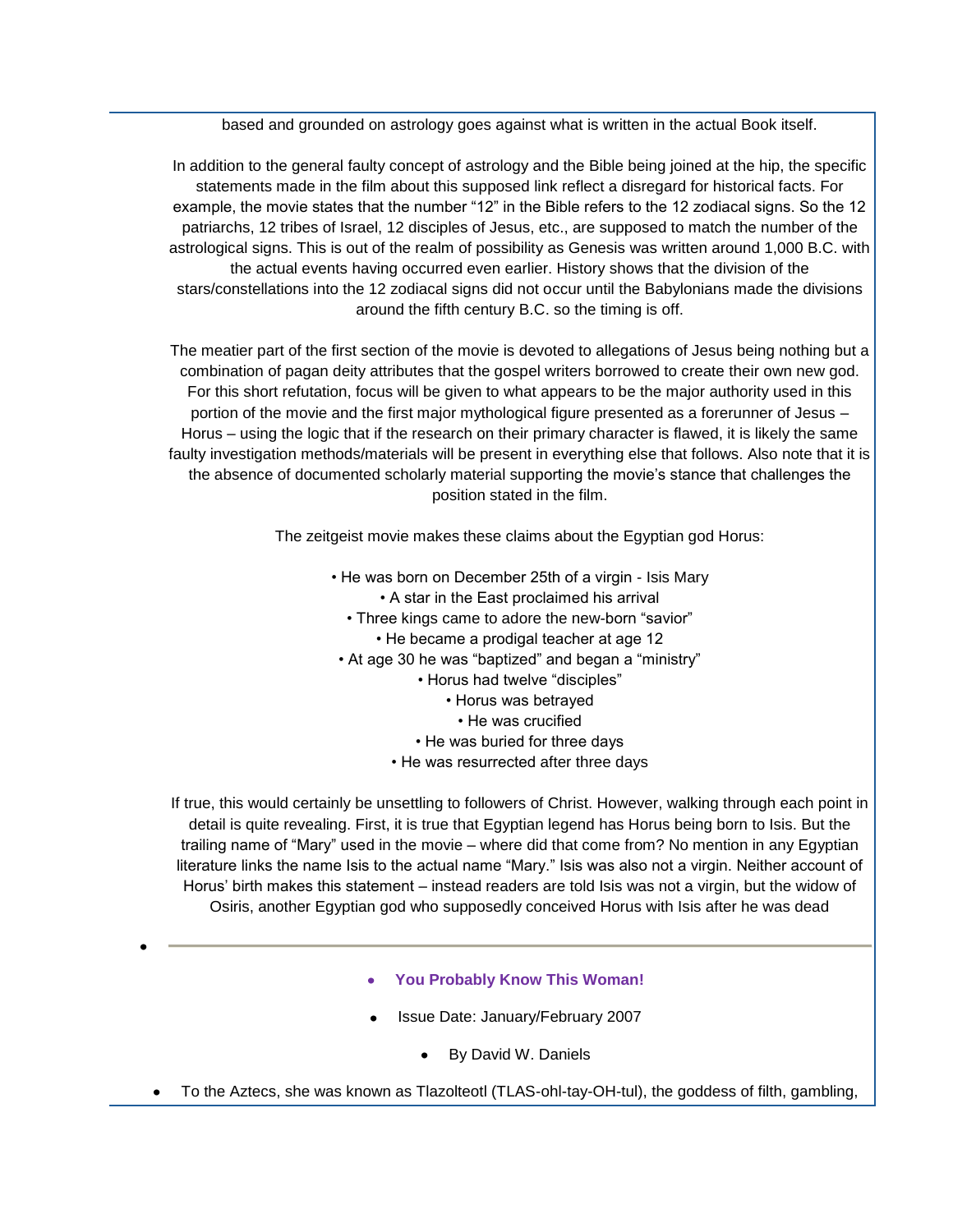prostitution and witchcraft, among other things. She was also known to the Aztecs as Coatlicue (co-AT-li-KWAY).

- She was the goddess of the moon and of the morning/evening star (Venus). People who spoke different languages called her by other names. Some of them are Hecate, Astarte, Aphrodite, Venus, Isis, Semiramis and Ishtar (The fertility goddess which is where we derive the word Easter). Note: Easter is the first Sunday after the first new moon of another pagan holiday known as Ostara which March or 21st or 22nd. The Goddess Ostara (AKA: Ishtar), for whom "Easter" is named -- Ostara as well as Easter is one of the Illuminati's Human Sacrifice Nights
	- She is also known as the Roman Catholic "Virgin Mary" goddess.

Her son had many names as well. Some of them are Horus, Harpocrates, Mithras, Sol Invictus, Hercules, Attis and Tammuz. What do these god-babies have in common? Well, for one, they were all supposedly born on December 25th. Which is where we derive the pagan celebration of Christmas from, which was originally known by the Romans as Saturnalia. December 21-22 -- Winter Solstice/Yule. One of the Illuminati's Human Sacrifice Nights December 21- 22 -- Yule -- When the sun begins its northward trek in the sky, and days began to grow longer again, pagans celebrated the Winter Solstice by burning the Yule log. Since the sun had reversed itself and was now rising in the sky, pagans believed this was a sign that the human sacrifices carried out in Samhain (Halloween) had been accepted by the gods. The Roman Catholic Church later changed the day of celebration to December 25, calling it Christmas.Roman Catholicism is a demonic blend of ancient pagan religions made to look like Christianity.

B. -- Christmas was not among the earliest festivals of the Church. It was not celebrated, commemorated, or observed, neither by the apostles nor in the apostolic church -- not for at least the first 300 years of church history! History reveals that about 440 A.D., the Church at Jerusalem commenced the celebration of Christmas, following the lead of Roman Catholicism. It was sufficient for the early Christians that Jesus, their Lord and Savior, had been born. They praised God that Jesus Christ had, indeed, come in the flesh. The day and the time of His birth had no relevance to them, because Jesus was no longer physically on earth. He had returned to heaven. And it was the risen, exalted Christ to whom they looked, and that by faith -- not a babe laid in a manger. Jesus Christ is no longer a baby; no longer the "Christ-child," but the exalted Lord of all.

Hosea 4:6&7: "My people are destroyed for lack of knowledge: because thou hast rejected knowledge, I will also reject thee, that thou shalt be no priest to me: seeing thou hast forgotten the law of thy God, I will also forget thy children.

As they were increased, so they sinned against me: therefore will I change their glory into shame."

C. Seemingly forgotten is the essential role religion played in the world of ancient Rome. But the Emperor Constantine understood. By giving official status to Christianity, he brought internal peace to the Empire. A brilliant military commander, he also had the genius to recognize that after declaring Christianity the "state" religion (Constantine forced all the pagans of his empire to be baptized into the Roman Church), there was need for true union between paganism and Christianity. The corrupt Roman Church was full of pagans now masquerading as Christians, all of which had to be pacified. What better way than to "Christianize" their pagan idolatries. Thus, the Babylonian mystery religions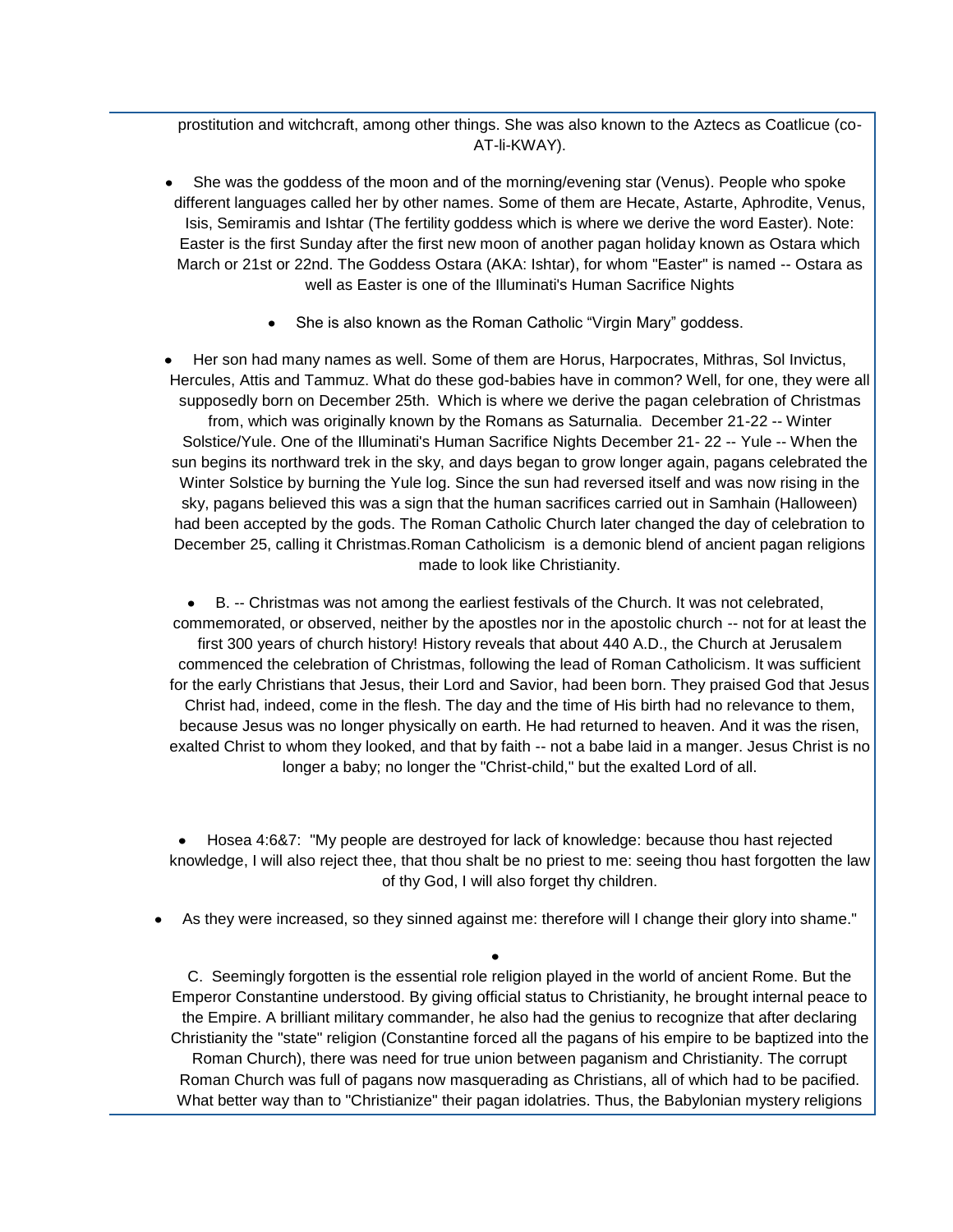were introduced by Constantine beginning in 313 A.D. (and established a foothold with the holding of the Council of Nicaea in 325 A.D.). The Constantine-led Roman Church was more than willing to adapt and adopt pagan practices in order to make Christianity palatable to the heathen. Constantine used religion as a political tool, totally devoid of any true spirituality:

Pagan rituals and idols took on Christian names (e.g., Jesus Christ was presented as the Sun of Righteousness [Malachi 4:2] replacing the sun god, Horus, Tammuz, Sol Invictus ). Pagan holidays were reclassified as Christian holidays (holy-days).

December 25th was the "Victory of the Sun-God" Festival in the pagan Babylonian world. In the ancient Roman Empire, the celebration can be traced back to the Roman festival Saturnalia, which honored Saturn, the harvest god, and Mithras, the god of light; both were celebrated during or shortly after the winter solstice (between the 17th and 23rd of December). To all ancient pagan civilizations, December 25th was the birthday of the gods -- the time of year when the days began to lengthen and man was blessed with a "regeneration of nature." Moreover, all of December 25th's Babylonian and Roman festivals were characterized by 5-7 day celebration periods of unrestrained promiscuous revelry and licentiousness.

In order to make Christianity palatable to the heathen, the Roman Church simply took Saturnalia, adopted it into Christianity, and then eventually many of the associated pagan symbols, forms, customs, and traditions were reinterpreted (or "Christianized") in ways "acceptable" to lukewarm Christian faith and practice. (In fact, in 375 A.D., the Church of Rome under Pope Julius I merely announced that the birth date of Christ had been "discovered" to be December 25th, and was accepted as such by the "faithful." The festival of Saturnalia and the birthday of Mithras could now be celebrated as the birthday of Christ!) The pagans flocked into the Catholic places of worship, because they were still able to worship their old gods, but merely under different names. It mattered not to them whether they worshiped the Egyptian goddess mother and her child under the old names (Isis and Horus), or under the names of the "Virgin Mary" and the "Christ-child." Either way, it was the same old idol-religion (cf. 1 Thes. 1:8-10; 5:22 -- Paul says to turn from idols, not rename them and Christianize them). Roman Catholicism's Christmas Day is nothing but "baptized" paganism, having come along much too late to be part of "the faith once delivered unto the saints" (Jude 3).

#### **Was Jesus born on December 25th or early September?**

- Luke 1:5-25 is the record of the [angel's](http://www.truthortradition.com/modules.php?name=News&file=article&sid=448) announcement to Zecharias that he and his wife, Elizabeth, would have a son, whom they were to call John. Zechariah and Elizabeth were quite elderly, and had no children, and the angel gave them the wonderful news that they would have a son, to be named John. Verses 23 and 24 tell us that when Zechariah finished his service in the Temple, he returned home (which would have been in early June). Upon his return, Elizabeth became pregnant. Verse 26 then says that in her sixth month of pregnancy (December), the angel Gabriel came to Mary to tell her that she was about to become pregnant with the Son of God. Nine months later would have been September.
- How else do we know that Jesus was not born in the Winter? Luke 2:8 speaks about the shepherds near Bethlehem who were in the fields, watching their flocks at night. Shepherds in that region did not keep their sheep out at night during the Winter because it was cold and sometimes even snowy, but they did keep them in the fields during the Fall, after the end-of-Summer harvest. At that time, the sheep could eat the stalks of grain left over after the harvest, and they would then fertilize the ground prior to the late Fall planting.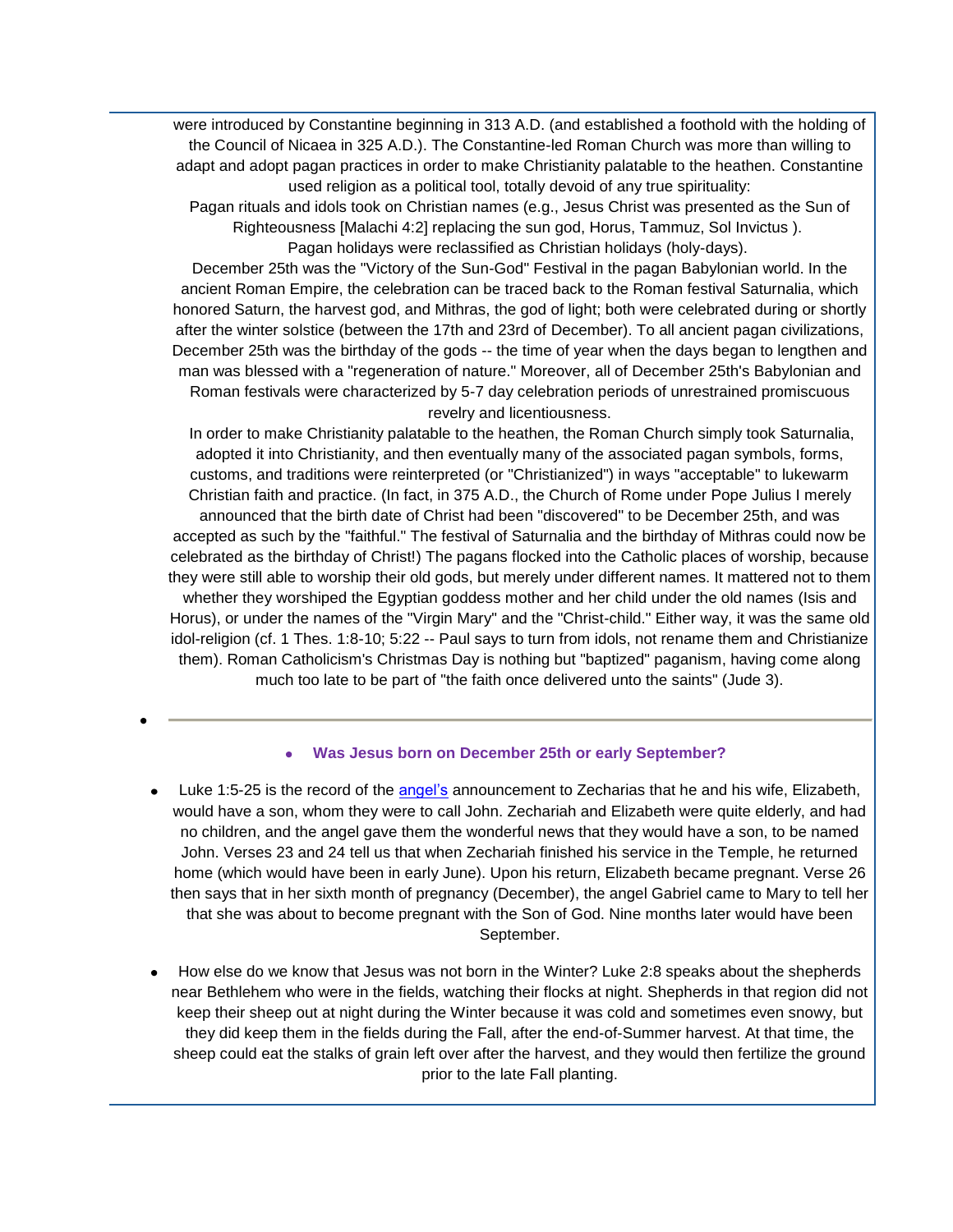- Also, Luke 2:1 says that when Mary was just about to give birth to Jesus, she and Joseph traveled to Bethlehem to fulfill their obligation to be counted in a Roman census. They did not travel in the Winter because it would have been much too hard. Rather, people traveled in the Fall, between the heat of Summer and the cold of Winter. And at that time of year the grain, and also some fruit, were ripe, and travelers were allowed to eat some of the "gleanings"—Lev. 23:22) as they passed by….
	- <http://www.truthortradition.com/modules.php?name=News&file=article&sid=467>

#### **Continuing…**

Next, the film states that a star in the East announced his birth and that three kings came to bring gifts to the "savior." However, when stories detailing the birth of Horus are examined, there is no star or three kings who come to visit him. Trying to link this to Christianity fails in any event as the account of Christ's birth in Matthew has magi (wise men, not kings) coming to Jesus with their actual number not being stated. Finally, the movie calls Horus a "savior." There are no descriptions of Horus being a savior to anyone or serving in that capacity.

This is an important point: the movie takes extreme unsubstantiated liberty in the quick and subtle uses of Christian words and phrases that in no way accurately describe the actual pagan god or attribute being discussed. This is seen again in the statements made of Horus being "baptized" and starting a "ministry." The only accounts remotely related to Horus and water are the stories told of Osiris (his father who is sometimes combined in ancient accounts with Horus to form one individual) whose body was cut up into 14 pieces by his enemy Set and scattered throughout the earth. Isis supposedly found each part of the body (except the phallus) & became the lord of the underworld, depending on which account is read. In any event, stating that Horus was "baptized" is simply playing fast and loose with Christian terminology.

In addition, Horus had no "ministry." Horus becoming a teacher at age 12 (mimicking Jesus' account at the temple as a youth) is nowhere to be found in accounts of Horus; neither are there any statements to the effect of him having twelve "disciples." According to the Horus accounts, Horus had four semi-gods that were followers and some indications of 16 human followers and an unknown number of blacksmiths that went into battle with him. No accounts of Horus being betrayed are found in his portrayals and he certainly did not die by crucifixion in any account. There is an incident described in one story of Horus being torn to pieces, with Iris requesting that the crocodile god fish him out of the water he was placed into, but the movie does not mention this as it does not fit in with their agenda. Further, the movie puts the account of Horus as originating in 3,000 B.C., which predates the invention and practice of crucifixion, so there is another historical problem that must be overcome.

The claims of Horus being buried for three days and resurrected are not to be found in any ancient Egyptian texts either. Some accounts have Osiris being brought back to life by Isis and going to be the lord of the underworld. But there is no account of Horus being buried for three days and then rising again from the dead and then ascending into heaven. And there is certainly no account of Horus dying for others as Jesus did.

In the end, the attempt to prove Horus was a picture/forerunner of Jesus simply fails from lack of any historical evidence. The movie continues in this same vein with all the other mythological pagan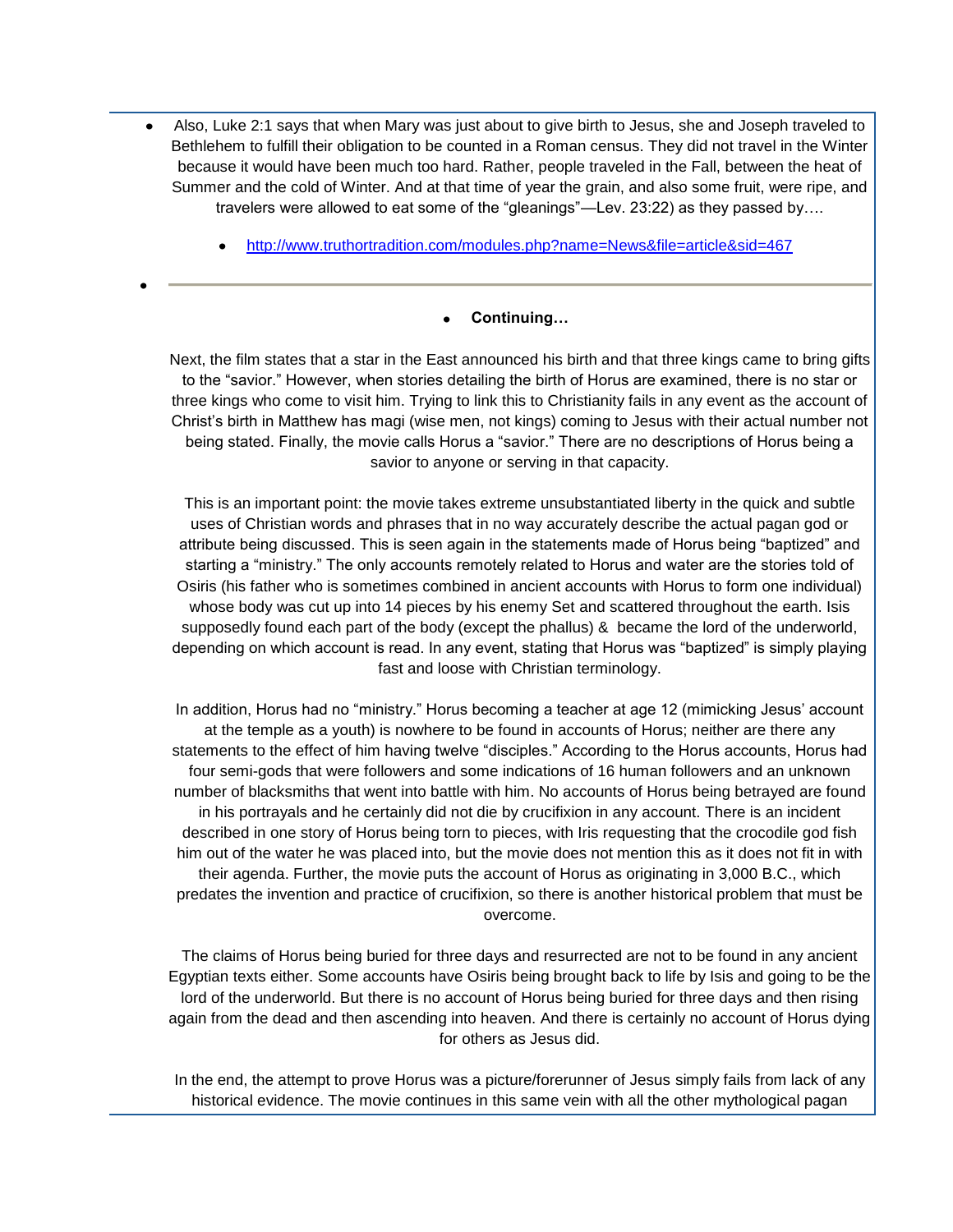deities that pre-dated Jesus (Attis, Krishna, etc.) As just another simple example, the zeitgeist movie says that Hindu's Krishna was also crucified and resurrected. However, Hindu teachings clearly state that Krishna was killed by an arrow shot from a hunter who accidentally hit him in his heal and after he died, he then ascended to be with Brahman. None of the pagan deities, when accurately examined, mirror the Son of God recorded in the New Testament gospels.

Of course, neither does the movie note the following facts:

• The many archaeological details confirming New Testament accounts.

• The historically confirmed references that run alongside the life of Christ.

• The early dating of the gospel accounts, during the lifetime of the eyewitnesses.

• The deep moral convictions of the authors and their commitment to truth.

• The accounts of the apostles going to their deaths for what they had seen.

• The typology of Joseph and Jesus (used by the film to supposedly debunk the actual existence of Christ) is very well known and accepted by conservative Christian scholars as a foreshadowing of the first coming of Jesus.

• All the good produced by Christianity (see "How Christianity Changed the World" by Dr. Alvin Schmidt), which are brushed aside with only the catholic atrocities, crusades and other like events being highlighted.

This is in keeping with the current militant atheist mindset of there only being violence in religion. Of course, violence done in the name of atheism/naturalism is not mentioned in the movie. Perhaps most overlooked is the fact that Jesus birth, life, and death were prophesied hundreds of years in advance in the Old Testament, which was written by monotheistic Jews who certainly would not have borrowed aspects from pagan cults for their work. The person and life of Jesus as lived out by the historically verified Nazarene carpenter is nothing more than an unfolding of what had been predicted by the prophets of the Old Testament years before.

It is interesting to note that the person of Jesus and Christianity is the only faith attacked in the movie – Islam, Hinduism, and others don't warrant a mention. Though the faith of the producers is not exposed, there is a blurb at the end speaking to the effect that "all is one," with a clip of noted evolutionist / materialist Carl Sagan being shown who says that the earth is a single organism and that a `new consciousness is developing` that shows all is one.

At the end of the movie, religion is called a distraction engineered by a secret group of people who are using it (along with the media and other mechanisms) to dumb down the population so they will accept with open arms a coming one world government. It is interesting that this appears to be the movie producer's main fear – a one world government. This is the one proposition put forth by the movie that is plausible insofar as it is backed by prophetic statements made in both the Old and New Testaments - Daniel, 1&2 Thessalonians, and Revelation (assuming an eschatological stance such as premillennialism, etc.) – that speak to the ambition of a predicted world ruler who is to come.

It is interesting also that the movie quotes Jesus – someone they say never existed – from John 8:32: "you will know the truth, and the truth will make you free," although they misquote it and say "you must seek the truth and the truth will set you free." The producers of the zeitgeist movie unfortunately do not do this and instead choose to align themselves with very questionable and outright fabricated sources to malign Christianity and label it and all religions as a pawn being used by a secret organization they claim is currently working to take over the world. One thing is for certain – reaching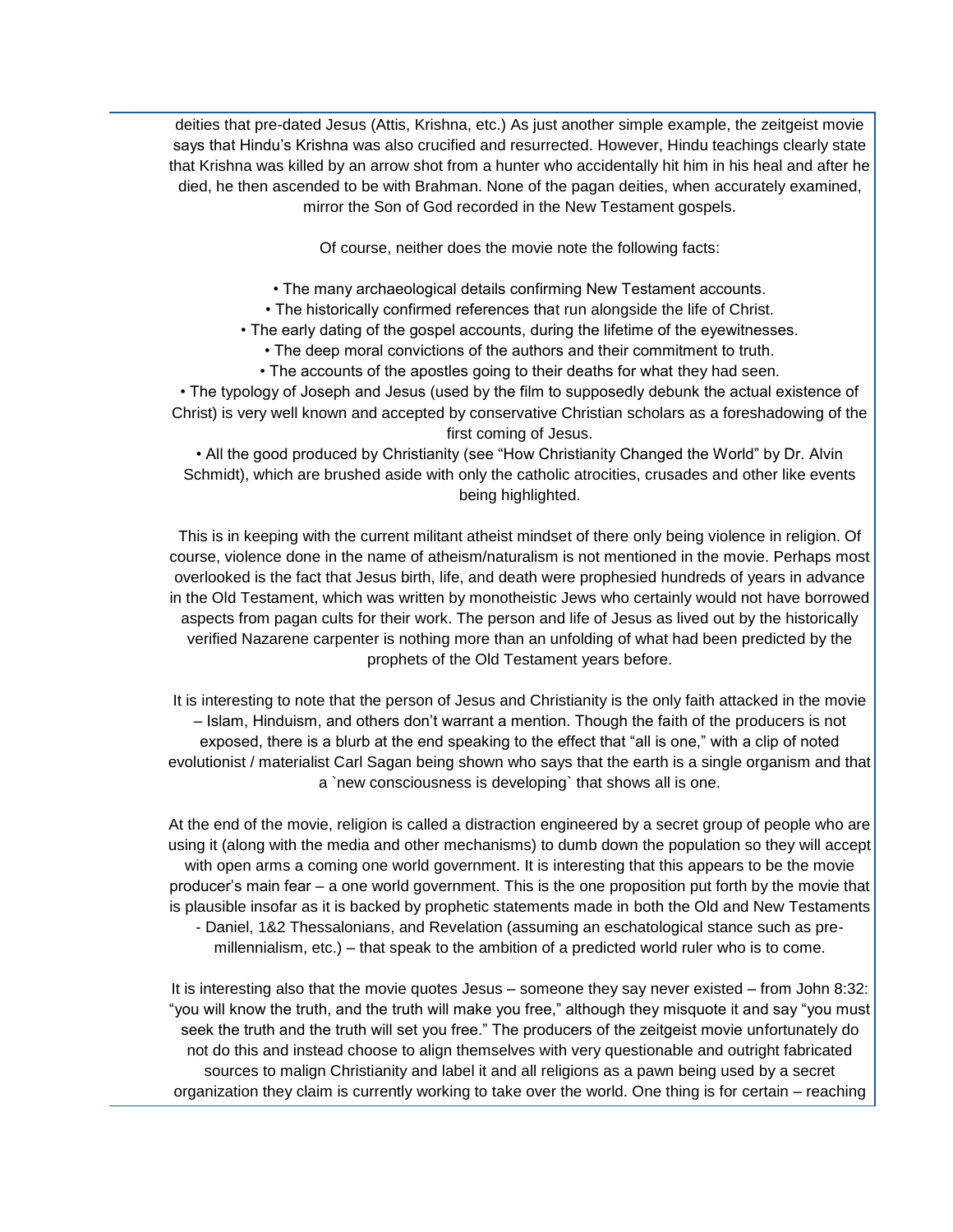such a conclusion using faulty materials certainly requires a lot of faith. Much more faith, in fact, than it takes to accept the truth and historical validity of Christianity.

Christians should not be surprised that such unfounded claims are invented in the imaginations of unbelievers and passed along by others as fact, and in reality, they are expected. Peter writes in his first epistle, READ (2 Peter 2:1).

[\[link to www.gotquestions.org\]](http://www.gotquestions.org/zeitgeist-movie.html)

#### **Question: "Did Jesus really exist? Is there any historical evidence of Jesus Christ?"**

Answer: Typically when this question is asked, the person asking qualifies the question with "outside of the Bible." We do not grant this idea that the Bible cannot be considered a source of evidence for the existence of Jesus. The New Testament contains hundreds of references to Jesus Christ. There are those who date the writing of the Gospels in the second century A.D., 100+ years after Jesus' death. Even if this were the case (which we strongly dispute), in terms of ancient evidences, writings less than 200 years after events took place are considered very reliable evidences. Further, the vast majority of scholars (Christian and non-Christian) will grant that the Epistles of Paul were in fact written by Paul in the middle of the first century A.D., less than 40 years after Jesus' death. In terms of ancient manuscript evidence, this is extraordinarily strong proof of the existence Jesus Christ in Israel in the early first century A.D.

It is also important to recognize that in 70 A.D., the Romans invaded and destroyed Jerusalem and most of Israel, slaughtering its inhabitants. Entire cities were literally burned to the ground! We should not be surprised, then, if much evidence of Jesus' existence was destroyed. Many of the eyewitnesses of Jesus would have been killed. These facts likely limited the amount of surviving eyewitness testimony of Jesus.

Considering the fact that Jesus' ministry was largely confined to a relatively unimportant area in a small corner of the Roman Empire, a surprising amount of information about Jesus can be drawn from secular historical sources. Some of the more important historical evidences of Jesus include the following:

The first-century Roman Tacitus, who is considered one of the more accurate historians of the ancient world, mentioned superstitious "Christians " ("named after Christus" which is Latin for Christ), who suffered under Pontius Pilate during the reign of Tiberius. Suetonius, chief secretary to Emperor Hadrian, wrote that there was a man named Chrestus (or Christ) who lived during the first century (Annals 15.44 ).

Flavius Josephus is the most famous Jewish historian. In his Antiquities he refers to James, "the brother of Jesus, who was called Christ." There is a controversial verse (18:3) that says, "Now there was about this time Jesus, a wise man, if it be lawful to call him a man. For he was one who wrought surprising feats. . . . He was [the] Christ . . . he appeared to them alive again the third day, as the divine prophets had foretold these and ten thousand other wonderful things concerning him." One version reads, "At this time there was a wise man named Jesus. His conduct was good and [he] was known to be virtuous. And many people from among the Jews and the other nations became his disciples. Pilate condemned him to be crucified and to die. But those who became his disciples did not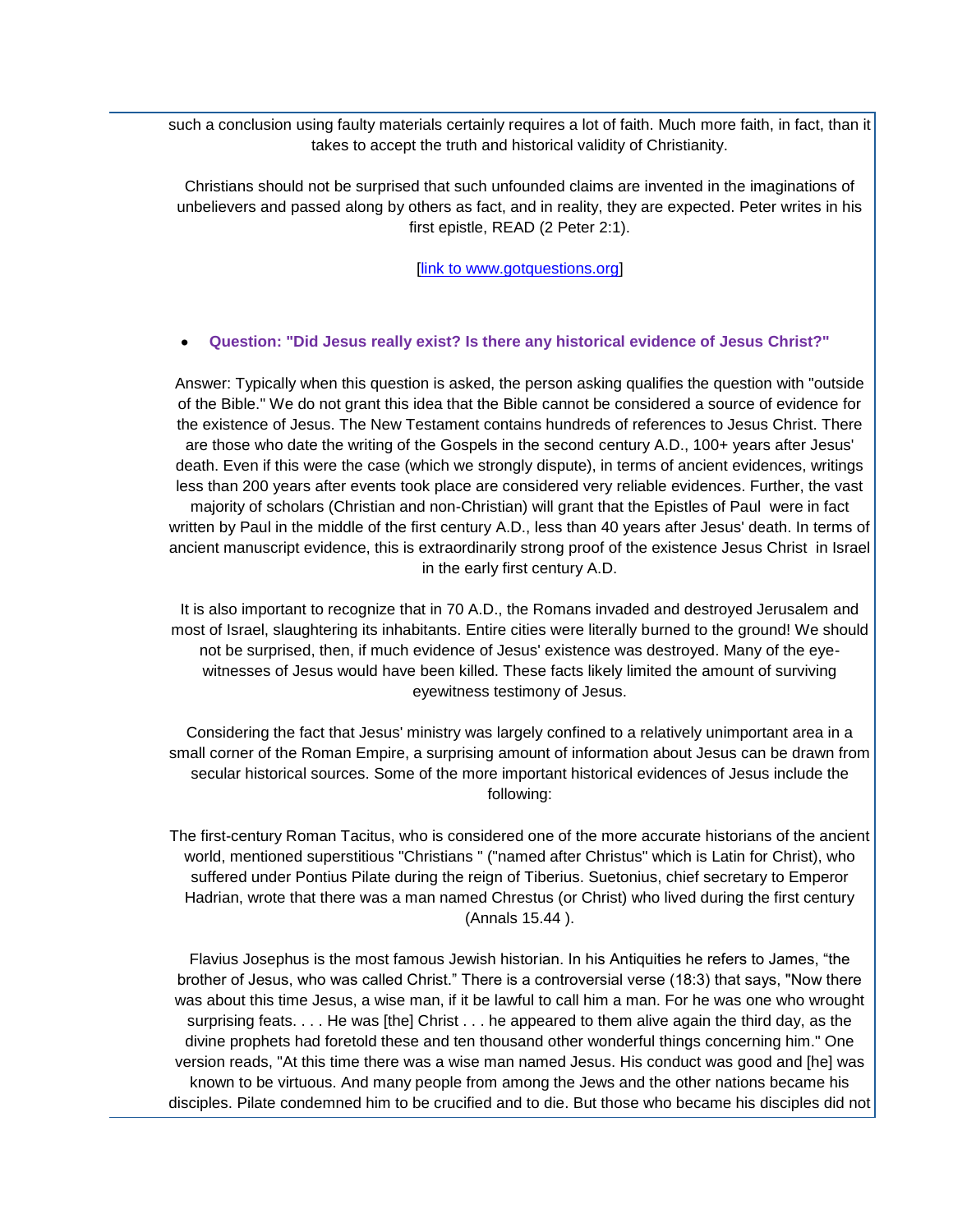abandon his discipleship. They reported that he had appeared to them three days after his crucifixion, and that he was alive; accordingly he was perhaps the Messiah, concerning whom the prophets have recounted wonders."

Julius Africanus quotes the historian Thallus in a discussion of the darkness which followed the crucifixion of Christ (Extant Writings, 18).

Pliny the Younger, in Letters 10:96, recorded early Christian worship practices including the fact that Christians worshiped Jesus as God and were very ethical, and includes a reference to the and Lord's Supper.

The Babylonian Talmud (Sanhedrin 43a) confirms Jesus' crucifixion on the eve of Passover, and the accusations against Christ of practicing sorcery and encouraging Jewish apostasy.

Lucian of Samosata was a second-century Greek writer who admits that Jesus was worshiped by Christians, introduced new teachings, and was crucified for them. He said that Jesus' teachings included the brotherhood of believers, the importance of conversion, and the importance of denying other gods. Christians lived according to Jesus' laws, … and were characterized by contempt for death, voluntary self-devotion, and renunciation of material goods.

Mara Bar-Serapion confirms that Jesus was thought to be a wise and virtuous man, was considered by many to be the king of Israel, was put to death by the Jews, and lived on in the teachings of his followers.

Then we have all the Gnostic writings (The Gospel of Truth, The Apocryphon of John, The Gospel of Thomas, The Treatise on Resurrection, etc.) that all mention Jesus.

In fact, we can almost reconstruct the gospel just from early non-Christian sources: Jesus was called the Christ (Josephus), led Israel into new teachings, and was hanged on Passover for them (Babylonian Talmud) in Judea (Tacitus), but claimed to be God and would return (Eliezar), which his followers believed - worshipping Him as God (Pliny the Younger).

In conclusion, there is overwhelming evidence for the existence of Jesus Christ, both in secular and Biblical history. Perhaps the greatest evidence that Jesus did exist is the fact that literally thousands of Christians in the first century A.D., including the 12 apostles, were willing to give their lives as martyrs for Jesus Christ. People will die for what they believe to be true, but no one will die for what they know to be a lie.

Recommended Resource: [Case for Faith / Case for Christ by Lee Strobel.](http://www.christianbook.com/Christian/Books/easy_find?event=AFF&p=1011693&N=0&Ne=1000&Ns=product.number_sold&Nso=1&Ntk=product.long_title_desc|product.full_auth_name&Ntt=Case|Strobel&Nu=product.endeca_rollup)

#### **The Law of Probability**:

After examining only forty eight different prophecies (even though he could have used 456) Professor Emeritus of Science at Westmont College, Peter Stoner, has calculated the probability of one man fulfilling the major prophecies made concerning Jesus Christ. (see Stoner, Peter W. Science Speaks. Chicago: Moody Press, 1963) Bear in mind these Old Testament prophesies were written by different unrelated authors of the Bible, hundreds to thousands of years earlier. Twelve different classes of 600 college students worked out the estimates. The students carefully weighed all the factors,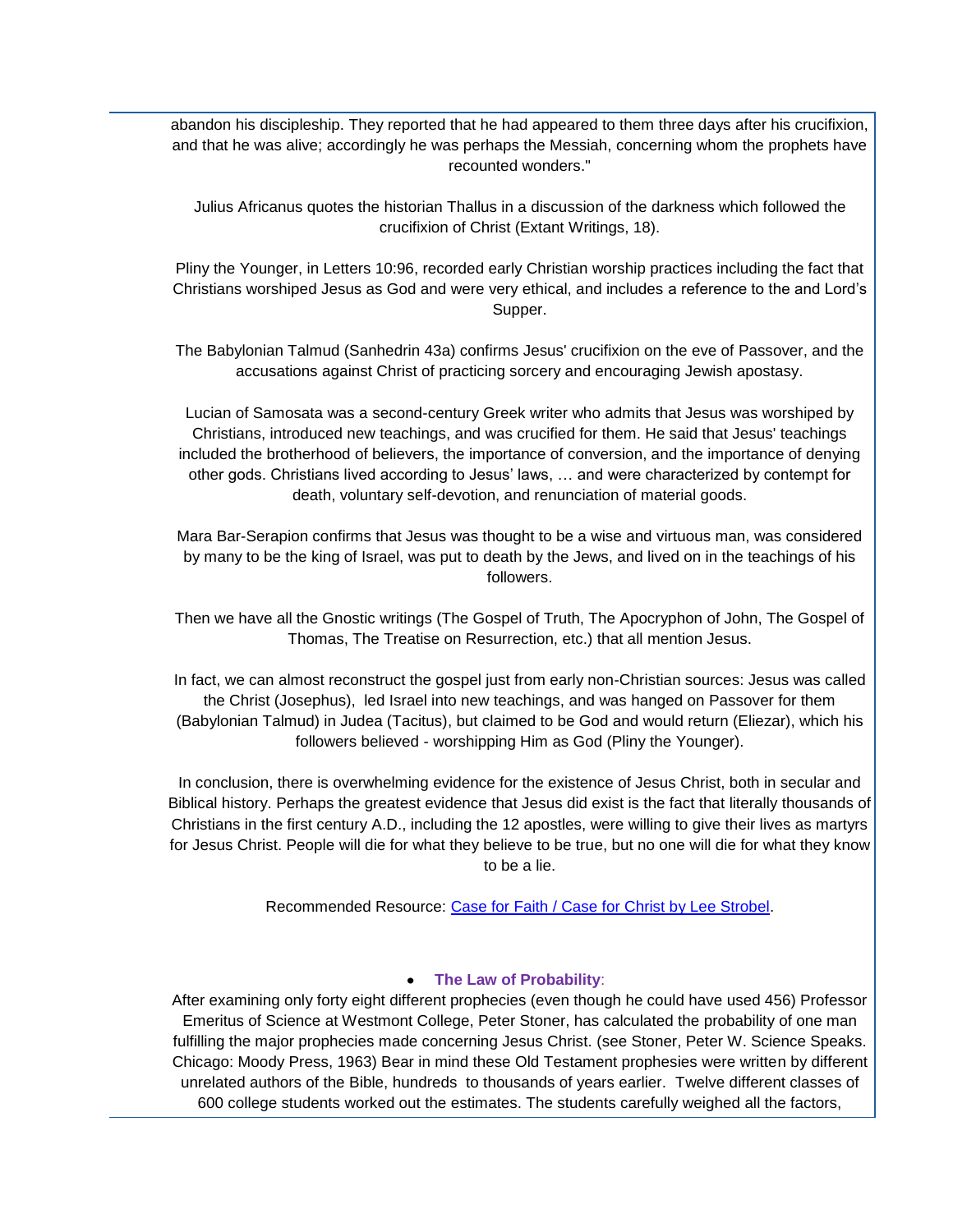discussed each prophecy at length, and examined the various circumstances, which might indicate that men had conspired together to fulfill a particular prophecy. They made their estimates conservative enough so that there was finally unanimous agreement among even the most skeptical students. Not only that, but when Professor Stoner took their estimates and made them even more conservative, he also encouraged other skeptics and scientist to make their own estimates to prove that his conclusions were more than fair.

Finally, he submitted his figures for review to a Committee of the American Scientific Affiliation. Upon examination, they verified that his calculations were dependable and accurate in regard to the scientific material presented. For example, concerning Micah 5:2, where it states that the Messiah would be born in Bethlehem, Stoner and his students determined the average population of Bethlehem from the time of Micah to the present; then they divided it by the average population of the earth during the same period. They concluded that the chance of one man being born in Bethlehem was one in 2.8 x 10 to the 5th power - or rounded, one in 300,000.

 In the final calculation Stoner used 48 prophecies (even though he could have used 456) and arrived at the extremely conservative estimate that the probability of 48 prophecies being fulfilled in one person is 10 to 157th power. How large is the number 10 to the 157th power? 10 to the 157th power contains 157 zeros!

Let us try to illustrate this number using electrons... Electrons are very small objects. They are smaller than atoms. It would take 2.5 times 10 to the 15th power of them, laid side by side, to make one inch. Even if we counted four electrons every second and counted day and night, it would still take us 19 million years just to count a line of electrons one-inch long. How many electrons would there be if we were dealing with 10 to the 157th power of electrons?

 Imagine building a solid ball of electrons that would extend in all directions from the earth of 6 billion light years. The distance in miles of just one light year is 6.4 trillion miles. That would be a big ball! But not big enough to measure 10 to the 157th power of electrons! In order to do that, you must take that big ball of electrons reaching the length of 6 billion light years long in all directions and multiply it by 6 x 10 to the 28th power! How big is that? It's the length of the space required to store trillions and trillions and trillions of the same gigantic balls and more. In fact the space required to store all of these balls combined together would just start to "scratch the surface" of the number of electrons we would need to really accurately speak about 10 to the 157th power!

 Assuming you have some idea of the number of electrons we are talking about; imagine marking just one of those electrons in that huge number. Stirring them all up. Then appointing one person to travel in a rocket for as long as he wants, anywhere he wants to go. Now tell him to stop the rocket in space, take a high-powered microscope, and find that one marked electron. What do you think his chances of being successful would be? It would be one in 10 to the 157th power. Remember; this number represents the chances of only 48 prophecies coming true regarding Jesus Christ (whereas he could of used 456 prophecies). In financial terms, is there anyone who would not invest in a financial venture if the chance of failure were only one in 10 to the 157th power?

- This kind of sure investment we are offered by God for belief in Jesus Christ the Messiah. All this illustrates why it is absolutely impossible for anyone to have fulfilled the Messianic prophecies by chance. This is the kind of evidence that proves there must be a God who supernaturally gave us this information. Let's keep in mind that we've only illustrated 48 out of over 456 Messianic prophecies, out of over 8000 total verses in Bible prophecy, of which thousands of verses have been fulfilled already.
- Also remember that these prophecies were written anywhere from hundreds to thousands of years earlier, by different unrelated men that lived (for the most part) in totally different time eras. Jesus Christ's life is a historical fact. His birth year is how we divide time, evidenced by using the term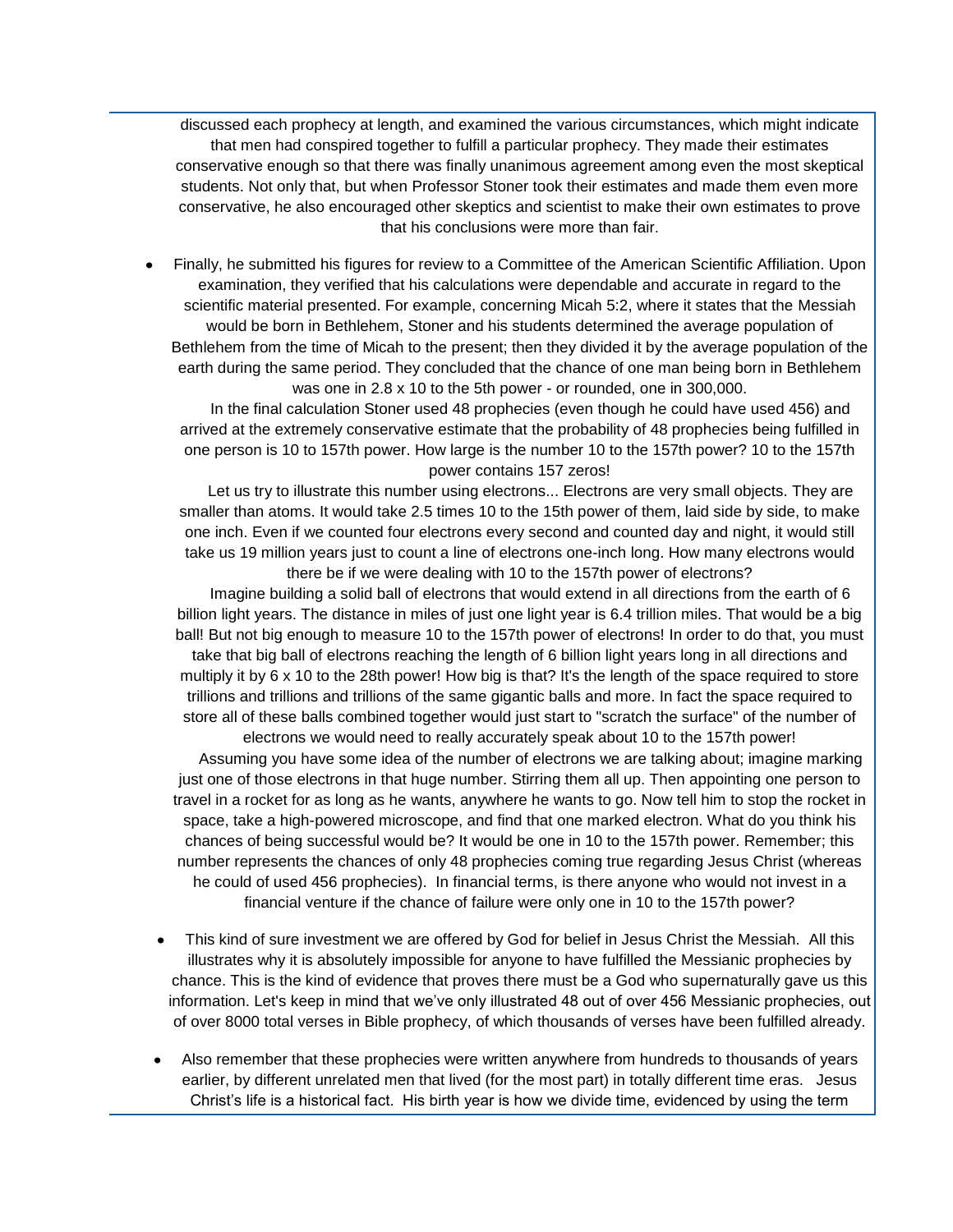B.C.(Before Christ) in our dating method. There were many other confirmations of Jesus Christ's existence by various record keepers of his era. So if you have not already done so, please accept Jesus Christ as your Lord and Savior and receive his free gift of salvation today. There is no more important decision than you will ever make. To take that step and/or for as small sampling of some of

the prophecies mentioned see below, or go to: [http://www.chick.com/reading/tracts/0005/0005\\_01.asp](http://www.chick.com/reading/tracts/0005/0005_01.asp)

- Note: The argument has been made that Jesus deliberately fulfilled these prophecies, but most of the prophecies were completely beyond His control such as: His place of birth (Micah 5:2), the time of His birth (Daniel 9:25; Genesis 49:10), the manner of His birth (Isaiah 7:14), His betrayal (Psalms 41:9, Zechariah 11:12, 11:13b), the manner of his death (Psalms 22:16), people's reactions (mocking, spitting, staring, etc...) (Isaiah 50:6, Micah 5:1, Psalms 22:7,8, Isaiah 53:3, Psalms 69:8, Psalms 118:22, Psalms 69:4, Isaiah 49:7, Psalms 38:11, Psalms 22:7, Psalms 109:25, Psalms 22:17), piercing (Zechariah 12:10, Psalms 22:16) and burial (Isaiah 53:9).
- Another argument is that the prophecies were written at or after the time of Jesus and were therefore fabricated. The problem with this argument was that the historic date of completion of the Old Testament is 450 BC and the Septuagint, the Greek translation of the Hebrew Scriptures, was initiated in the reign of Ptolemy Philadelphus (285-246 BC). The Hebrew Old Testament must have been available in its entirety for it to be translated commencing at 250 BC.

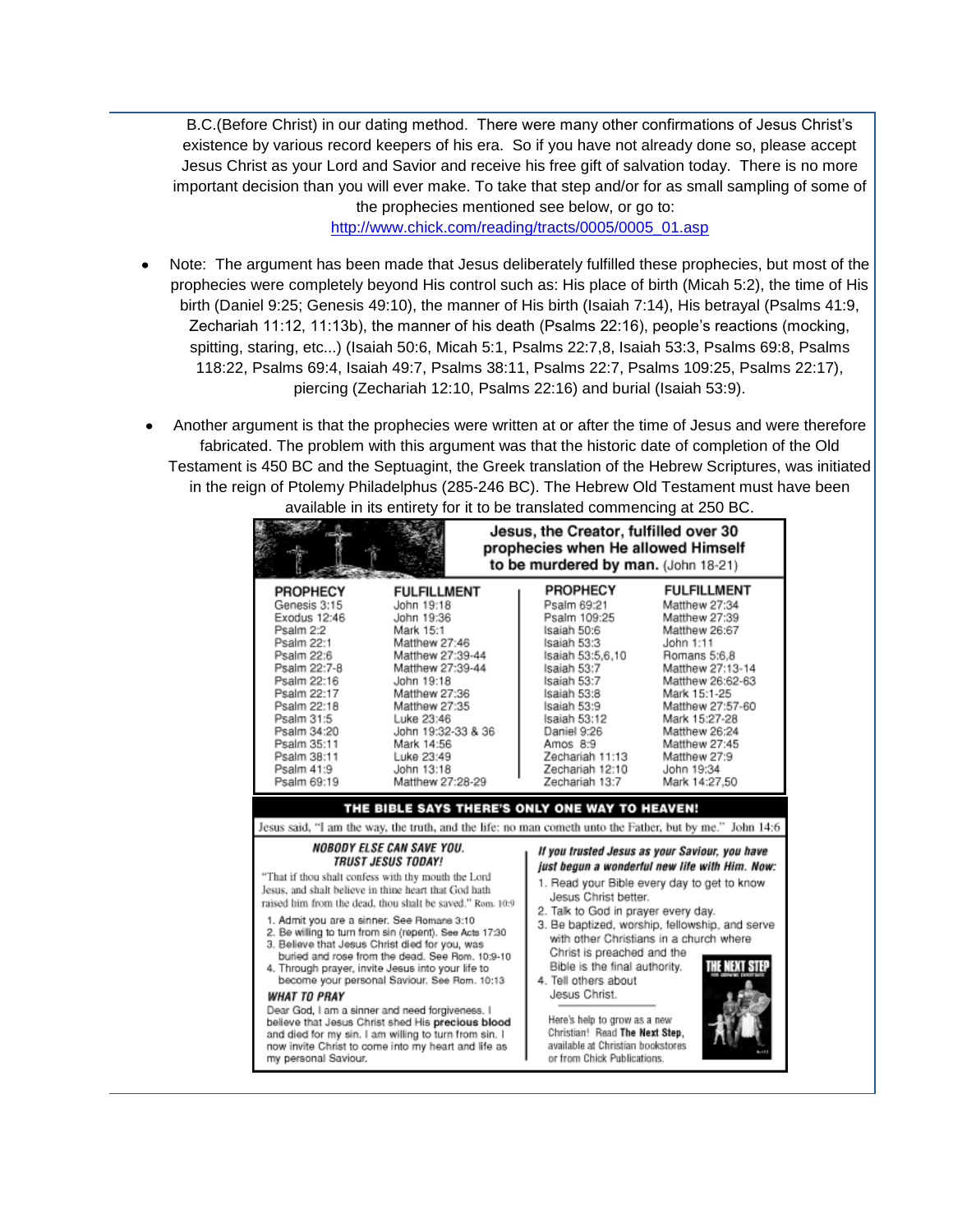## **[Zeitgeist Movie: Is Christianity a Recycled Version of other Pagan Myths?](http://singinginthereign.blogspot.com/2007/07/zeitgeist-movie-is-christianity.html)**

\*\*\*UPDATED BELOW\*\*\*

This site is usually devoted to serious academic issues. But I've been hearing a lot lately about the claims made in a recent movie called *Zeitgeist* (2007) and I feel like I've got to deal with some of the issues here. The (first 37 minutes) movie "demonstrates" how Christianity is merely a recycled version of pagan myths about ancient deities such as the Egyptian god Horus.

I've been getting emails about this--here's one example:

...My friend asked me to look at this video, he stopped practicing Christianity because of it.

It claims that Jesus never existed but rather He was made up for political reasons; to control the population.

It relates the life of Jesus with other "gods", and that the Bible is more astrological than anything else.

What do you think of all the claims in it?

Below is my response. But for more reading on this topic I want to encourage anyone dealing with this stuff to check out: <http://www.tektonics.org/copycat/copycathub.html> which is full of great articles on the topic.

By the way, if it sounds like I'm a little upset, I am! I can't believe how disingenuous people can be. And I'm deeply saddened that people are falling for it.

I don't know where to start: this video is a complete lie.

\_\_\_\_\_\_\_\_\_\_\_\_\_\_\_\_\_\_\_\_\_\_\_\_\_\_\_\_\_\_\_\_\_\_\_\_\_\_\_

First off, the video is full of misinformation about Horus. He was baptized? Oh really! I would love to see a source for that!

Most of the supposed parallels are completely untrue!

Actually, Muslim apologists have been trying to do this for centuries--to say that Christianity is really just another form of paganism. But that's a lie.

Most of the information in this video seems to come from Acharya S's book, *The Christ Conspiracy* (1999), which is a sensationalist book which has zero academic credibility. If you want to learn about Horus you can read the ancient myths about him--

**Encyclopedia Mythica: Horus:** <http://www.pantheon.org/articles/h/horus.html> **Tektonics: Horus, Isis, Osiris:** <http://tektonics.org/copycat/osy.html>

Let's go over just some of the data:

1. Horus was not born of a Virgin--that's a lie.

2. Horus was not baptized. That's a complete fabrication. "Anup the Baptizer"?--show me where you find that!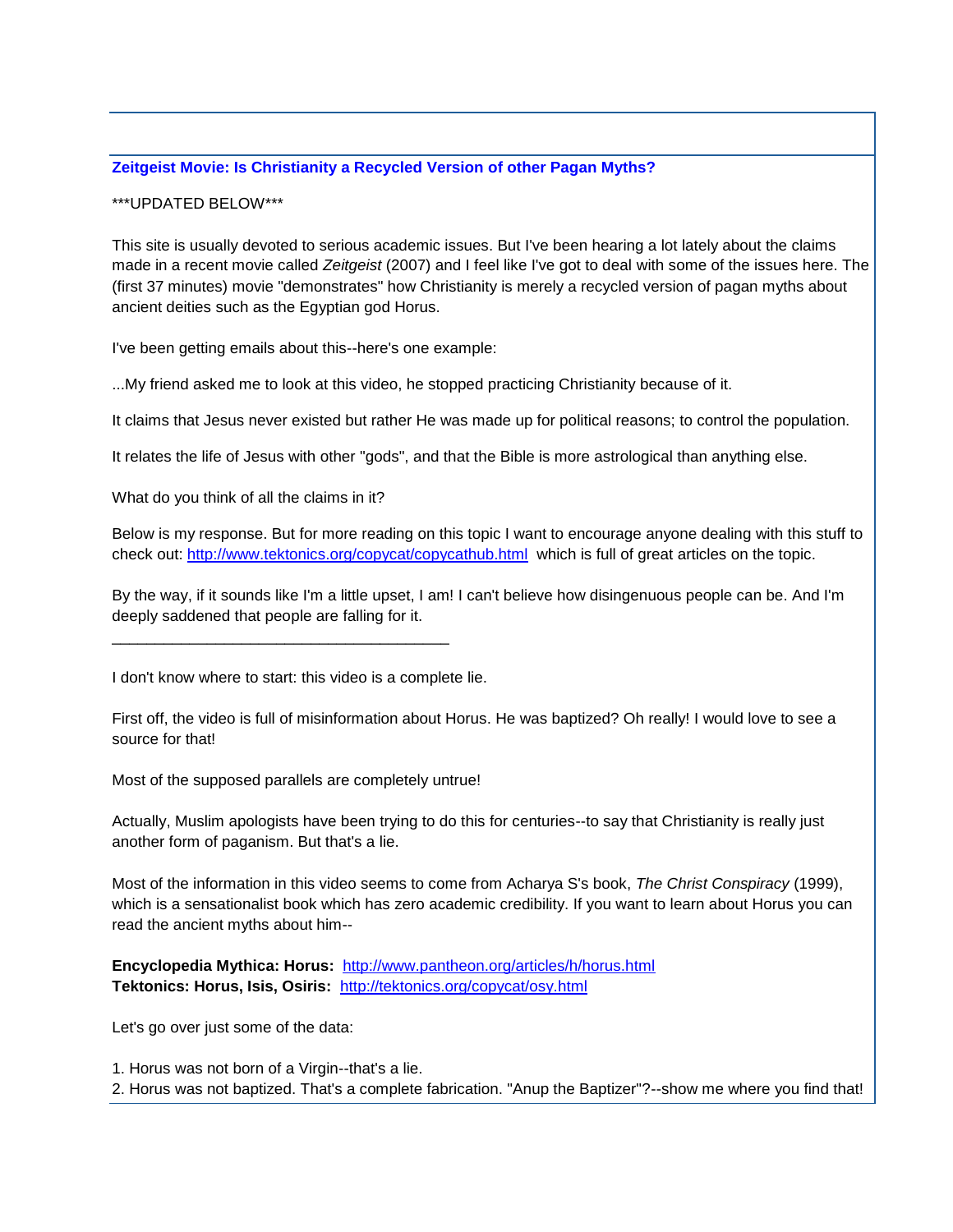That's a lie.

3. Horus never walked on water. He performed miracles, but raising the dead and walking on water were not among them. Nor did he cast out demons.

4. Horus had disciples--but you can't show me a single reference to his having twelve. That's a lie.

5. Horus never taught in the temple at age 12. That's a lie. Read the accounts above--it's not there.

6. Where was ever said that was Horus crucified? That's a lie! He died in a later version of the story and was brought back to life--but Jesus' "resurrection" was more than a mere coming back to life. His body was transformed and changed. Anyways, it was only later added to the Horus legend.

That's just off the top of my head. That should give you some indication though about the reliability of this film. In short, its claims are lies that are told to sell books. But no scholar in the world would accept this stuff--only the ignorant. Anybody can get a book published or a video made and say whatever they want. That doesn't make it true.

Moreover, to think that Jesus didn't exist is absolutely, positively unfounded, unhistorical, and unrealistic.

Those who opposed Chrstianity from the very beginning never asserted that Jesus didn't exist--in fact, they made all kinds of slanderous claims against Jesus. But they never asserted he was a myth.

In fact, there's more evidence Jesus existed than virtually any one else in antiquity.

... and there isn't a single respectable scholar today--Christian or secular--who would make such a claim. Only those who haven't studied the issue seriously could say such a thing.

\*\*\*UPDATE\*\*\*

Another person explained that the sources for the movie have been posted on-line. Follow the link and--what a shocker!--the primary source for the movie's claims about Jesus and Christianity is said to be Acharya S's book, *The Christ Conspiracy* (1999). Again, this book is NOT an academic work and has ZERO credibility. According to this very site, one of S's sources is said to be John Allegro--a man whose work has frequently been condemned by scholars.

## **Note: For a full rebuttal to the** *"The Christ Conspiracy" book g***o to:**

<http://www.answeringinfidels.com/answering-skeptics/answering-acharya-s/>

For example, when John Allegro attempted to publish a translation of the Dead Sea Scrolls, fourteen Oxford scholars wrote to the publisher and demanded it be pulled--it was an absolutely inaccurate translation! The book was pulled and the publisher even apologized! A critique was written by John Strugnell, which meticulously revealed in a line-by-line treatment the errors and which was longer than Allegro's book itself! [See "Notes en marge du volume V des 'Discoveries in the Judaean Desert of Jordon'" in *Revue de Qumran 7*  (1963): 163-76. For more on the debacle see, James VanderKam and Peter Flint, *The Meaning of the Dead See Scrolls* (San Francisco: HaperCollins, 2002), 381-403.]

The fact is, no scholar takes Allegro's work seriously. You will only see his name mentioned in academic journals such as the *Journal for the Historical Jesus* (not a particularly conservative journal!) in articles listing the most outrageous examples of poor scholarship.

Of course, you won't find scholars quoting from S's book either.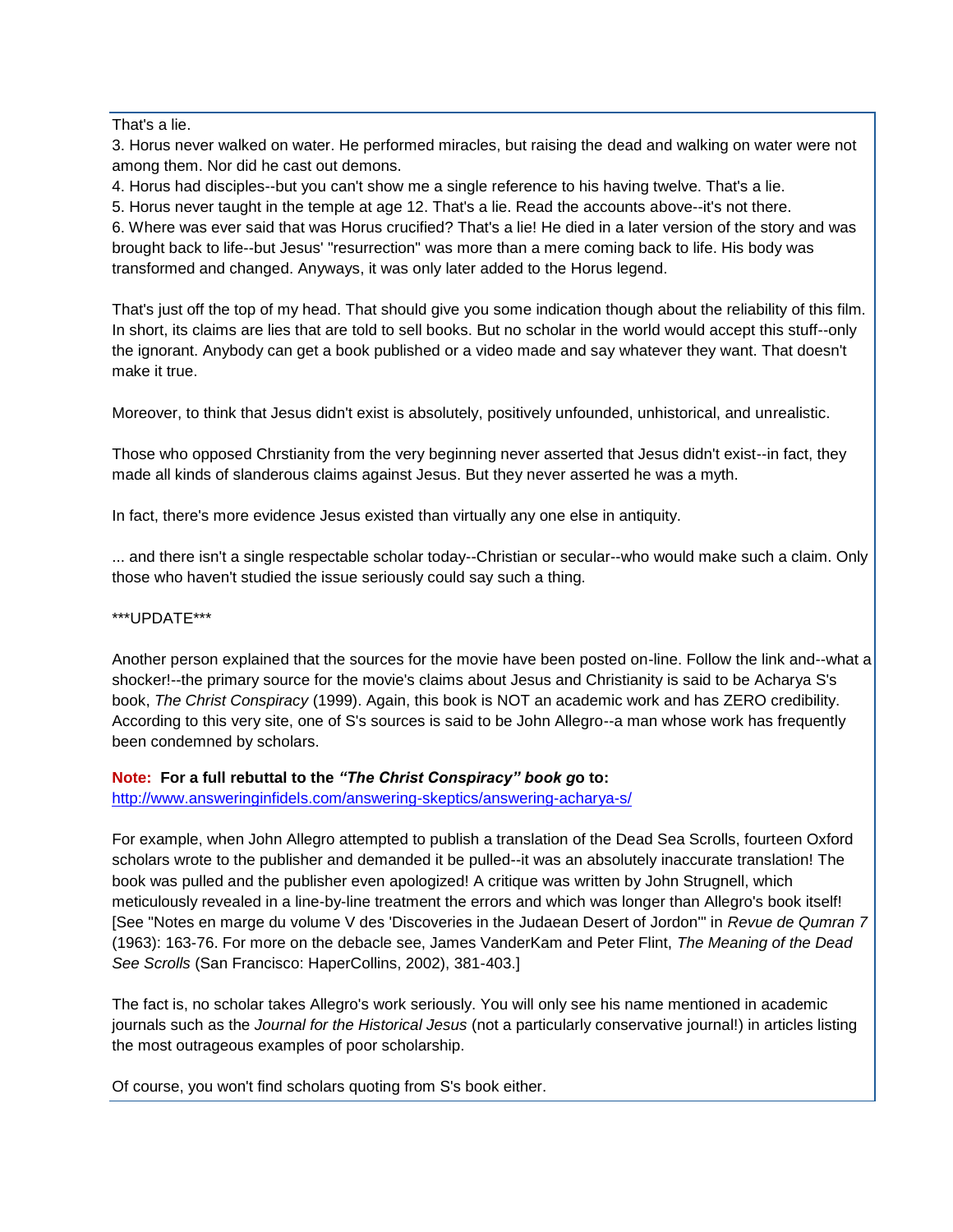Again, read the ancient sources themselves and see what they say about Horus--he was not baptized, crucified, etc. It may sell movies and it may appeal to those who already want to dismiss Christianity, but the Jesus-Horus comparison has really no academic value whatsoever.

Posted by Michael Barber

## **A Refutation of Acharya S's book,** *The Christ Conspiracy*

## **By Mike Licona**

[http://www.answeringinfidels.com/answering-skeptics/answering-acharya-s/a-refutation-of-archary-ss-book](http://www.answeringinfidels.com/answering-skeptics/answering-acharya-s/a-refutation-of-archary-ss-book-the-christ-conspiracy-pt-1.html)[the-christ-conspiracy-pt-1.html](http://www.answeringinfidels.com/answering-skeptics/answering-acharya-s/a-refutation-of-archary-ss-book-the-christ-conspiracy-pt-1.html)

Acharya S is a skeptic with an interest in mythology who has written a book entitled The Christ Conspiracy: The Greatest Story Ever Sold. This book presents an hypothesis of how Christianity came into being. Although it has received no attention from scholarship, with the lone exception of a negative book review and that from an atheist scholar,(1) The Christ Conspiracy has nonetheless gained support from a number of laypersons. The occasion for this paper is to assess Murdock's major claims in a brief manner in terms of their accuracy and whether her book is a worthwhile contribution on the origin of Christianity. The paper will sample some of her major claims. No attempts will be made to defend the Christian worldview.

Acharya means "guru" or "teacher." Her actual name is D. Murdock.(2) Throughout the remainder of this paper, this author will be referred to as Ms. Murdock. The thesis of The Christ Conspiracy is that pagans and Jews who were Masons from the first and second centuries got together and invented the account of Jesus and his disciples in order to create a religion which it was hoped would serve as a one-world religion for the Roman empire. This religion would be a collage of all of the other world religions and combined with astrology.

This, of course, is a radical and unorthodox picture of Christianity. However, being radical and unorthodox does not invalidate a view. Notwithstanding, if Ms. Murdock's picture of Christianity is to be believed as correct, she has to be accurate in her assessment of the details of the other religions she cites in terms of their similarities with Christianity, correct in her assessment of ancient astrology, correct in her peculiar datings of the Gospels, and correct concerning the Masons. If she is incorrect on any one of these, her hypothesis must be altered or abandoned. It is when we look at the areas of astrology, comparative religion, New Testament higher criticism, Freemasonry, and other issues, we find her to be incorrect in every one of these areas.

## **1. Astrology**

Ms. Murdock claims that as myth developed, "it took the form of a play, with a cast of characters, including the 12 divisions of the sky called the signs or constellations of the zodiac. The symbols that typified these 12 celestial sections of 300 each were not based on what the constellations actually look like but represent aspects of earthly life. Thus, the ancient peoples were able to incorporate these earthly aspects into the mythos and project them onto the all-important celestial screen."(3) Based on this understanding, she claims that the mythical Jesus recognized the coming of the age of Pisces; thus, the Christian fish.(4)

Is it true that astrology played a large part in the formation of Christianity as Ms. Murdock asserts? Noel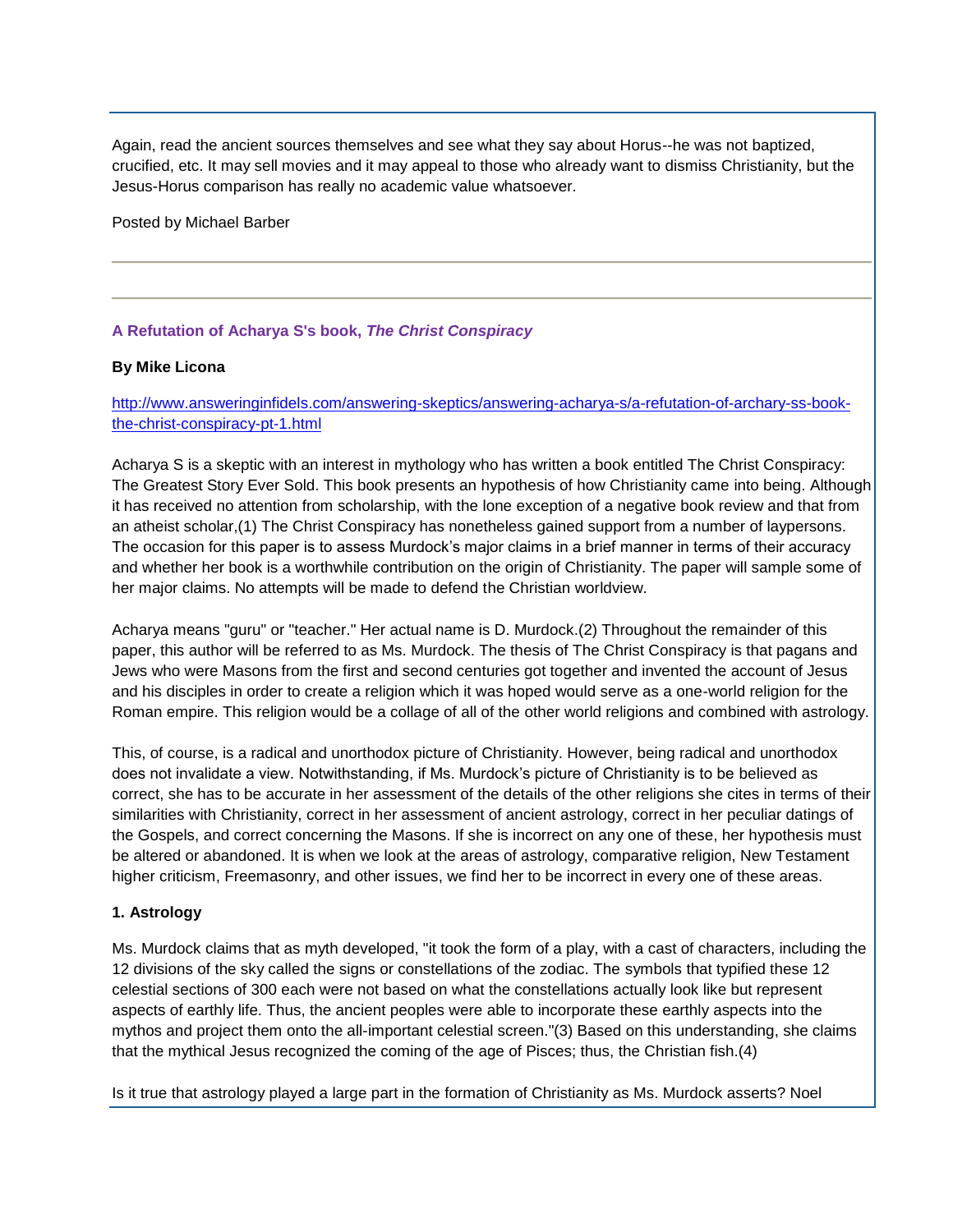Swerdlow is Professor of Astronomy and Astrophysics at the University of Chicago. He has specialized in the study of the practice of astronomy in antiquity through the 17th century. I emailed Dr. Swerdlow on this matter. Here is what he had to say on Ms. Murdock's view:

In antiquity, constellations were just groups of stars, and there were no borders separating the region of one from the region of another. In astrology, for computational purposes the zodiacal signs were taken as twelve arcs of 30 degrees measured from the vernal equinox. Because of the slow westward motion of the equinoxes and solstices, what we call the precession of the equinoxes, these did not correspond to the constellations with the same names. But . . . within which group of stars the vernal equinox was located, was of no astrological significance at all. The modern ideas about the Age of Pisces or the Age of Aquarius are based upon the location of the vernal equinox in the regions of the stars of those constellations. But the regions, the borders between, those constellations are a completely modern convention of the International Astronomical Union for the purpose of mapping . . . and never had any astrological significance. I hope this is helpful although in truth what this woman is claiming is so wacky that it is hardly worth answering.(5) So when this woman says that the Christian fish was a symbol of the 'coming age of Pisces', she is saying something that no one would have thought of in antiquity because in which constellation of the fixed stars the vernal equinox was located, was of no significance and is entirely an idea of modern, I believe twentieth-century, astrology.(6)

In other words, the ancient "Christ conspirators" could not have recognized the 12 celestial sections in order to incorporate them into a Christian myth and announce the ushering in of the Age of Pisces as Murdock claims, because the division into the celestial sections did not occur until a meeting of the International Astronomical Union in the 20th century!(7) Therefore, her claim is without any merit.

Ms. Murdock also holds that when we see 12 figures in the Bible that these are representative of the 12 zodiacal signs. She writes, "In reality, it is no accident that there are 12 patriarchs, 12 tribes of Israel and 12 disciples, 12 being the number of the astrological signs . . ."(8) If we want to accept her thoughts on this, we also need to accept that Dunkin Donuts is owned by an astrologer since they give a discount when you buy a dozen donuts. Grocery stores are also run by astrologers, since you buy eggs by the dozen. Even our legal system must have been influenced by astrology, since there are 12 jurors. When you want to see astrology in something, you see it, even when it requires that you read in foreign meanings into the texts.

But there are further problems with her thesis. Were the 12 tribes of Israel representative of the 12 signs of the zodiac as she claims?(9) She asserts that Simeon and Levi are Gemini. Judah is Leo. And the list goes on. She also claims that when Jacob set up 12 stones representing the tribes that they were really representing the 12 signs of the zodiac.(10) But this is impossible. Genesis was written approximately 1,000 B.C. and contains the story of the 12 tribes of Israel which would have occurred even earlier.(11) The division into the 12 zodiacal signs did not occur until the Babylonians made the divisions in the fifth century B.C.(12) Therefore, reading astrology into the twelve tribes is anachronistic.

She also claims that "[t]he Hebrews were 'moon-worshippers,' since many of their feasts and holidays revolved around the movements and phases of the moon. Such moon-worship is found repeatedly in the Old Testament (Ps. 8:13 [sic], 104:19; Is. 66:23), and to this day Jews celebrate holidays based on the lunar calendar. At Isaiah 47, these moon-worshippers are equated with astrologers, i.e., '. . . those who divide the heavens, who gaze at the stars, who at the new moons predict what shall befall you.'"(13)

Were the Hebrews moon-worshippers? This seems unlikely for a couple of reasons: (A) Just because the Jews operated under a lunar calendar, does not mean that they were moon worshippers. (B) When you look at the three biblical references she provides to support her claim that moon worship is found repeatedly in the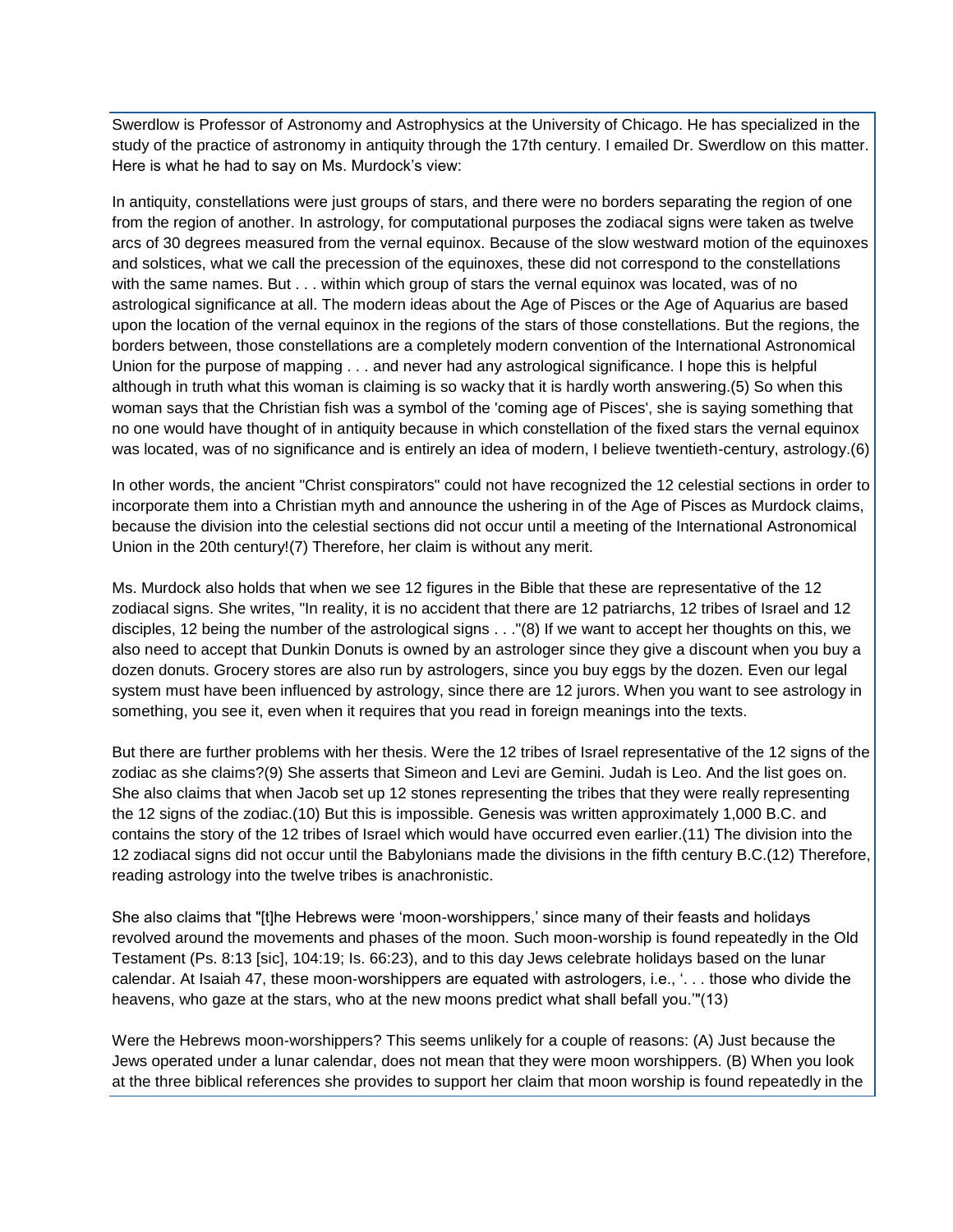Old Testament, it is readily seen that these has been taken out of context.

So we have seen that the three passages Ms. Murdock appeals to in support of her thesis that the Hebrews were involved in moon-worship do not support her view in the least. Rather they have been taken out of context, a practice referred to a "proof-texting." Unfortunately, average readers will not look up her references and see this for themselves.

This is not to say that there was not a single Hebrew who worshipped the moon. But her absurd interpretations indicate that she has not supported her view that the Hebrews as a nation had a practice of moon-worship. This is further confirmed by the fact that the worship of anyone or anything other than God was prohibited. Whenever this practice is mentioned in the Bible, there is correction or strong condemnation.(14) Contrary to Ms. Murdock, the Bible is not friendly towards astrology. There is not a single verse that approves of sun worship, moon worship or astrology.

Ms. Murdock also claims that the Bible is favorable towards divination. She writes, "In the earliest parts of the Bible, divination is praised as a way to commune with God or divine the future (Genesis 30:27). Indeed, the word 'divination' comes from the word 'divine,' which is a demonstration that divination was originally considered godly and not evil."(15) This too is an incorrect understanding of the text. Genesis 30:27 records Laban telling Jacob that he has learned through divination that God has blessed him on Jacob's account. But Laban was known to worship other gods.(16) This verse does not praise divination and God has said elsewhere that divination is evil. For example in Leviticus 19:26, it is written, "Do not practice divination or sorcery." Likewise, in Deuteronomy 18:10-12. Read

Ms. Murdock says a lot more in reference to astrology and the Bible which this short paper cannot address. However, it is hoped that these few samples are adequate to demonstrate that she is terribly inaccurate in her understanding of the practice of astrology among the ancients as well as her ineptness in using the Bible to support her view.

## **2. Comparative Religion Studies**

#### **a. Similarities to Krishna**

Ms. Murdock contends that Jesus as crucified savior was merely borrowed from other religions. For her, one of the most striking similarities is found with Krishna, the Hindu god. Indeed, her forthcoming book, "Suns of God: Krishna, Buddha and Christ Unveiled" expounds on this position.(21)

What about Ms. Murdock's claim that Krishna is so similar to Jesus that Christianity must have borrowed from Hinduism? Dr. Edwin Bryant, Professor of Hinduism at Rutgers University is a scholar on Hinduism. As of the writing of this paper, he has just translated the Bhagavata-Purana (life of Krishna) for Peguine World Classics and is currently writing a book to be titled, In Quest of Historical Krishna.

When I informed him that Ms. Murdock wrote an article claiming that Krishna had been crucified, he replied, "That is absolute and complete non-sense. There is absolutely no mention anywhere which alludes to a crucifixion."(22) He also added that Krishna was killed by an arrow from a hunter who accidentally shot him in the heal. He died and ascended. It was not a resurrection. The sages who came there for him could not really see it.(23)

Then I read a statement by Ms. Murdock from her article "Krishna, Crucified?" an excerpt from her forthcoming book, Suns of God: Krishna, Buddha and Christ Unveiled.(24) In it she states, "it appears that Krishna is not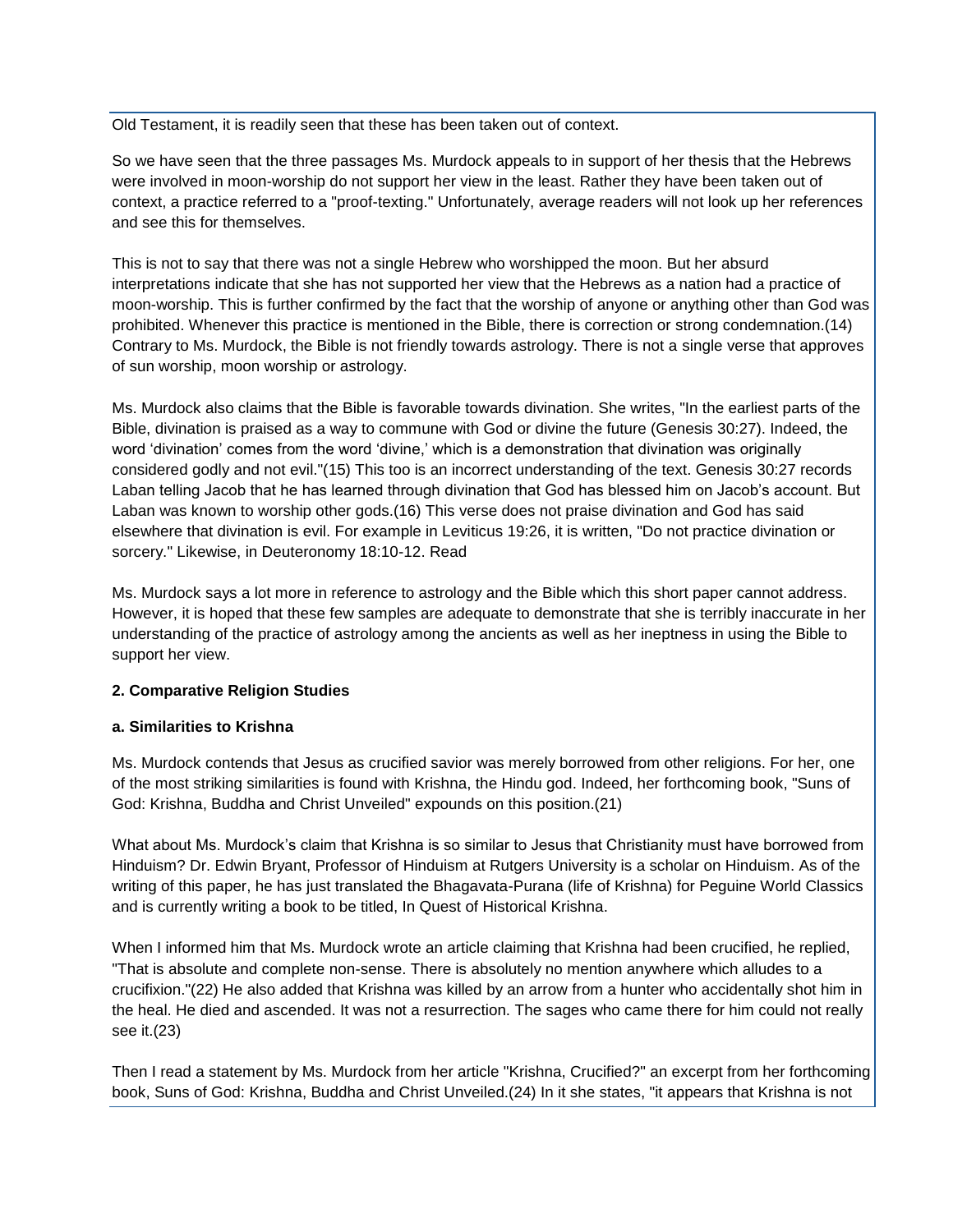the first Indian god depicted as crucified. Prior to him was another incarnation of Vishnu, the avatar named Wittoba or Vithoba, who has often been identified with Krishna." To this Bryant responded, "She doesn't know what she's talking about! Vithoba was a form of Krishna worshipped in the state of Maharashtra. There are absolutely no Indian gods portrayed as crucified." Then he became indignant and said, "If someone is going to go on the air and make statements about religious tradition, they should at least read a religion 101 course."(25)

Later I emailed him regarding her 24 comparisons of Krishna to Jesus which the reader may find in The Christ Conspiracy.(26) He stated that 14 of her 24 comparisons are wrong and a 15th is partially wrong.(27) What about her 9 that are correct; especially Krishna's virgin birth, the story of the tyrant who had thousands of infants killed (a parallel to Herod), and Krishna's bodily ascension? Benjamin Walker in his book, The Hindu World: An Encyclopedic Survey of Hinduism provides an answer. After tracing similarities related to the birth, childhood, and divinity of Jesus, as well as the late dating of these legendary developments in India, "[t]here can be no doubt that the Hindus borrowed the tales [from Christianity], but not the name."(28) Bryant also comments that these parallels come from the Bhagavata Purana and the Harivamsa. Bryant believes the former "to be prior to the 7th century AD (although many scholars have hitherto considered it to be 11 century AD."(29) Yet this is hundreds of years after the Gospel accounts. Of the Harivamsa, Bryant is uncertain concerning its date. However, most sources seem to place its composition between the fourth and sixth centuries, again hundreds of years after the Gospel accounts had been in circulation.(30) An earlier date is entertained by David Mason of the University of Wisconsin, who states that there is no consensus on the dating that he is aware of but that it may be as early as the second century.(31) Even if this early date is accurate, it is still after the Gospels, not before as Murdock's thesis requires.

Ms. Murdock further claims that Christianity has failed in India because "the Brahmans have recognized Christianity as a relatively recent imitation of their much older traditions."(32) To this, Dr. Bryant simply commented, "Stupid comment."(33)

Ms. Murdock's claim that Christianity has borrowed substantially from Hinduism is without merit. Her claims are false, unsupported, and exhibit a lack of understanding of the Hindu faith.

## **b. Similarities to Buddha**

In addition to Krishna, Ms. Murdock cites similarities between the Buddha and Jesus as an example of how Christianity has borrowed from Buddhism. As with Krishna, she lists 18 similarities Jesus shares with Buddha in The Christ Conspiracy.(34) Regarding these, I emailed Professor Chun-fang Yu, Chair of the Department of Religion at Rutgers. Dr. Yu has specialized in Buddhist studies. I listed the 18 similarities recorded by Ms. Murdock and asked if these were actual traditions of the Buddha. She replied writing, "None of the 18 [are] correct. A few, however, have some semblance of correctness but are badly distorted." She then listed a total of eight that had some similarities and provided details.(35)

Dr. Yu ended by writing, "[The woman you speak of] is totally ignorant of Buddhism. It is very dangerous to spread misinformation like this. You should not honor [Ms. Murdock] by engaging in a discussion. Please ask [her] to take a basic course in world religion or Buddhism before uttering another word about things she does not know."

It is appropriate to mention here that Ms. Murdock claims to have mastered several religions. Her book, The Christ Conspiracy claims a mastery of Christianity and her new book, Suns of God: Krishna, Buddha and Christ Unveiled, with excerpts found on her web site also indicate that she believes Hinduism and Buddhism to be two other religions which she has mastered in terms of her knowledge of them. However, as we have seen, she is terribly ignorant of the actual traditions of Hinduism and Buddhism. And as we are about to see,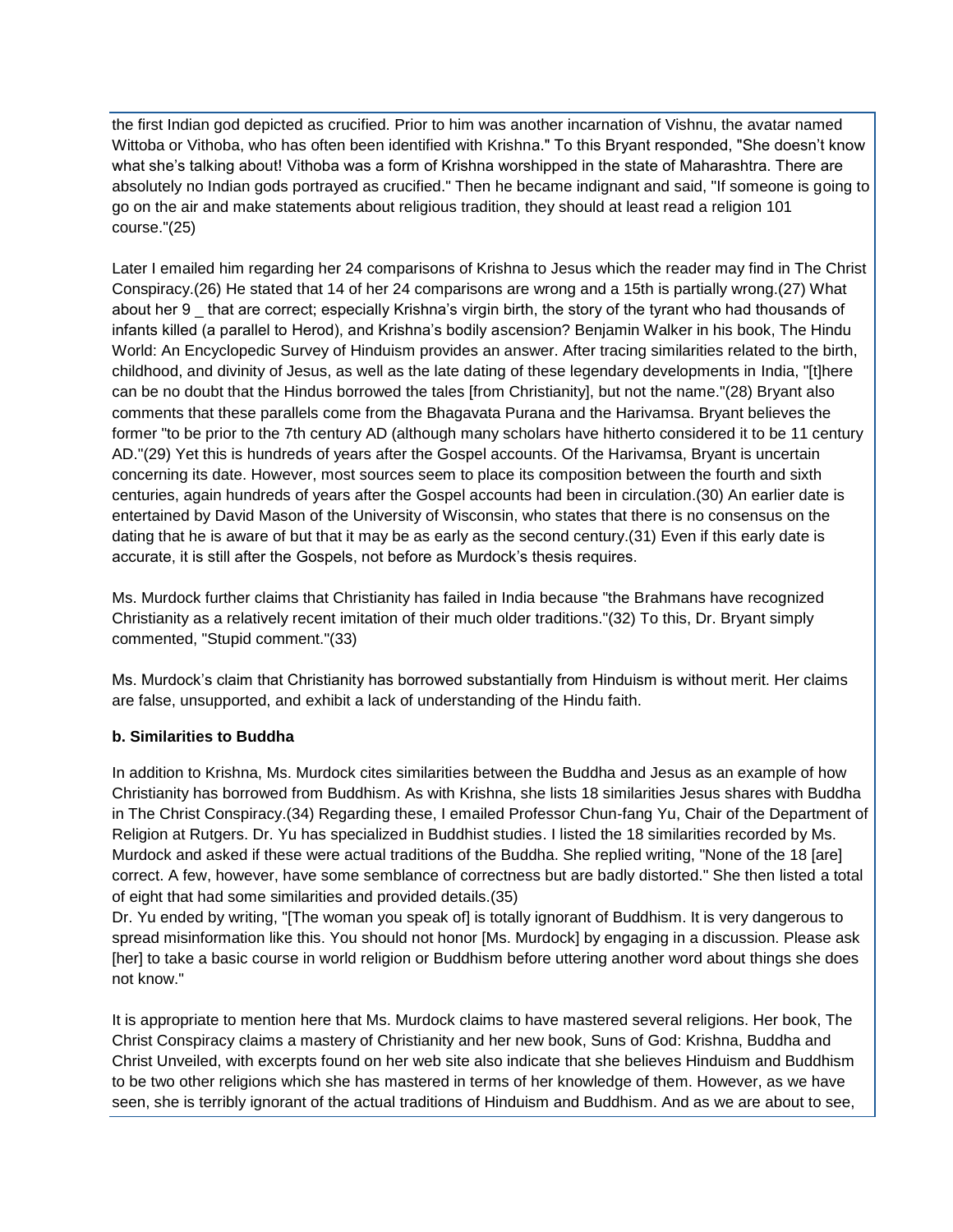she is likewise mistaken when it comes to her understanding of Christianity.

#### **3. Christianity**

We saw in section one (i.e., "Astrology") that Ms. Murdock does not use biblical texts in an accurate manner to support her views. In this section we will notice that she also possesses some peculiar views when it comes to New Testament higher criticism. Can these views be supported?

## **a. Very Late Datings of the Gospels**

Ms. Murdock holds that the Gospels were not penned until after A. D. 150, a view held by no major New Testament scholar, irrespective of their theological perspective. She supports her position by quoting John Remsburg who wrote: "The Four Gospels were unknown to the early Christian Fathers. Justin Martyr, the most eminent of the early Fathers, wrote about the middle of the second century. His writings in proof of the divinity of Christ demanded the use of these Gospels, had they existed in his time. He makes more than 300 quotations from the books of the Old Testament, and nearly one hundred from the Apocryphal books of the New Testament; but none from the four Gospels."(36)

But this is false. In Justin's First Apology [i.e., First Defense], he writes, "For the apostles, in the memoirs composed by them, which are called Gospels, have thus delivered unto us what was enjoined upon them; that Jesus took bread, and when He had given thanks, said, 'This do in remembrance of Me, this is My body;' and that, after the same manner, having taken the cup and given thanks, He said, 'This is My blood;' and gave it to them alone."(37) So Justin calls the Gospels the "memoirs" of the apostles and then quotes from them.(38) In his Dialogue With Trypho, Justin makes mention of the "memoirs" another 13 times.(39) In every instance he either quotes from a Gospel or relates a story from them.

Why is it that Justin does not cite the Gospels when defending the deity of Christ? He is dialoguing with a Jew and wants to use the Old Testament Scriptures to defend his position, since he shares these in common with Trypho. This was also the practice of Paul: "Now when they had traveled through Amphipolis and Apollonia, they came to Thessalonica, where there was a synagogue of the Jews. And according to Paul's custom, he went to them, and for three Sabbaths reasoned with them from the Scriptures . . ."(40)

She quotes Waite again: "No one of the four gospels is mentioned in any other part of the New Testament. . . ."(42) He goes on to say that there is no other evidence of a Gospel until the latter part of the second century. But this is false as well. Paul appears to quote from Luke's Gospel (1 Tim 5:18; cf. Lk 10:7). The oldest manuscript we have is a fragment from the Gospel of John and dates to around A. D. 125 (labeled p52 and kept at the John Rylands Library in Manchester, England). The early Church father, Ignatius (c. A. D. 110), who either knew the apostles or was close to those who did, seems very familiar with the Gospel of Matthew, because of the numerous parallels and apparent quotations from Matthew. Clement (c. A. D. 95) and Polycarp (c. A. D. 110), who knew the apostles, also make use of Matthew. 2 Clement (c. A. D. 120-140) employs numerous sayings from Matthew, Luke and a few from Mark. All of these early Christian writers were from the latter part of the first century through no later than the middle part of the second century.(43) Therefore, her claim that the Gospels were not composed until the latter part of the second century is without support. And there are no respected New Testament critical scholars who embrace her datings.

Murdock quotes from The Woman's Encyclopedia of Myths and Secrets: "No extant manuscript can be dated earlier than the 4th century A. D."(44) This shows no knowledge of the manuscripts that we have. The p52 papyrus mentioned a moment ago dates to around 125. p75 dates to between 175-225. p46 and p66 are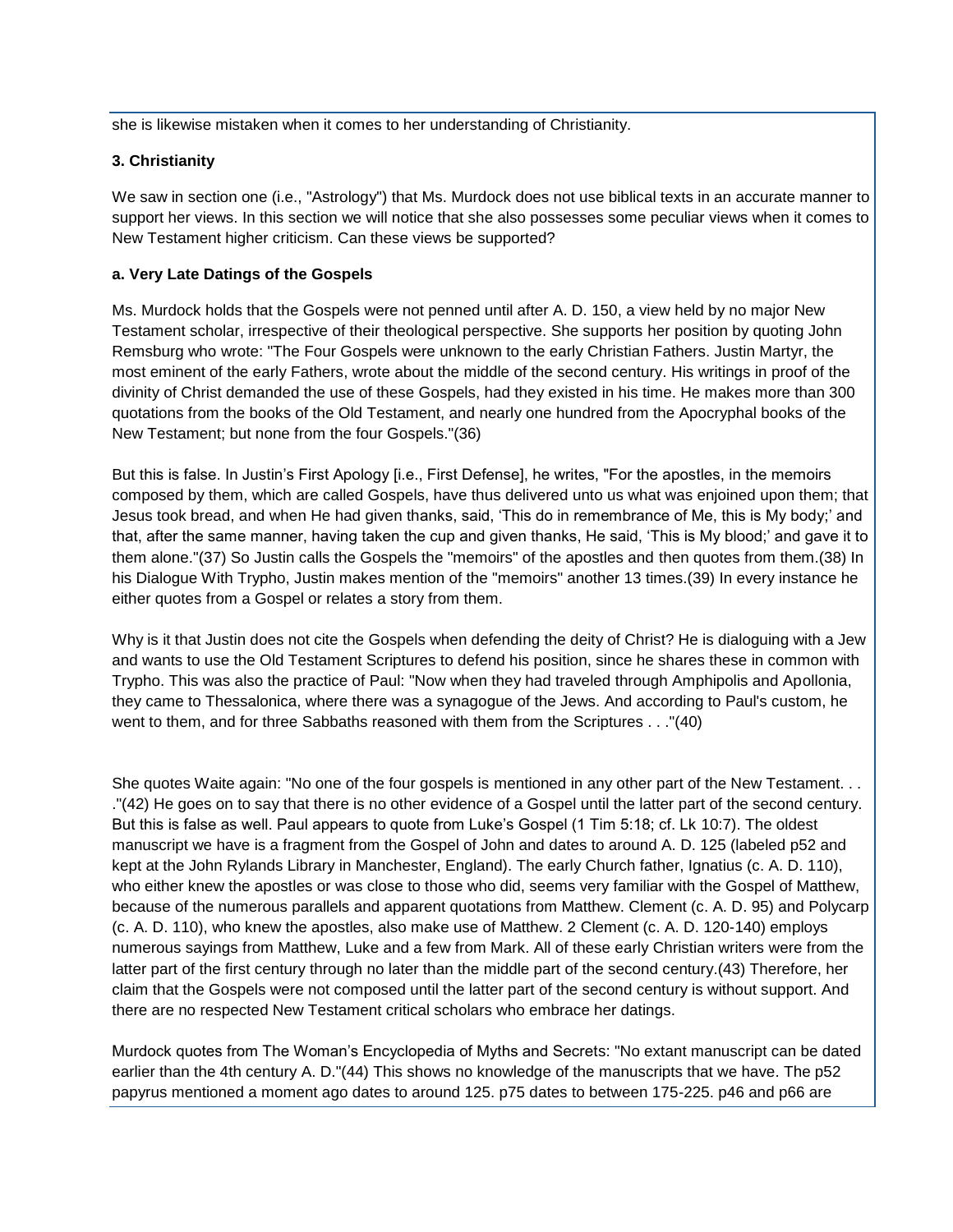slightly earlier and both date to around 200. p45, the first of the Chester Beatty Biblical papyri dates to the first half of the third century. p47 dates to the latter part of the third century. p72 dates to the third century.(45) In summary, we have seven manuscripts, which predate the fourth century…

## **c. Paul's Letters**

She believes that all of Paul's letters are forgeries. In support of this position she quotes Joseph Wheless: "The entire 'Pauline group' is the same forged class . . . says E. B. [Encyclopedia Biblica] . . . 'With respect to the canonical Pauline Epistles, . . . there are none of them by Paul; neither fourteen, nor thirteen, nor nine or eight, nor yet even the four so long "universally" regarded as unassailable. They are all, without distinction, pseudographia (false-writings, forgeries). . .'"(48) She also quotes Hayyim ben Yehoshua who writes, "we are left with the conclusion that all the Pauline epistles are pseudepigraphic" and he also refers to Paul as a "semi-mythical" figure.(49) Again, this is a position that no major scholar takes.

Polycarp (c. A. D. 110), who knew the apostles, quotes 1 Corinthians 6:2 and assigns it as the words of Paul (Philippians 11:2). Three of the earliest apostolic fathers, two of whom probably knew the apostles, mention Paul in their writings (Clement of Rome, Polycarp, Ignatius). They mention several things about Paul including his sufferings and martyrdom,(50) his position as an apostle,(51) and that he "accurately and reliably taught the word."(52) Moreover, the apostolic fathers site several of Paul's letters: Romans, 1 Corinthians, 2 Corinthians, Galatians, Ephesians, Philippians, 1 Thessalonians, 2 Thessalonians, 1 Timothy. Therefore, there are good reasons to believe that Paul was an historical person who authored several letters, which are contained in the New Testament. No serious scholar takes the position of Ms. Murdock and there are good reasons why.

## **d. Genre**

Appealing to Origen as the "most accomplished biblical scholar of the early church," Ms. Murdock quotes him as saying, "The Scriptures were of little use to those who understood them literally, as they are written."(53) When we look at her endnote referencing Origen, we find that her source is Godfrey Higgins, not a biblical scholar or an historian, but an attorney who is claiming Origen said it. When we then do a search through all of Origen's writings, we find that he never made that statement. (54) Again, this shows that Ms. Murdock is not personally familiar with Origin's works. She never interacts with him directly in The Christ Conspiracy. Instead, she only quotes others who end up being wrong.(55)

Footnotes. . .

1. See the review by Robert M. Price, "Aquarian Skeptic" in Free Inquiry, Vol. 21, No. 3 (Amherst: The Council for Secular Humanism, 2001), pp. 66-67. For Dr. Price's comments, see sections 6, "Poor Scholarship," of this paper.

2. Ibid., p. 66.

3. Acharya S. The Christ Conspiracy: The Greatest Story Ever Sold (Kempton: Adventures Unlimited Press, 1999), pp. 151-152.

- 4. Ibid., p. 79, 146, 164, 224, 360.
- 5. Personal email correspondence on 9/18/01.
- 6. Personal email correspondence on 9/19/01.

7. Jay Pasachoff is the Director of Hopkins Observatory, Chair of the Department of Astronomy at Williams College, Encarta expert on astronomy, and a member of the International Astronomical Union. In a 9/25/01 personal email correspondence he wrote, "The exact divisions into 88 constellations covering 100% of the sky was adopted by the International Astronomical Union in 1928 and codified in 1930. But the constellation shapes are irregular, and the 12 zodiacal constellations are not exactly 30 degrees each. The sun actually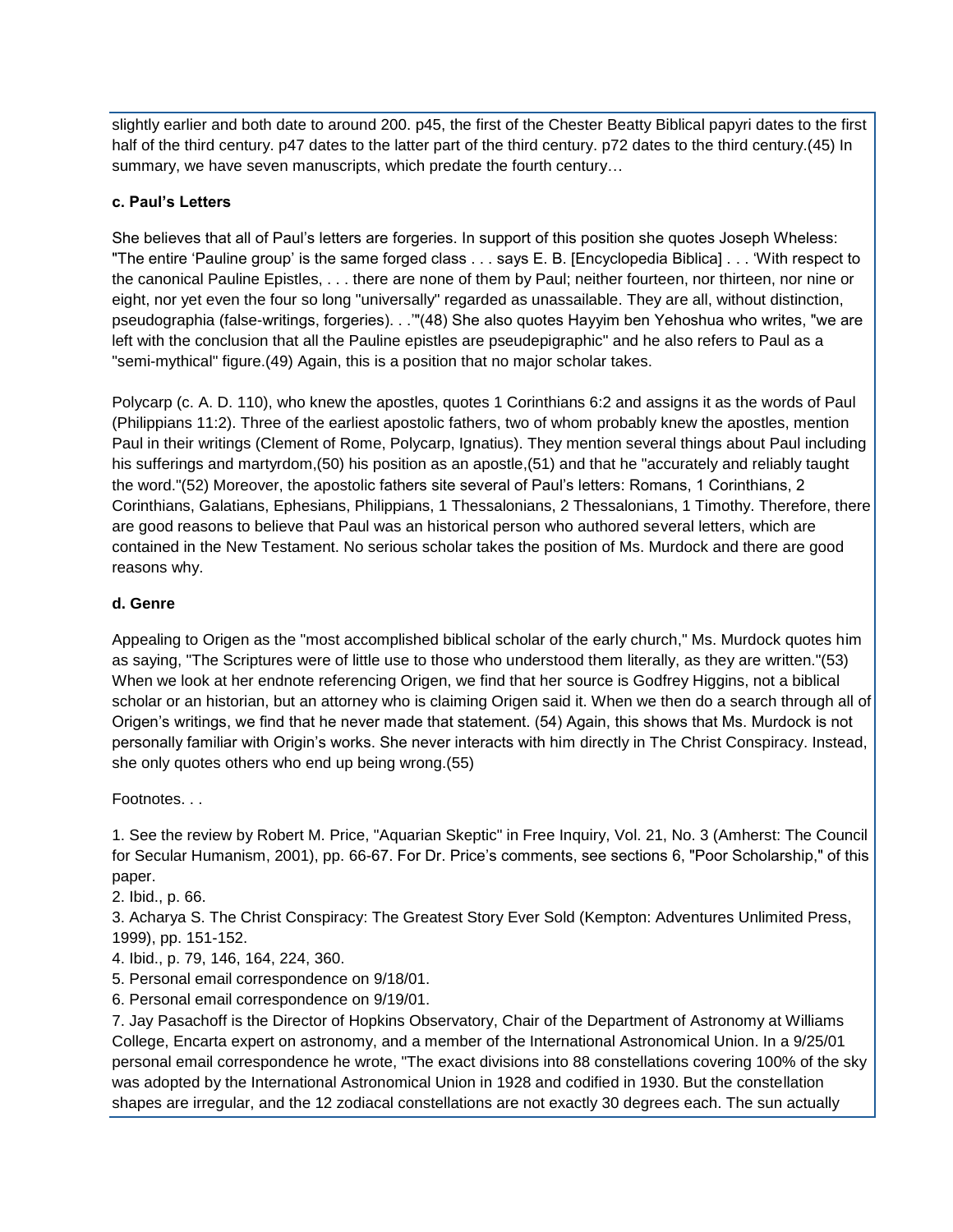travels through parts of 13 constellations each year." For more information pertinent to this topic, the reader is referred to Jay Pasachoff's Field Guide To The Stars And Planets (Boston: Houghton Mifflin Company, 1999).

8. The Christ Conspiracy, p. 166.

9. Ibid., pp. 141-142. 10. Ibid., p. 142.

11. This dating of Genesis is evangelical. Other datings vary greatly. Do we know with certainty that the Israelites existed during this time? Yes. A memorial stele referred to as "the Israel Stele" has been found in Egypt and dates back to just before 1,200 BC. The inscription on it reads how Merneptah, the last Pharaoh of Dynasty 19 of the New Kingdom Period, had warred against and defeated some peoples. He mentions the Israelites and indicated that they were a large people who were spread out by planning. See Amihai Mazar. Archaeology of the Land of the Bible, 10,000-586 B.C.E. (New York: Doubleday, 1992), p. 234, 354.

12. In a personal email correspondence, astronomer Jay Pasachoff writes, "Many of the constellations were referred to in Homer in the 9th century BC. The Babylonians divided the zodiac into 12 constellations in the 5th c. BC."

13. Ibid., p. 136. The Isaiah reference is Isaiah 47:12-13.

14. See for example, Isaiah 47:13-14 and Ezekiel 8:14-18.

15. The Christ Conspiracy, p. 139.

16. See Genesis 31:30, 34-35.

21. At the time of the writing of this paper, the book is not published. However, excerpts from the book may be found on her web site. See www.truthbeknown.com/kcrucified.htm for her attempt to establish that Krishna was crucified in Hindu legend.

22. In a personal telephone conversation 9/6/01.

23. Ibid.

24. At the time of the writing of this paper (11/01), the book is not published. However, excerpts from the book may be found on her web site. See www.truthbeknown.com/kcrucified.htm for her attempt to establish that Krishna was crucified in Hindu legend. See page 2 of the article.

25. In a personal telephone conversation 9/6/01.

26. The Christ Conspiracy, pp. 116-117.

27. Personal email correspondence on 9/20/01. The email is here cited. It includes Murdock's claim and Bryant's comments: 1) Krishna was born of the Virgin Devaki or "Divine One" on 12/25. "Yes. This is true. She was transmitted through the mind of Vasudeva." 2) His earthly father was a carpenter, who was off in the city paying tax while Krishna was born. "He was a cowherd chief. And he was, indeed, off in the city paying taxes, although this was just after Krishna was born." 3) His birth was signaled by a star in the east and attended by angels and shepherds, at which time he was presented with spices. "Partially. The astrological configurations in general were very auspicious (but no mention of a specific star in the East). There were the Indian equivalent of angels (celestial beings who sing and play instruments). No shepherds -- but cowherds were there. No spices, but the heavenly hosts rained down flowers." 4) The heavenly hosts danced and sang at his birth. "Yes." 5) He was persecuted by a tyrant who ordered the slaughter of thousands of infants. "Yes. This is very similar to Herod. The local king heard a divine voice stating that someone who was to be his death was to take birth from Devaki, Krishna's mother. So he killed all the infants who had been recently born in the entire area." 6) Krishna was anointed on the head with oil by a woman whom he healed. "Not quite. He was offered fragrant ointments by a hunchback woman, after which he healed her." 7) He is depicted as having his foot on the head of a serpent. "He subdued a 1000 headed serpent who has polluted the local river by dancing on its head with his feet." 8) He worked miracles and wonders, raising the dead and healing lepers, the deaf and the blind. "This is phrased in rather New Testament type terms, but Krishna did heal people and certainly performed many miracles." 9) Krishna used parables to teach the people about charity and love, and he lived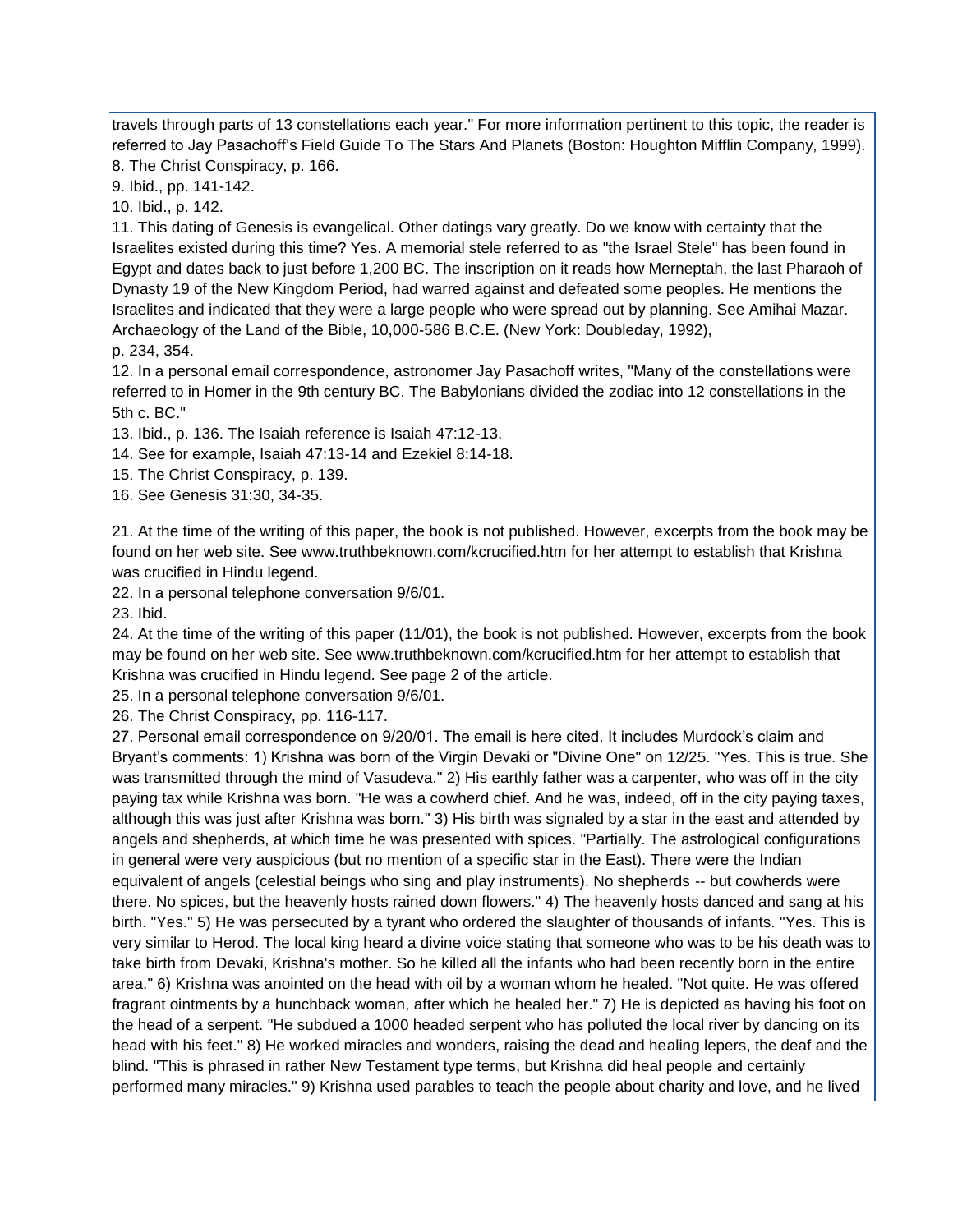poor and he loved the poor. "He didn't live particularly poorly, although his childhood was spent amongst the cowherd community. He certainly taught, although not specifically in parables. Krishna devotion is certainly available to the poor, and there are statements which directly favour them." 10) He castigated the clergy, charging them with ambition and hypocrisy. "Tradition says he fell victim to their vengeance. Well.... he criticized the ritualistic brahmanas who were so absorbed in their rites they did not recognise him." 11) Krishna's "beloved disciple" was Arjuna (John). "Nothing to do with John." 12) He was transfigured in front of his disciples. "No." 13) He gave his disciples the ability to work miracles. "He didn;t have disciples, exacly, but devotees. Some could perform supernormal things." 14) His path was "strewn with branches." "No." 15) In some traditions he died on a tree or was crucified between two thieves. "No." 16) Krishna was killed around the age of 30, and the sun darkened at his death. "I think he was 150. Inauspicious astrological omens erupted at his death." 17) He rose from the dead and ascended to heaven in the sight of all men. "He ascended to his abode in his selfsame body, although men only saw part of his ascent." 18) He was depicted on a cross with nail-holes in his feet, as well as having a heart emblem on his clothing. "No." 19) Krishna is the lion of the tribe of Saki. "Not Saki. Sura, or Yadu, are two of the dynasties with which he is associated." 20) He was called the "Shepherd God" and considered the "Redeemer," "Firstborn," "Sin-Bearer," "Liberator," "Universal Word." "No to the first (but cowherd god, OK), OK to the rest." 21) He was deemed the "Son of God" and "our Lord and Savior," who came to earth to die for man's salvation. "No." 22) He was the second person of the Trinity. "No." 23) His disciples purportedly bestowed upon him the title "Jezeus," or "Jeseus," meaning "pure essence." "No."

24) Krishna is to return to judge the dead, riding on a white horse, and to do battle with the "Prince of Evil," who will desolate the earth. "A future incarnation is Kalki, who will ride a white horse and kill all the demons in the future."

28. Benjamin Walker, The Hindu World: An Encyclopedic Survey of Hinduism, Vol. 1 (New York: Praeger, 1983), pp. 240-241.

29. Personal email correspondence on 10/18/01.

30. See as examples, the article on the UCLA web site:

www.sscnet.ucla.edu/southasia/Religions/texts/Puranas.html; the short description of the Harivamsa provided by the San Diego Museum of Art: www.sdmart.org/exhibition-binney-literature.html, and the Encyclopedia Britannica Intermediate: http://search.ebi.eb.com/ebi/article/0,6101,34678,00.html.

31. David V. Mason. Personal email correspondence on 11/6/01.

32. The Christ Conspiracy, p. 118.

33. Personal email correspondence on 9/20/01. I also asked Dr. Bryant regarding the historical evidence for Krishna as an historical rather than mythical figure. He responded that we know that people were worshipping Krishna as god in the fifth century (maybe sixth century) B. C. However, there is nothing more than that in terms of evidence. Traditional sources place him 3,128 B .C. or about 2,500 years before our oldest historical evidence for him appears. This is quite different than the strong evidence we have for Jesus as an historical person.

34. The Christ Conspiracy, pp. 109-110.

35. I have numbered these for the reader's convenience. They correspond with Murdock's list on pages 109- 110, although she does not number them. I have listed Murdock's claim followed by Dr. Yu's comments. Occasionally, I have added comments found in brackets. (1) Murdock: "Buddha was born on December 25 of the virgin Maya, and his birth was attended by a 'Star of Announcement,' wise men and angels singing heavenly songs." Yu: "Queen Maya was Buddha's mother but she was declared to be a virgin. Rather, she conceived the Buddha after dreaming a white elephant entering her right side in the dream. Buddha was born on the 8th day of the lunar 4th month." (2) Murdock: "At his birth, he was pronounced ruler of the world and presented with 'costly jewels and precious substances.'" Yu: "At birth he took seven steps and declared that this would be his last birth and he would be the most honored one in the world." (4) Murdock: "Buddha was of royal lineage." Yu: "Buddha was a prince, the son of a king of a small kingdom in northern India or Nepal (his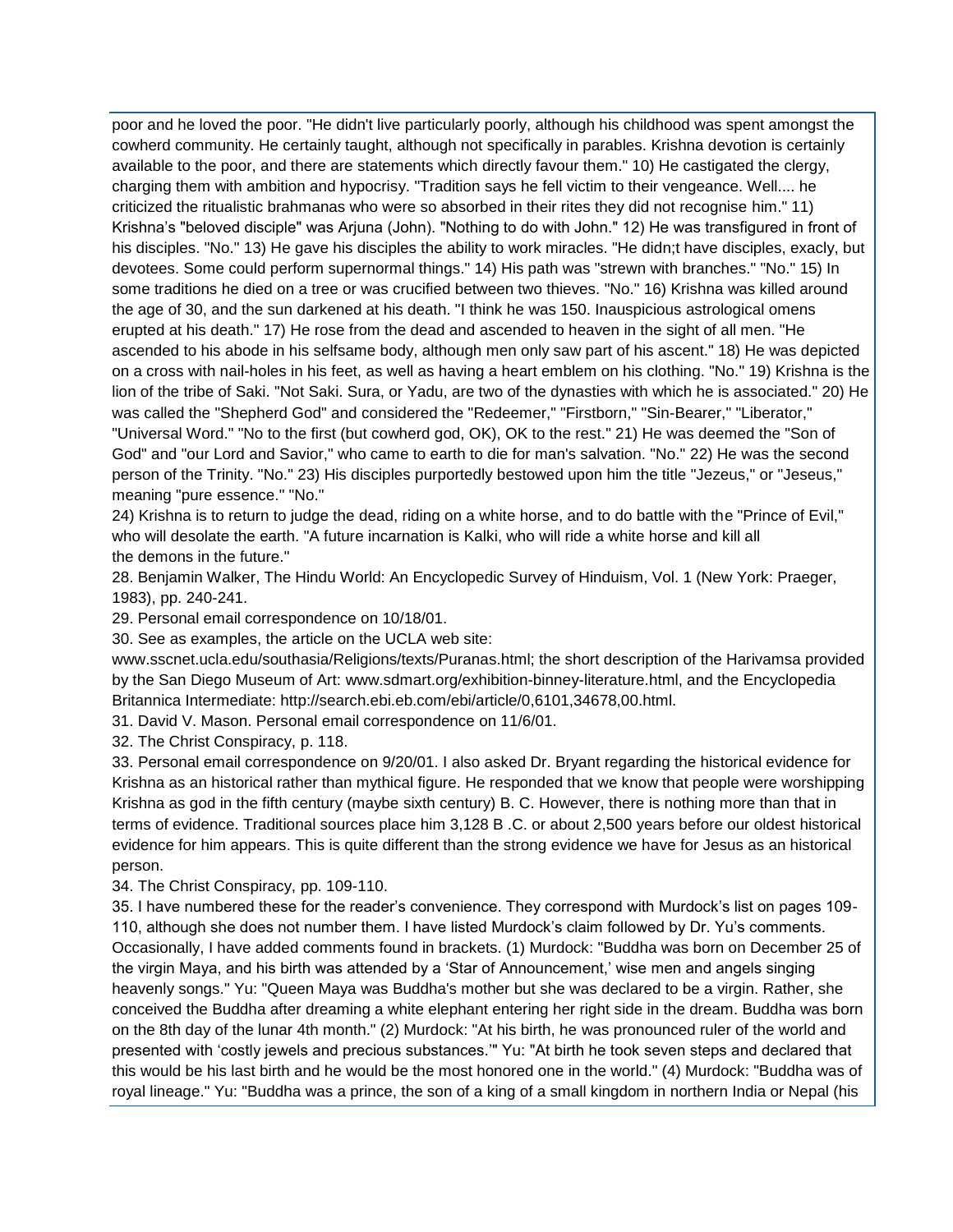birthplace, Lumbini, has been claimed by both Nepal and India as being located in their territory." (6) Murdock: "He crushed a serpent's head (as was traditionally said of Jesus) and was tempted by Mara, the 'Evil One,' when fasting." Yu: "Mara tempted him before his enlightenment but was defeated." (10) Murdock: "His followers were obliged to take vows of poverty and to renounce the world." Yu: "His followers were monks who lived in monasteries and observed chastity and non-attachment." (14) Murdock: "Buddha ascended bodily to Nirvana or 'heaven.'" Yu: "When he died, his body was cremated. He was not reborn again but said to be in Nirvana." [This is not even close to bodily resurrection as Murdock would hope.] (15) Murdock: "He was called 'Lord,' 'Master,' the 'Light of the World,' 'God of gods,' 'Father of the World,' 'Almighty and All-knowing Ruler,' 'Redeemer of All,' 'Holy One,' the 'Author of Happiness,' 'Possessor of All,' the 'Omnipotent,' the 'Supreme being,' the 'Eternal One.'" Yu: "He is called Lord and Tathagata ('Thus Come')." (18) Murdock: "Buddha is to return 'in the latter days' to restore order and to judge the dead.'" Yu: "The Future Buddha called Maitreya ("The Friendly One") will be born as a human in the future just as the Buddha some 2500 years ago and revive the religion and bring peace to the world." As you can readily see, Murdock mixes tradition with that which is not a part of Buddhist tradition. Some similarities are very weak as Dr. Yu points out. Others are quite unimpressive (e. g., 4, 10, that both are called "Lord" in 15).

36. The Christ Conspiracy, p. 25.

37. Justin, First Apology, chapter 66.

38. Murdock and her sources are evidently unaware of this passage in Justin. For in her article "The 'Historical' Jesus", an excerpt from her forthcoming book, Suns of God: Krishna, Buddha and Christ Unveiled located at http://truthbeknown.com/historicaljc.htm, she notes the existence of the "Memoirs of the apostles" mentioned by Justin, but claims that it "is a single book by that title, not a reference to several 'memoirs' or apostolic gospels" (p. 8).

39. Justin, Dialogue with Trypho, chapters 100-107.

40. Acts 17:1-3.

41. The Christ Conspiracy, p. 25.

42. Ibid., p. 26.

43. These datings are from Clayton N. Jeford, Reading the Apostolic Fathers: An Introduction (Peabody: Hendrickson Publishers, Inc., 1996) and Lightfoot, Harmer, Holmes, eds. The Apostolic Fathers: Greek Texts and English translations of Their Writings, Second Edition (Grand Rapids: Baker Book House, 1992). 44. The Christ Conspiracy, p. 26.

45. Bruce Manning Metzger. The Text of the New Testament: It's Transmission, Corruption, and Restoration (New York: Oxford University Press, 1968), pp. 36-41.

48. Ibid., p. 33.

49 Ibid., p. 34.

50. Clement of Rome. To the Corinthians 5; Polycarp. To the Philippians 9:2.

51. Clement of Rome. To the Corinthians 5; Ignatius. To the Romans 4:3. Polycarp may also be referring to the apostolic status in his letter To the Philippians 12:1. In this verse, he quotes from Ephesians two times and refers to it as "Sacred Scripture." If indeed Paul wrote Ephesians, Polycarp is placing his authority on the highest level.

52. Polycarp. To the Philippians 3:2.

53. The Christ Conspiracy, p. 132.

54. Origen. De Principiis Book 1, Chapter 1, Section 19.

55. Another example embarrassing for Murdock is on pp. 70-71 where she quotes T. W. Doane's citing of Origen on Celsus who "jeers at the fact that ignorant men were allowed to preach, and says that 'weavers, tailors, fullers, and the most illiterate and rustic fellows,' were set up to teach strange paradoxes. 'They openly declared that none but the ignorant (were) fit disciples for the God they worshiped,' and that one of their rules was, 'let no man that is learned come among us." The references are from Origen's Contra Celsus, Book 3.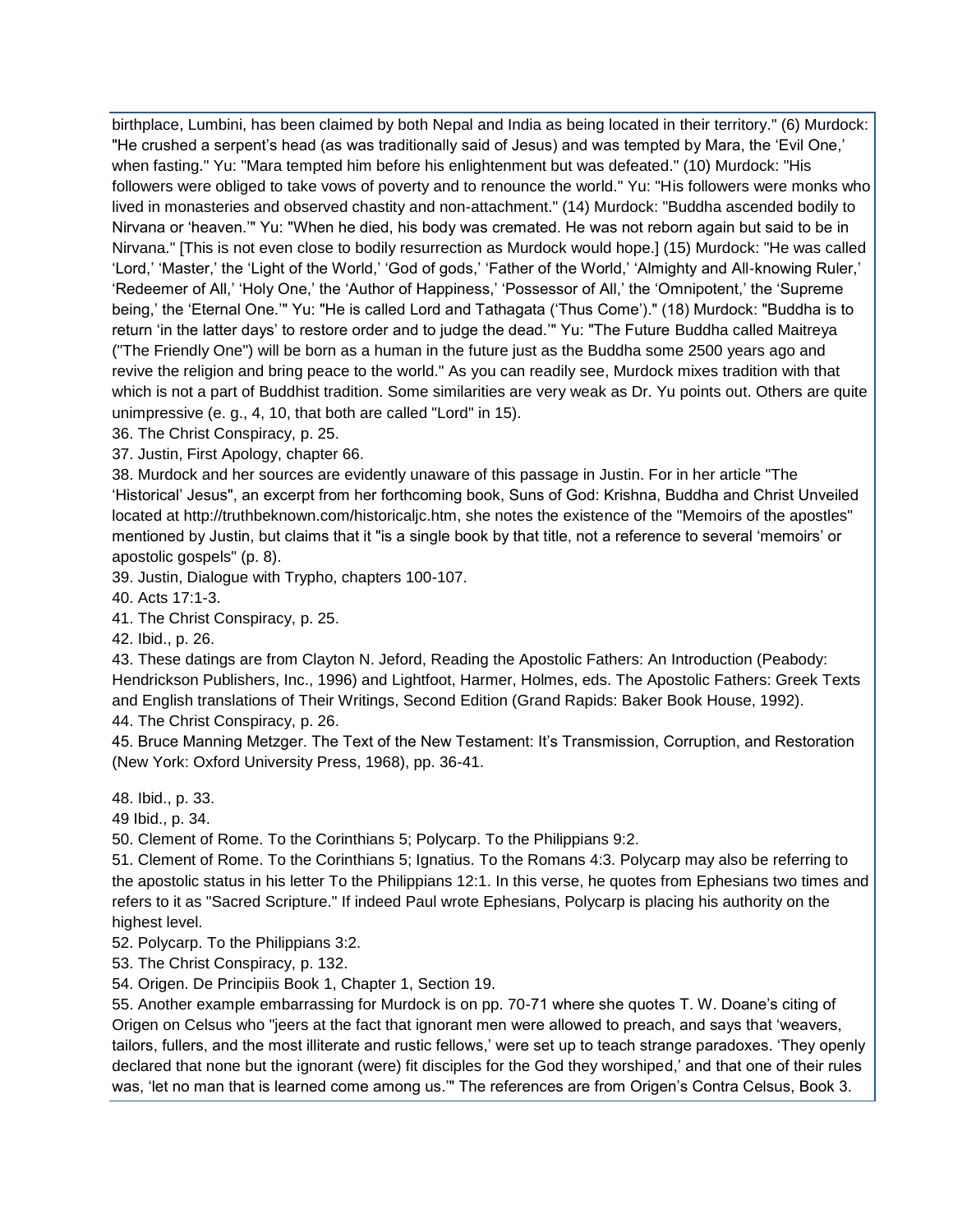The first reference to "weavers, tailors . . ." is from chapter 56 and the latter from chapter 44. In chapter 56, Origen answers Celsus' claims by asking him to provide examples that this is the case and adds, "But he will not be able to make good any such charge against us." In chapter 44, Origen answers Celsus, "although some of them [i.e., Christians] are simple and ignorant, they do not speak so shamelessly as he alleges." Again, if Ms. Murdock had checked her source, she would have found that he was gravely mistaken just as Celsus was.

[http://www.answeringinfidels.com/answering-skeptics/answering-acharya-s/a-refutation-of-archary-ss-book](http://www.answeringinfidels.com/answering-skeptics/answering-acharya-s/a-refutation-of-archary-ss-book-the-christ-conspiracy-pt-1.html)[the-christ-conspiracy-pt-1.html](http://www.answeringinfidels.com/answering-skeptics/answering-acharya-s/a-refutation-of-archary-ss-book-the-christ-conspiracy-pt-1.html)

<http://tektonics.org/copycat/osy.html>

**Comparing Osiris, Horus, and Jesus**

James Patrick Holding

….So let's get to some of these pagan copycat claims. These are from Achy's *Christ Conspiracy* [114-116]; oddly enough Freke and Gandy add nothing new and in fact only supplement a few of these.

For convenience I begin by reproducing the "thumbnail sketch of Horus' life" given in *Encyclopedia of Religions* as offered by Miller, which also lays the groundwork for Osiris:

*"In ancient Egypt there were originally several gods known by the name Horus, but the best known and most important from the beginning of the historic period was the son of Osiris and Isis who was identified with the king of Egypt. According to myth, Osiris, who assumed the rulership of the earth shortly after its creation, was slain by his jealous brother, Seth. The sister- wife of Osiris, Isis, who collected the pieces of her dismembered husband and revived him, also conceived his son and avenger, Horus. Horus fought with Seth, and, despite the loss of one eye in the contest, was successful in avenging the death of his father and in becoming his legitimate successor. Osiris then became king of the dead and Horus king of the living, this transfer being renewed at every change of earthly rule." "Horus was usually represented as a falcon, and one view of him was as a great sky god whose outstretched wings filled the heavens; his sound eye was the sun and his injured eye the moon.* 

#### **Horus**

Now we get to the matters of Horus. Many of these have had some input from Miller, so we'll report those and add as needed.

- *Was born of the virgin Isis-Meri in December 25th in a cave/manger with his birth being announced by a star in the East and attended by three wise men.*
- *...Horus was NOT born of a virgin at all. Indeed, one ancient Egyptian relief depicts this conception by showing his mother Isis in a falcon form, hovering over the phallus of a dead and prone Osiris in the Underworld (EOR, s.v. "Phallus"). And the Dec 25 issue is of no relevance to us--nowhere does the*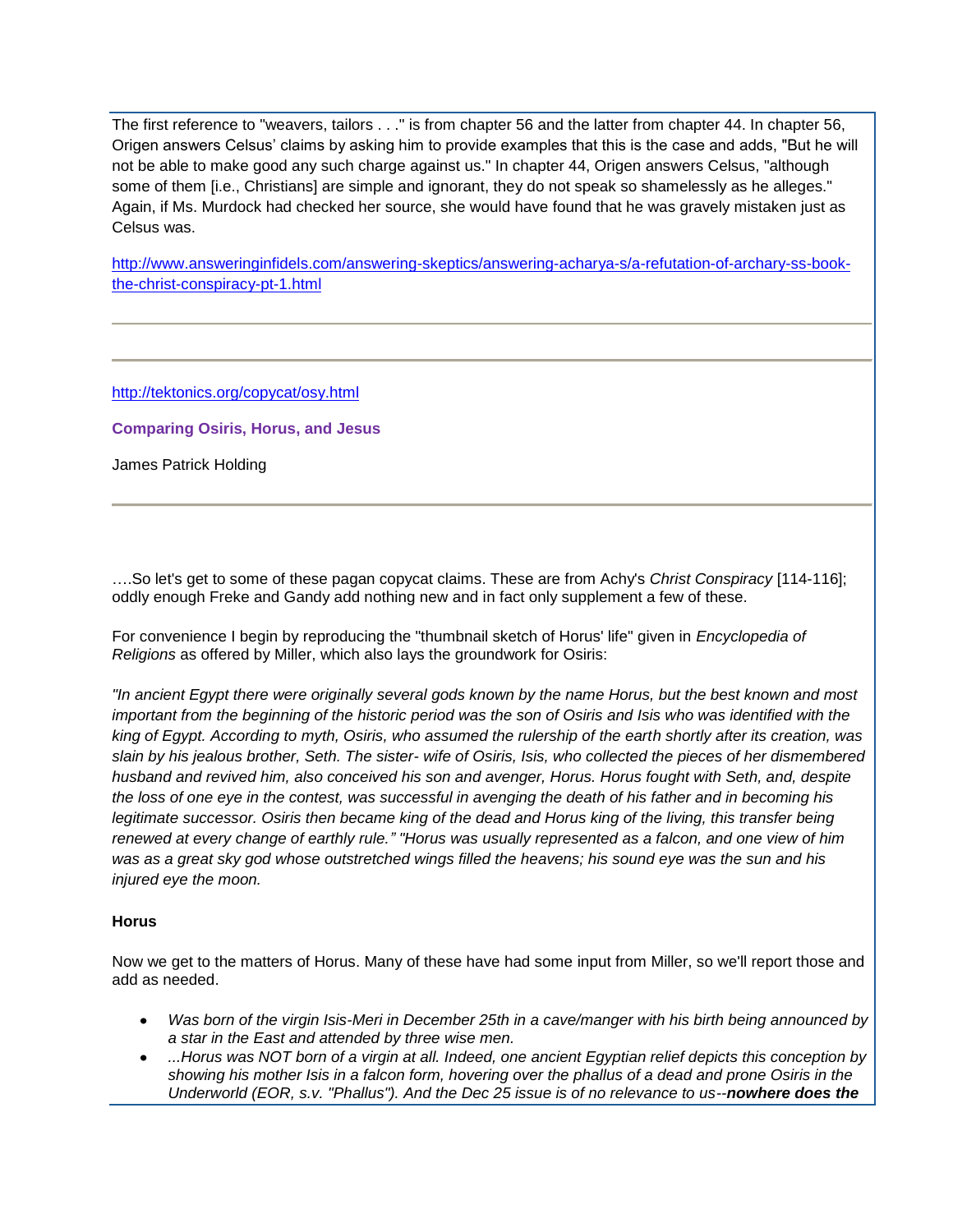## *NT associate this date with Jesus' birth at all.*

*Indeed, the description of the conception of Horus will show exactly the sexual elements that characterize pagan 'miracle births', as noted by the scholars earlier:*

*"But after she [i.e., Isis] had brought it [i.e. Osiris' body] back to Egypt, Seth managed to get hold of Osiris's body again and cut it up into fourteen parts, which she scattered all over Egypt. Then Isis went out to search for Osiris a second time and buried each part where she found it (hence the many tombs of Osiris tht exist in Egypt). The only part that she did not find was the god's penis, for Seth had thrown it into the river, where it had been eaten by a fish; Isis therefore fashioned a substitute penis to put in its place. She had also had sexual intercourse with Osisis after his death, which resulted in the conception and birth of his posthumous son, Harpocrates, Horus-the-child. Osiris became king of the netherworld, and Horus proceeded to fight with Seth..." [CANE:2:1702; emphasis mine]* 

- *His earthly father was named "Seb" ("Joseph").* Actually Seb was the *earth-god*, not "earthly," but rather the earth itself (as Nut was the sky), and he was O's dad, not Horus', You can't get from "Seb" to "Joseph" just by putting the names next to each other.
- *He was of royal descent.* Obviously true, and Horus was often identified with the living Pharaoh, but so commonplace as to be meaningless.
- *He had 12 disciples, two of whom were his "witnesses" and were named "Anup" and "AAn" (the two "Johns").* Egyptian religion scholars know of none of this. On this last Miller notes:

*...my research in the academic literature does not surface this fact. I can find references to FOUR "disciples"--variously called the semi-divine HERU-SHEMSU ("Followers of Horus") [GOE:1.491]. I can find references to SIXTEEN human followers (GOE:1.196). And I can find reference to an UNNUMBERED group of followers called mesniu/mesnitu ("blacksmiths") who accompanied Horus in some of his battles [GOE:1.475f; although these might be identified with the HERU-SHEMSU in GOE:1.84]. But I cannot find TWELVE anywhere... He performed miracles, exorcized demons and raised El-Azarus ("El-Osiris") from the dead.* Miller notes:

*Miracle stories abound, even among religious groups that could not possibly have influenced one another, such as Latin American groups (e.g. Aztecs) and Roman MR's, so this 'similarity' carries no force. The reference to this specific resurrection I cannot find ANYWHERE in the scholarly literature. I have looked under all forms of the name to no avail. The fact that something so striking is not even mentioned in modern works of Egyptology indicates its questionable status. It simply cannot be adduced as data without SOME real substantiation. (GOE:1.490).*

- *Horus walked on water.* Not that I have found, but he was thrown in the water (see below).
- His personal epithet was "lusa" the "ever-becoming son" of "Ptah," the "Father." He was called the *"Holy Child."* Miller says: *This fact has likewise escaped me and my research. I have looked at probably 50 epithets of the various Horus deities, and most major indices of the standard Egyptology reference works and come up virtually empty-handed.* **For more:** See Mark McFall take on "Skeptic X" (skepticism's own Acharya S) on the subject of O's "resurrection" [here](http://www.geocities.com/intheword1/osiristill.htm) and here and [here.](http://www.geocities.com/intheword1/ohsighris.htm)

#### **Sources:**

- $\Box$  Bud. ERR -- Budge, E. Wallis. . 1961.
- □ Fraz.AAO -- Frazer, J. G. *Adonis, Attis, Osiris*. 1961.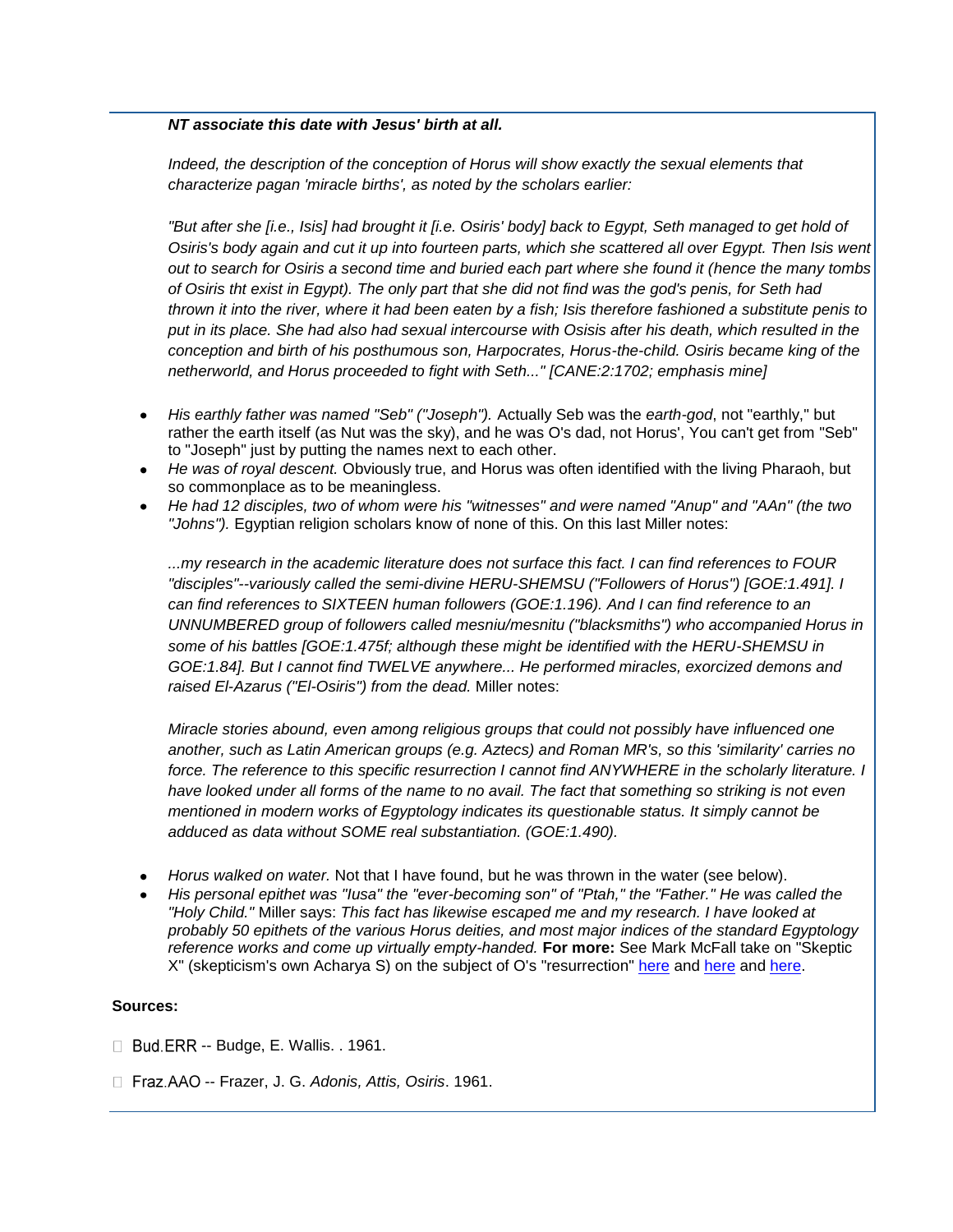- □ Griff. OO -- Griffith, J. Gwyn. *The Origins of Osiris and His Cult.* Brill: 1996.
- □ Meek. DL -- Meeks, Dimitri. *Daily Life of the Egyptian Gods.* 1996.
- □ Short.EG -- Shorter, Alan. *Egyptian Gods: A Handbook*. 1937.

#### **Zeitgeist Rebuttal**

[http://www.xanga.com/JB\\_Fidei\\_Defensor/638110989/zeitgeist-rebuttal-speech.html](http://www.xanga.com/JB_Fidei_Defensor/638110989/zeitgeist-rebuttal-speech.html) Those who are familiar with Zeitgeist know that it's a tripartite conspiracy movie, though my concern is solely with Part One, which attempts to make the case that (i) Jesus never existed, and that (ii) Christian teachings and the vast range of world mythology find a common root in astrology, as evidenced by (iii) strong similarities between the stories of Jesus and various pagan gods. Five especially were singled out for treatment: Attis, Dionysus, Krishna, Mithras, and Horus. Before I get to them, I think it'd be a good idea to review what they said about Jesus himself. Zeitgeist says:

Jesus Christ was born of the virgin Mary on December 25th in Bethlehem, his birth was announced by a star in the east, which three kings or magi followed to locate and adorn the new savior. He was a child teacher at 12, at the age of 30 he was baptized by John the Baptist, and thus began his ministry. Jesus had 12 disciples which he traveled about with performing miracles such as healing the sick, walking on water, raising the dead, he was also known as the "King of Kings," the "Son of God," the "Light of the World," the "Alpha and Omega," the "Lamb of God," and many others. After being betrayed by his disciple Judas and sold for 30 pieces of silver, he was crucified, placed in a tomb and after 3 days was resurrected and ascended into Heaven.

This is mostly true. According to the biblical story, Jesus was born to a virgin mother named Mary in the town of Bethlehem in Judaea. The Bible doesn't directly specify a time of the year, much less a particular month, week, or even day. December 25th was attached to the event much, much later, and it probably isn't a very probable time. His birth was announced by some sort of astronomical object, and a group of magi used it to locate the child. But the Bible doesn't say how many of them there are, only that they brought three gifts: gold, frankincense, and myrrh. It was later tradition that connected each gift to a single figure, and it was also only later that the magi were identified as "kings". At the age of 12, Jesus was found in the Temple having a discussion with the teachers there. The Bible never calls him a "child teacher"; what it actually says is that:

[A]fter three days they found him in the Temple, sitting in the midst of the teachers, both listening to them and asking them questions. And all who heard him were astonished at his understanding and answers. (Luke 2:46-47)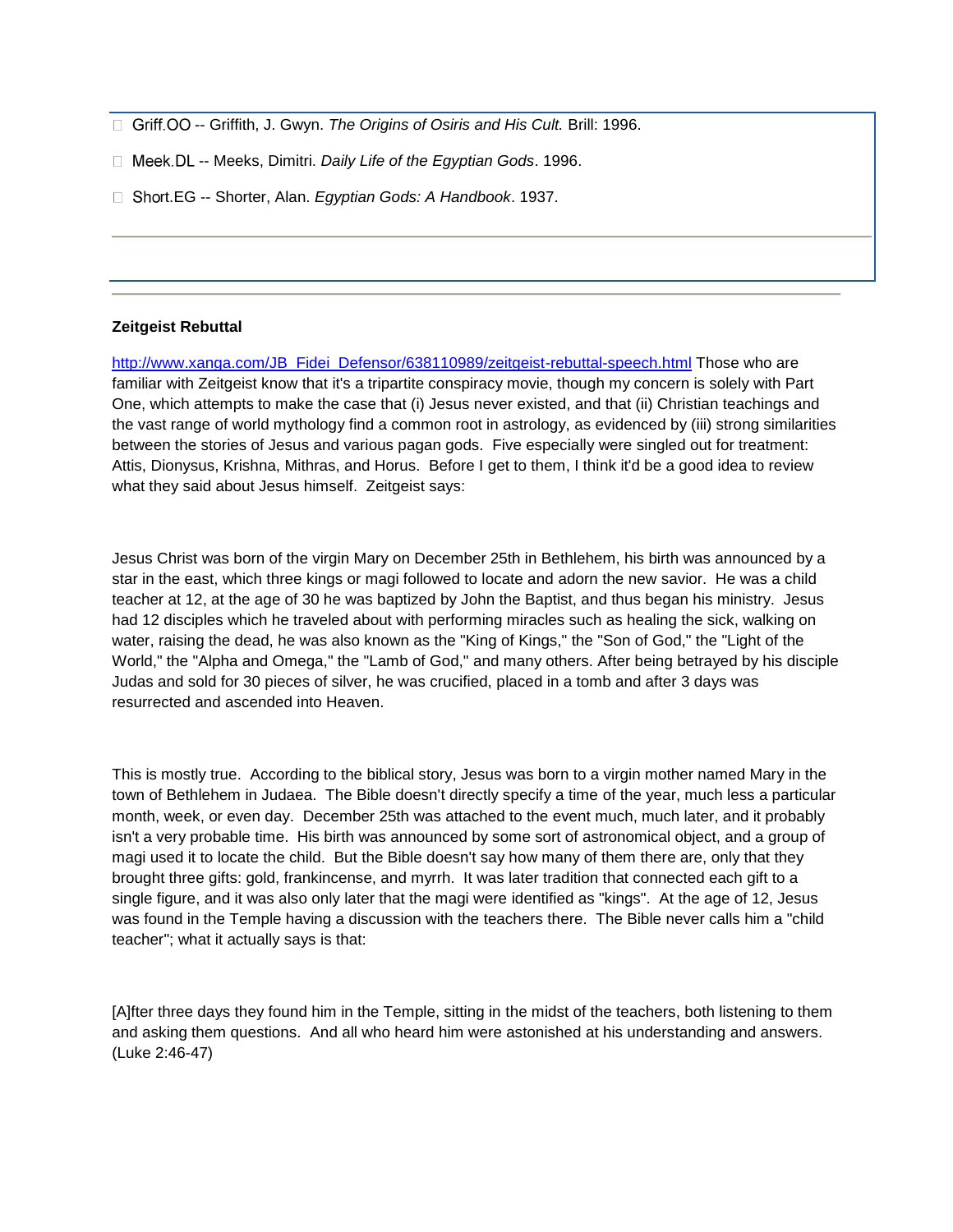Sometime around the age of 30, Jesus was baptized by a known prophetic figure named John, popularly called "John the Baptist". After this, he gathered a group of disciples and marked out twelve of them as a special group, deliberately echoing the twelve tribes of Israel. Many see a great significance in the symbolism of the number. One brilliant scholar, N. T. Wright, put it very well when he noted that Jesus was representing the end of exile and the beginning of the restoration. He said:

Nobody doubts that Jesus called disciples, and regarded them as a distinct group. This creates a context in which it makes sense, despite some recent doubts, for Jesus to give his followers a special prayer, and to speak of them as a new community, a 'little flock'. He explained what he was doing, as we shall see in more detail later, in terms of the reconstitution of Israel. (Jesus and the Victory of God, p. 169)

The very existence of the twelve speaks, of course, of the reconstitution of Israel; Israel had not had twelve visible tribes since the Assyrian invasion in 734 BC, and for Jesus to give twelve followers a place of prominence, let alone to make comments about them sitting on thrones judging the twelve tribes, indicates pretty clearly that he was thinking in terms of the eschatological restoration of Israel. (Jesus and the Victory of God, p. 300)

This, by the way, is why the movie entirely misses the point when it points out the recurrence of the number 12 in the Bible and tries to link it to the Zodiac. The twelve disciples represent the twelve tribes of Israel, which in turn are descended from the twelve sons of Jacob. (Many of the other instances of "twelve" are simply irrelevant or else might be carefully modeled after the same significance.) With his disciples, Jesus traveled chiefly around Galilee and Judaea, occasionally performing acts that we'd call miracles, such as restoring the ill and marginalized to health and social status, walking on water, and even raising the dead to life. Eventually, one of his disciples, Judas Iscariot, betrayed him for 30 pieces of silver (Matthew 26:14-16). Jesus was crucified by the Romans, enduring the most shameful form of execution available in the world of his time. He was then buried in a tomb, but rose again from the dead on the third day in vindication of his mission. Forty days after this, he ascended to 'heaven' (Acts 1:9-11). His followers called him titles like "Son of God" (Mark 1:1), "Lamb of God" (John 1:29), "King of Kings" (Revelation 17:14), "Light of the World" (John 8:12), and "the Alpha and the Omega" (Revelation 1:11).

The movie was at least somewhat accurate on the story of Jesus, but things change just a little bit when we get to those five other gods. Before mentioning them though, one quick note. Zeitgeist often makes a big deal of the fact that these other figures are also credited with miracles, but that shouldn't be too surprising. After all, these are gods we're talking about, and gods and miracles have a tendency to go together. Teaching, too, can sometimes fit into this category. Another function of some gods is to convey information or introduce concepts and practices to humans. It isn't a very good parallel for Zeitgeist to make if the feature is something that tends to be common to gods in general.

That said, I'd like to talk about Attis. Now remember, Zeitgeist said: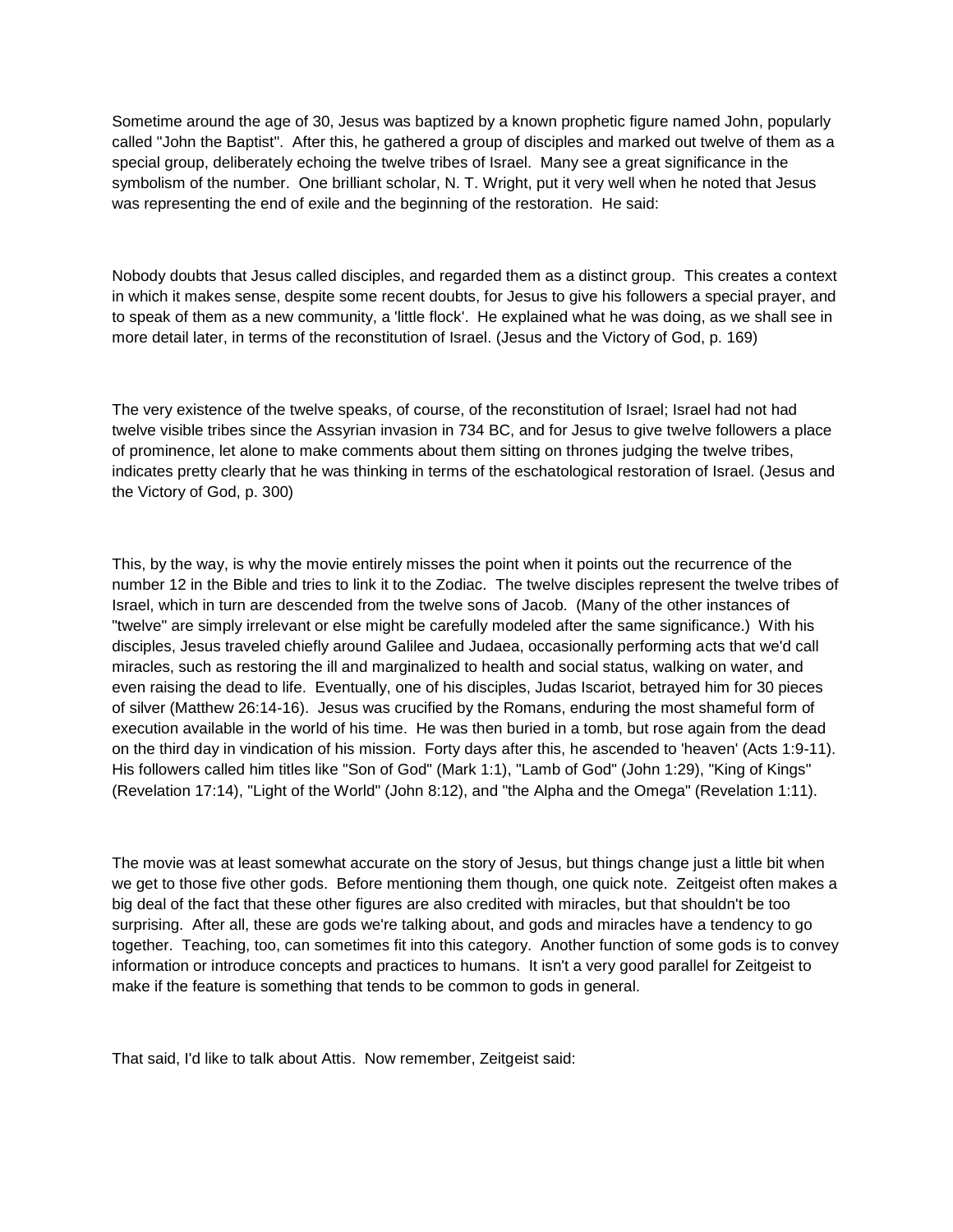Attis, of Phyrigia, born of the virgin Nana on December 25th, crucified, placed in a tomb and after 3 days, was resurrected.

That's really not very much to go on, so let me fill in a few gaps. A second-century geographer named Pausanias recorded various traditions about Attis. In one story, he mentions the origins of Attis and the unusual record of his life and death. What Pausanias said about that was this:

Zeus, it is said, let fall in his sleep seed upon the ground, which in course of time sent up a demon with two sexual organs, male and female. They call the demon Agdistis. But the gods, fearing Agdistis, cut off the male organ. There grew up from it an almond tree with its fruit ripe, and a daughter of the river Sangarius, they say, took of the fruit and laid it in her bosom, when it at once disappeared, but she was with child. A boy was born and exposed, but was tended by a he-goat. As he grew up, his beauty was more than human, and Agdistis fell in love with him. When he had grown up, Attis was sent by his relatives to Pessinus, that he might wed the king's daughter. The marriage song was being sung when Agdistis appeared, and Attis went mad and cut off his genitals, as also did he who was giving him his daughter in marriage. But Agdistis repented of what he had done to Attis and persuaded Zeus to grant that the body of Attis should neither rot at all nor decay. (Description of Greece 7.17.10-12)

Before that, though, Pausanias recorded another form of the story in which Attis is slain by a boar:

Hermesianax, the elegiac poet, says in a poem that [Attis] was the son of Galaus the Phrygian, and that he was a eunuch from birth. The account of Hermesianax goes on to say that, on growing up, Attis migrated to Lydia and celebrated for the Lydians the orgies of the Mother; that he rose to such honor that Zeus, being wroth at it, sent a boar to destroy the tillage of the Lydians. Then certain Lydians, with Attis himself, were killed by the boar, and it is consistent with this that the Gauls who inhabit Pessinus abstain from pork. (Description of Greece 7.17.9-10)

Pausanias also mentions elsewhere that Attis was said to have been buried beneath Mount Agdistis (Description of Greece 1.4.5). A third version of the story, also involving a boar, is from the writings of the historian Herodotus (Histories 1.34-45). To just summarize it, Attis is the heroic son of the Lydian king Croesus, who has a dream prophesying that Attis will be killed by an iron spear. The king stores away all the weapons and forbids Attis to go out on military expeditions. In the meantime, a Phrygian named Adrastus, who was exiled from his home for having accidentally killed his brother, comes and begs Croesus to purify him. The king grants his wish and lets him stay there. Shortly thereafter, a massive boar begins terrorizing the Mysian fields, and so the Mysians beg Croesus for help. He agrees to send his armies but not Attis, who then appeals to his father on the basis that boars and iron spears are very different things. Croesus agrees and gives Adrastus the task of protecting Attis. Unfortunately, in an attempt to kill the boar, Adrastus threw his spear and accidentally hit Attis instead, killing him. The Lydians brought back Attis' corpse, which was promptly buried in a tomb, and Adrastus killed himself in remorse.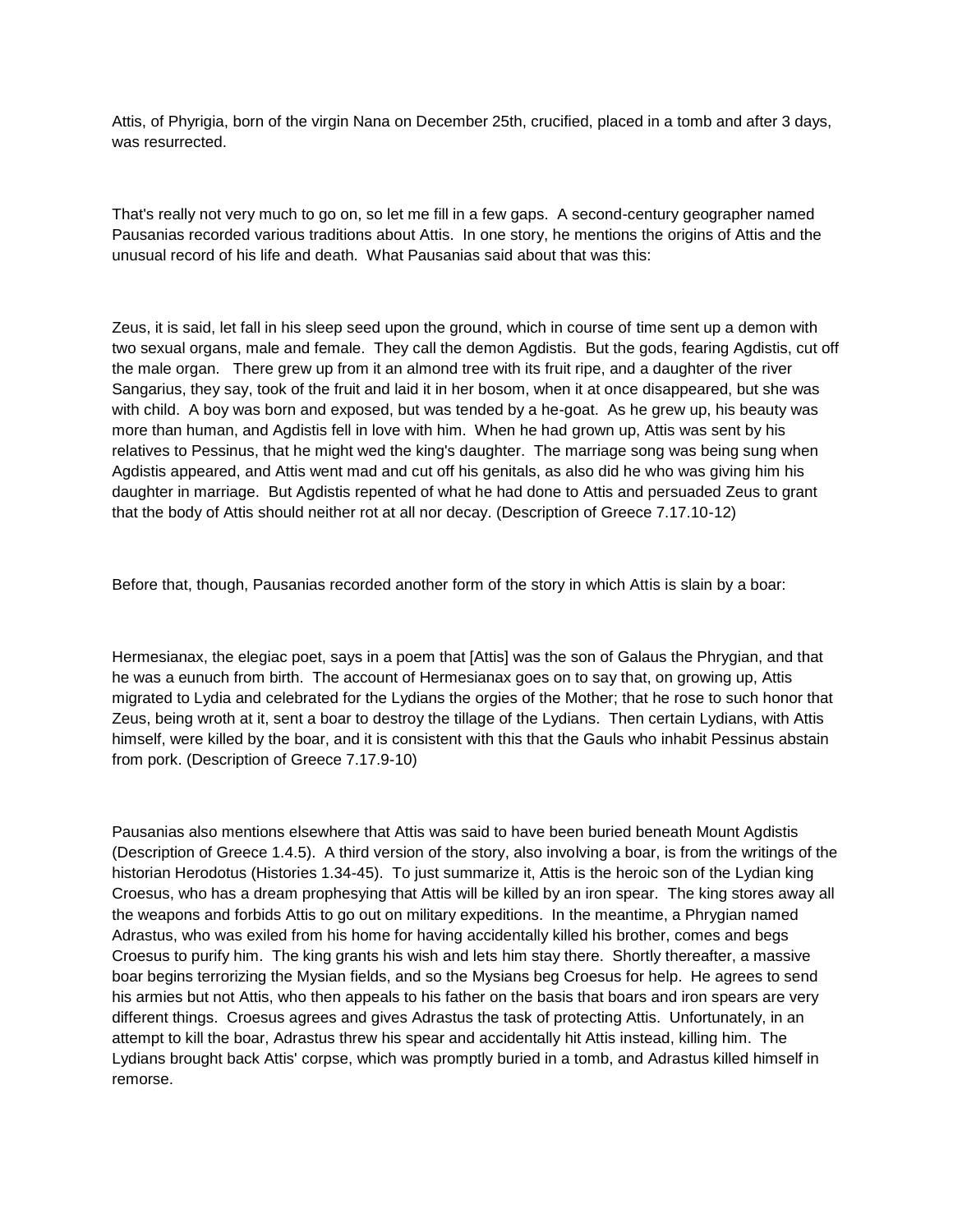A fourth tale, told by the Roman poet Ovid (Fasti 4.221ff), has Attis as the lover of the goddess Cybele. Attis pledges his undying love but eventually betrays Cybele with the nymph Sagaritis. Cybele responds by wounding a tree with a special connection to him, driving him into a madness that led him to castrate himself. In another book altogether, Ovid relates (Metamorphoses 10.103) that Attis died under a pine tree.

Fifth, according to the writer Diodorus Siculus, Cybele caused Attis to die when she had a miscarriage after becoming pregnant by him. She ensured that his body was left exposed rather than buried, and the Phrygians were much later commanded to bury his corpse. Unable to recover any pieces of his body after such a long time, they instead held a funeral for a statue of him.

A sixth tale related by Arnobius (Adversus Gentes 5.5-7) in the third century AD is much more detailed than most of the others. In it, Zeus spilled his seed on a rock called Agdus after a failed attempt to impregnate the Mother Goddess, whom Arnobius understands to be Zeus' mother. The rock, however, became pregnant and gave birth to the androgynous Agdistis. He was extremely wild, and so the gods plotted to drug Agdistis with wine until he lost consciousness. During his slumber, the god Liber tied a rope to Agdistis' genitals, and when Agdistis woke up and tried to storm off in a fury, he was emasculated. From the ensuing shower of blood, a pomegranate tree. Later, Nana, the daughter of Sangarius, takes some of the fruit and becomes pregnant through it somehow. She later gives birth to Attis. The Mother Goddess and Agdistis both loved him very greatly, and it wasn't just a "friendly" sort of love, if you catch my drift, especially where Agdistis was concerned. The king of Pessinus intervenes by giving his daughter to Attis in marriage, but Agdistis causes havoc at the wedding, driving everyone insane. Among other tragedies, Attis fatally emasculates himself beneath a pine tree. Zeus is asked to restore Attis to life but refuses, consenting only to make sure that the body never decays, that his hair always grows, and that his little finger is in constant motion.

The movie seemed to imply that the birth of Attis was somehow comparable to that of Jesus, but to review how Attis was born according to the most prominent tradition, it involved vanishing fruit from a tree that grew from the blood shed in self-mutilation by a hermaphrodite demon. Whether or not Attis' mother was a virgin in this story, it isn't said, but in any case, while it does involve a conception without intercourse, beyond that it's certainly nothing like the conception of Jesus, which happens in that story simply through the power of God's Holy Spirit. Besides that, two of the other three traditions advance human fathers, Galaus and Croesus, for Attis, which clearly indicates an absence of belief in any sort of virgin birth. The only tradition that differs is very unlike the story of Jesus and comes from a source later than the New Testament. That makes the so-called "virgin birth" of Attis a very weak link, but not as weak a link as the birthday. Aside from the fact that December 25th isn't associated with Jesus until much later, it isn't associated with Attis at all in the primary sources.

As for crucifixion, it should be very clear that none of these accounts has anything remotely like that. The closest is Attis dying beneath a pine tree, which is an incredible distance from being crucified. One source cited on occasion is a snippet from the fourth-century writings of Firmicus Maternus, a former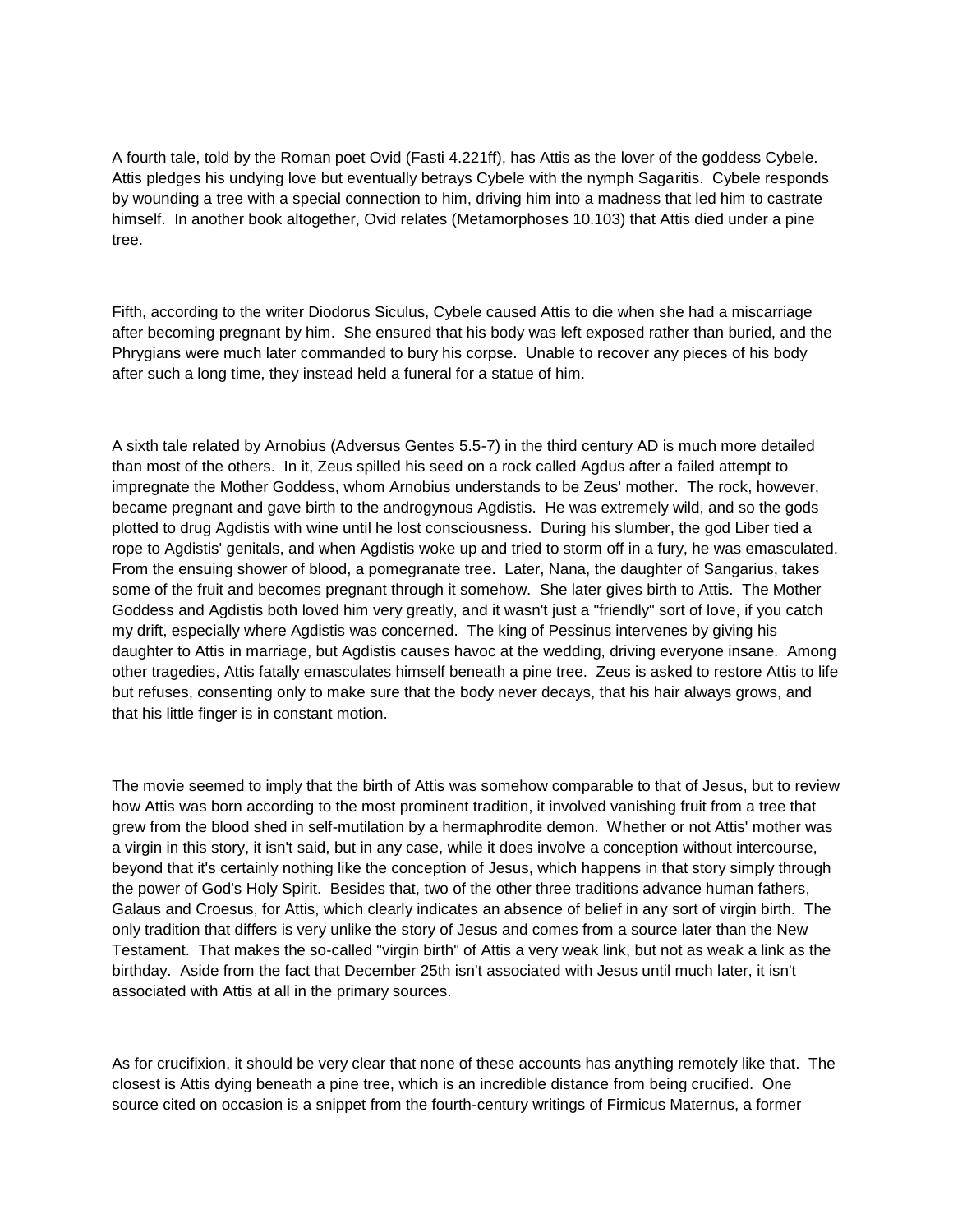astrologer who converted to Christianity and wrote a scathing polemic against the other religions of the empire. He says that during a yearly festival of the cult of Cybele, "a pine tree is cut every year, and an image of a youth is fastened on the middle of the tree" (Error of the Pagan Religions 27.1). This isn't to imply that Attis died on a tree, however; rather, he died under the tree, but for the purposes of the procession, the figure of Attis had to be attached to the tree.

A few stories do have Attis being buried in a tomb after his death, but none of them have him ever leaving it. As for resurrection, the closest that the surviving myths ever get to that is well after the time of Jesus. Aside from what Arnobius related about Attis' non-resurrection, one puzzling passage from Firmicus Maternus affirms new life for Attis. As he says:

In order to satisfy the angry woman, or perhaps trying to find consolation for her after she repented, [the Phrygians] advanced the claim that he whom they had buried a little while earlier had come to life again; and since the woman's heart burned unbearably with overweening love, they erected temples to the dead youth. [...] The earth, they maintain, loves the crops, Attis is the very thing that grows from the crops, and the punishment which he suffered is what a harvester with his sickle does to the ripened crops. His death they interpret as the storing away of the collected seeds, his resurrection as the sprouting of the scattered seeds in the annual turn of the seasons. (Error of the Pagan Religions 3.1-2)

A few things to notice. First of all, this comes from a text several hundred years later than the origin of Christianity, and no hint of a new life for Attis appears in anything earlier than that. Second, in Firmicus' story, the Phrygians fabricate the idea to console Attis' killer; and the claim is immediately contradicted by noting that the Phrygians "erected temples to the dead youth". Third, Firmicus relates that many saw the story as an agricultural allegory, which makes it distinctly unlike Jesus. At best, this is an obscure variant with little to no connection to Christianity.

It looks pretty clear-cut that Attis isn't a "solar messiah" or a "dying-and-rising savior god" like the makers of Zeitgeist would like. He was just a god with a confused family tree who killed himself in a very unpleasant way, and whose male followers often emasculated themselves in imitation of him. Frankly, as a guy, I'm glad that Christianity survived and Attis-worship didn't.

Another of the five main gods offered by Zeitgeist is Dionysus, the Greek god of wine. Talking about him, the movie claims:

Dionysus of Greece, born of a virgin on December 25th, was a traveling teacher who performed miracles such as turning water into wine, he was referred to as the "King of Kings," "God's Only Begotten Son," "The Alpha and Omega," and many others, and upon his death, he was resurrected.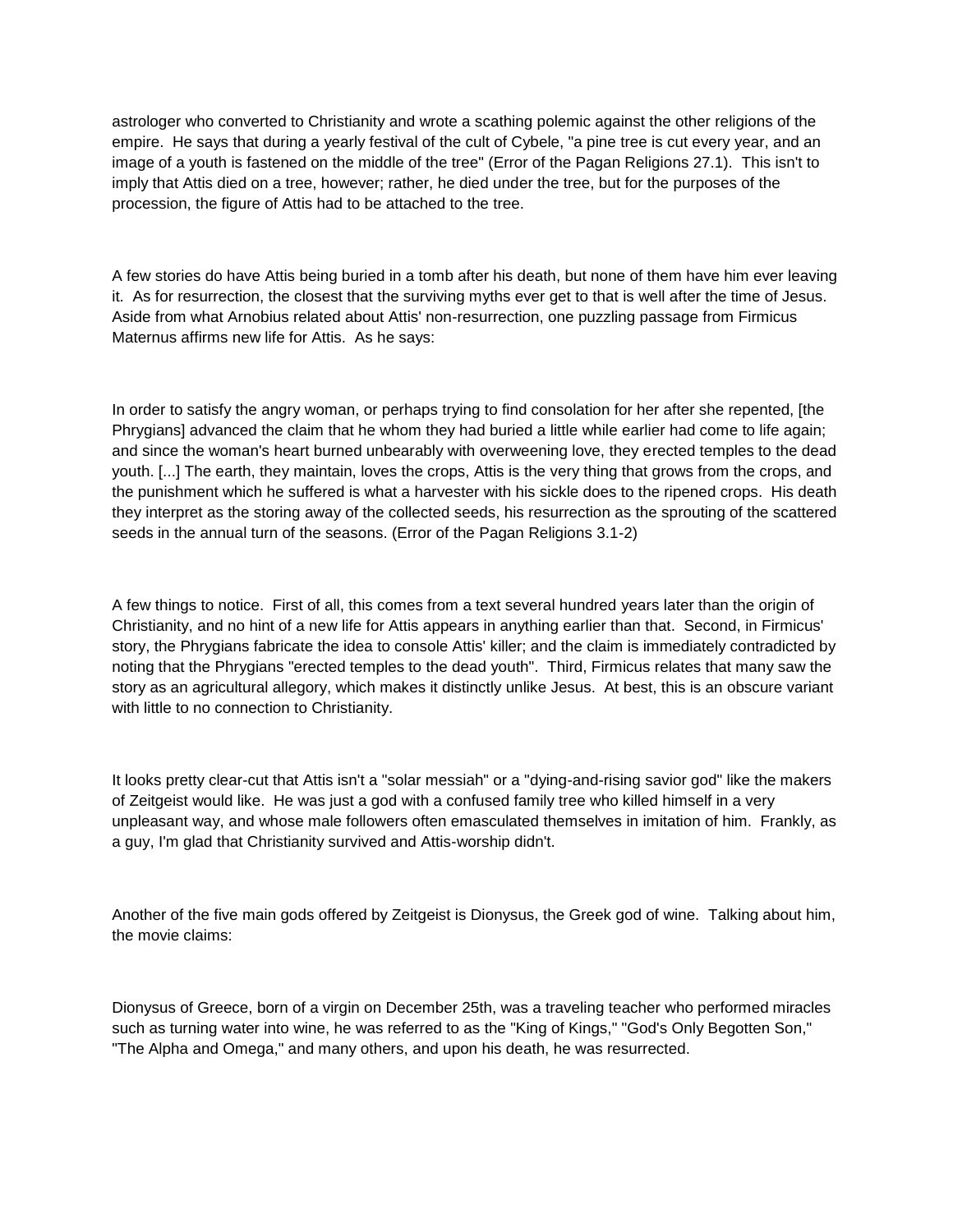One of our most important sources for information about Dionysus is a play by Euripides called The Bacchae. In it, the circumstances of Dionysus' birth are described. Essentially, a Theban woman named Semele, the daughter of Cadmus, was another of Zeus' many mistresses. Hera, perpetually jealous and justifiably so, persuaded Semele to doubt whether Zeus was really himself. Semele requested that Zeus do her a favor, and after securing his promise, she demanded that he appear to her in his divine glory so that she could finally be sure. Of course, when he did so, it burnt her to a crisp. And as Euripides says of Semele:

[I]n the compulsion of birth pains, the thunder of Zeus flying upon her, the mother cast [Dionysus] from her womb, leaving life by the stroke of a thunderbolt. Immediately Zeus, Kronos' son, received him into a chamber fit for birth, and having covered him in his thigh shut him up with golden clasps, hidden from Hera. And he brought forth, when the Fates had perfected him, the bull-horned god, and he crowned him with crowns of snakes. (Bacchae 88-102[?])

It seems pretty obvious that this is nothing like a virgin birth. An unusual birth, sure, but Semele definitely wasn't a virgin, and Zeus was about as far from virginity as you can get! In another tradition, Dionysus is the son of Zeus and the goddess Persephone (Orphic Hymn 29), but the hymn still mentions that Zeus "mated with Persephone in unspeakable union", so this alternate ancestry doesn't help Zeitgeist's case. As for December 25th, the simple truth is that no ancient pre-Christian source offers a date for a celebration for Dionysus, and the first mention of such a thing is by St. Epiphanius in the fourth century, and the date is January 6th, not December 25th!

Zeitgeist also says that Dionysus was a "traveling teacher", which is true but maybe a bit misleading. In The Bacchae, Dionysus disguises himself as a priest of his own worship to go around and spread his cult. That's a long way from Jesus, though, who was a leader-prophet and messianic figure who announced the end of exile, the restoration of the true Israel, the return of God to his people, and the judgment of God against the corruption of the society of his day (Jesus and the Victory of God, pp. 168-173, 651-653). Dionysus traveled the world to entice people to worship him and accept his gift of wine, while Jesus traveled the land of Israel to announce the very Jewish message of the kingdom of God. Dionysus also tended to be extremely vindictive to those who refused his message. He often drove women insane and compelled them to commit horrible acts, such as eating their own babies. In The Bacchae, Dionysus drives the Theban women insane and tricks King Pentheus into going out among them, where he is torn apart by a group of them, especially his own mother.

It's also said that Dionysus turned water into wine, like Jesus did at the wedding in Cana (John 2:1-11), but that doesn't really bear up well under scrutiny. The idea probably comes from two different accounts. In one, Pausanias tells how during festival times at Elis, empty jars are placed in a shrine and, allegedly, are miraculously filled with wine overnight. He says:

Between the market-place and the Menius is an old theater and a shrine of Dionysus. The image is the work of Praxiteles. Of the gods the Eleans worship Dionysus with the greatest reverence, and they assert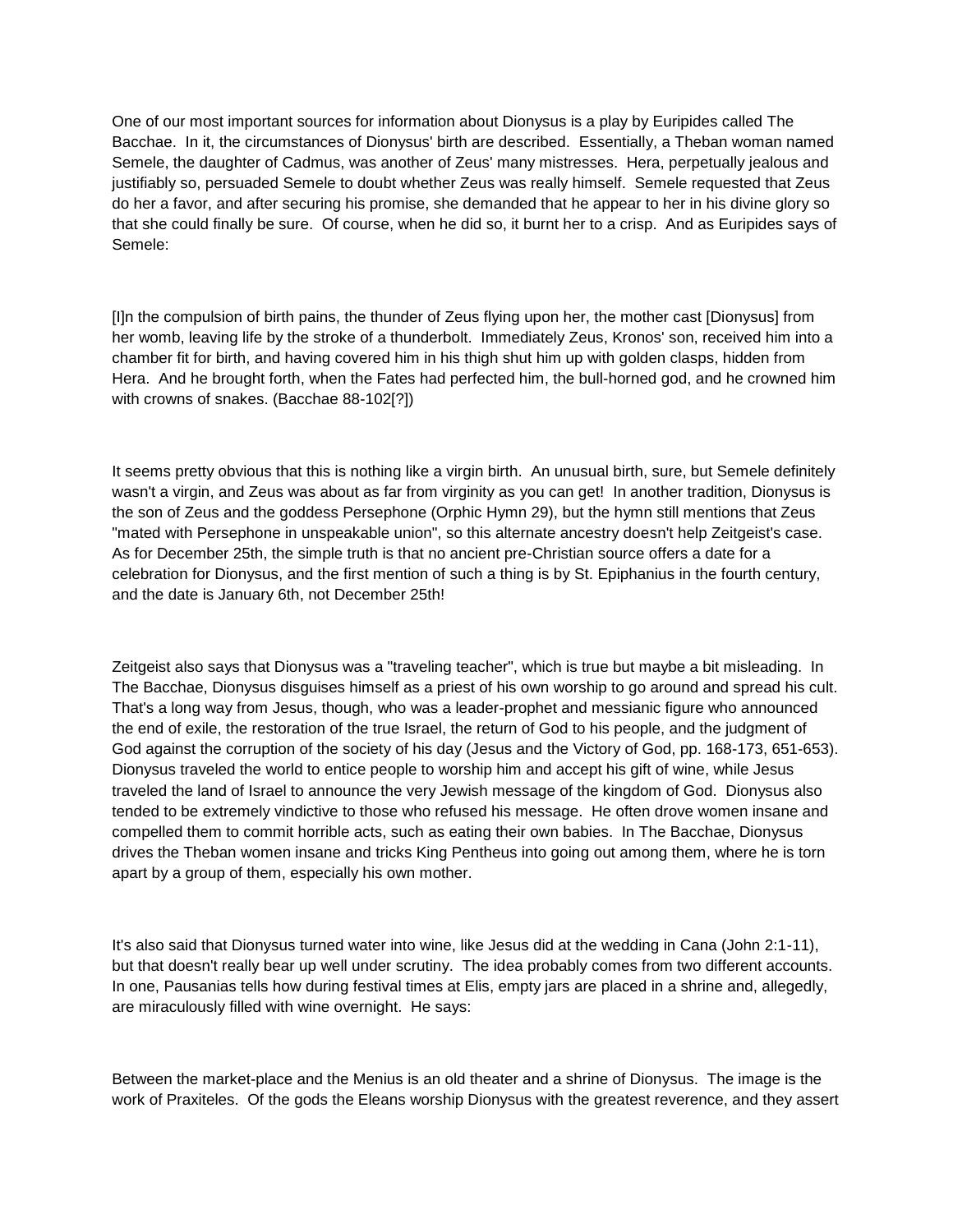that the god attends their festival, the Thyia. The place where they hold the festival they name the Thyia is about eight stades from the city. Three pots are brought into the building by the priests and set down empty in the presence of the citizens and of any strangers who may chance to be in the country. The doors of the building are sealed by the priests themselves and by any others who may be so inclined. On the morrow they are allowed to examine the seals, and on going into the building they find the pots filled with wine. (Description of Greece 6.26.1-2)

The other story, told by Pliny the Elder, makes claims about a spring that occasionally produces wine:

In the island of Andros, at the temple of Father Bacchus, we are assured by Mucianus, who was thrice consul, that there is a spring, which, on the nones of January, always has the flavor of wine; it is called dios theodosia. (Natural History 2.106)

According to Mucianus, there is a fountain at Andros, consecrated to Father Liber, from which wine flows during the seven days appointed for the yearly festival of that god, the taste of which becomes like that of water the moment it is taken out of sight of the temple. (Natural History 31.13)

Diodorus Siculus also mentions "a spring [...] which at some certain times streams forth most rich and fragrant wine". But in all of these cases, it isn't said that Dionysus actually turns water into wine. As miraculous as these stories might be if they were true and not engineered by the priests, they aren't parallel to Jesus' miracle at Cana.

Zeitgeist doesn't directly claim that Dionysus was crucified, but the movie does display in connection with him an amulet portraying a figure suspended from a cross. The only problem with this amulet is that it's suspected by leading experts to be a complete forgery! Dionysus wasn't crucified, and the willingness of the makers of Zeitgeist to include its image without a notice should caution viewers against trusting them too highly. In fairness, though, Zeitgeist's sources Timothy Freke and Peter Gandy are undoubtedly the ones at fault for deliberately ignoring that fact. Even before the forgery was discovered, though, it was known that the amulet dated from times well after the life of Christ, and so the most likely option would have been that the amulet resulted from interaction with Christianity.

As for the death and resurrection of Dionysus, in only two traditions can anything remotely like that be found; the first comes from Diodorus Siculus, who said:

The fabulous writers likewise feign a third generation of Bacchus, that he was the son of Jupiter and Ceres, and that some men of the earth pulled him in pieces, and boiled his parts; and that Ceres gathered his members together again, and renewed and revived him. Which fictions the natural philosophers explain according to natural reason; for he is said (they say) to be the son of Jupiter and Ceres, because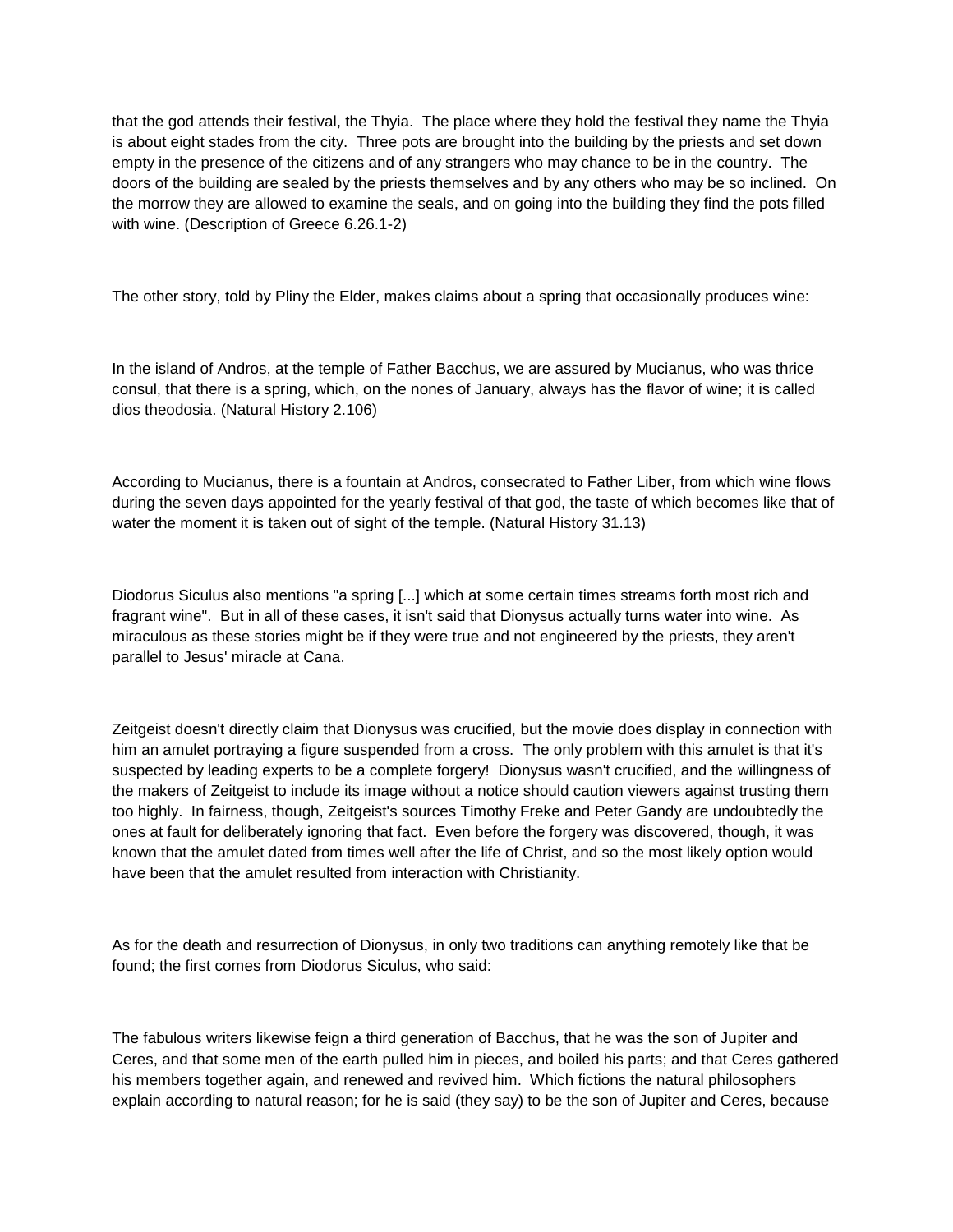the vine is nourished by the earth and the rain from heaven, and so produces fruit; whence comes wine, by pressing of the grape. That the boiling of his members, signifies the operation of making the wine, which many boil to render it more strong and fragrant. That his members were pulled in pieces by earthly men afterwards, and joined together again, and he restored to his former state, denotes no more, but that, after the vintage and pruning of the vines at the season of the year, the earth causes them to flourish again, and to be as fruitful as they ever were before. (Historical Library, p. 203)

From this it should be clear that the story was essentially an allegory for the process of wine-making and the seasonal growth of grape vines. It has no comparison to the death and resurrection of Jesus, which was held by the early church to be a concrete, historical event that happened at a specific place and time, with no immediate link to yearly cycles or agriculture. A somewhat similar story is also related by the second-century Christian bishop Clement of Alexandria, who wrote:

The mysteries of Dionysus are wholly inhuman; for while still a child, and the Curetes danced around (his cradle) clashing their weapons, and the Titans having come upon them by stealth and having beguiled him with childish toys, these very Titans tore him limb from limb when but a child. [...] Athene, to resume our account, having abstracted the heart of Dionysus, was called Pallas, from the vibrating of the heart; and the Titans who had torn him limb from limb, setting a cauldron on a tripod and throwing into it the members of Dionysus, first boiled them down, and then fixing them on spits, held them over the fire. But Zeus having appeared, since he was a god, having speedily perceived the savour of the pieces of flesh that were being cooked--that savour which your gods agree to have assigned to them as their perquisite- assails the Titans with his thunderbolt and consigns the members of Dionysus to his son Apollo to be interred. And he--for he did not disobey Zeus--bore the dismembered corpse to Parnassus, and there deposited it. (Exhortation to the Heathen 2)

The story is there picked up in a text, possibly from the second century AD, attributed to the earlier Roman writer Gaius Julius Hyginus. It is said:

Liber, son of Jove and Persephone, was dismembered by the Titans, and Jove gave his heart, torn to bits, to Semele in a drink. When she was made pregnant by this, Juno, changing herself to look like Semele's nurse, Beroe, said to her: "Daughter, ask Jove to come to you as he comes to Juno, so you may know what pleasure it is to sleep with a god." At her suggestion Semele made this request of Jove and was smitten by a thunderbolt. He took Liber from her womb and gave him to Nysus to be cared for. For this reason he is called Dionysus, and also "the one with two mothers". (Fabulae 167)

And the third-century Christian author Commodianus summarizes it all quite well:

Ye yourselves say that Father Liber was assuredly twice begotten. First of all he was born in India of Proserpine and Jupiter, and waging war against the Titans, when his blood was shed, he expired even as one of mortal men. Again, restored from his death, in another womb Semele conceived him again of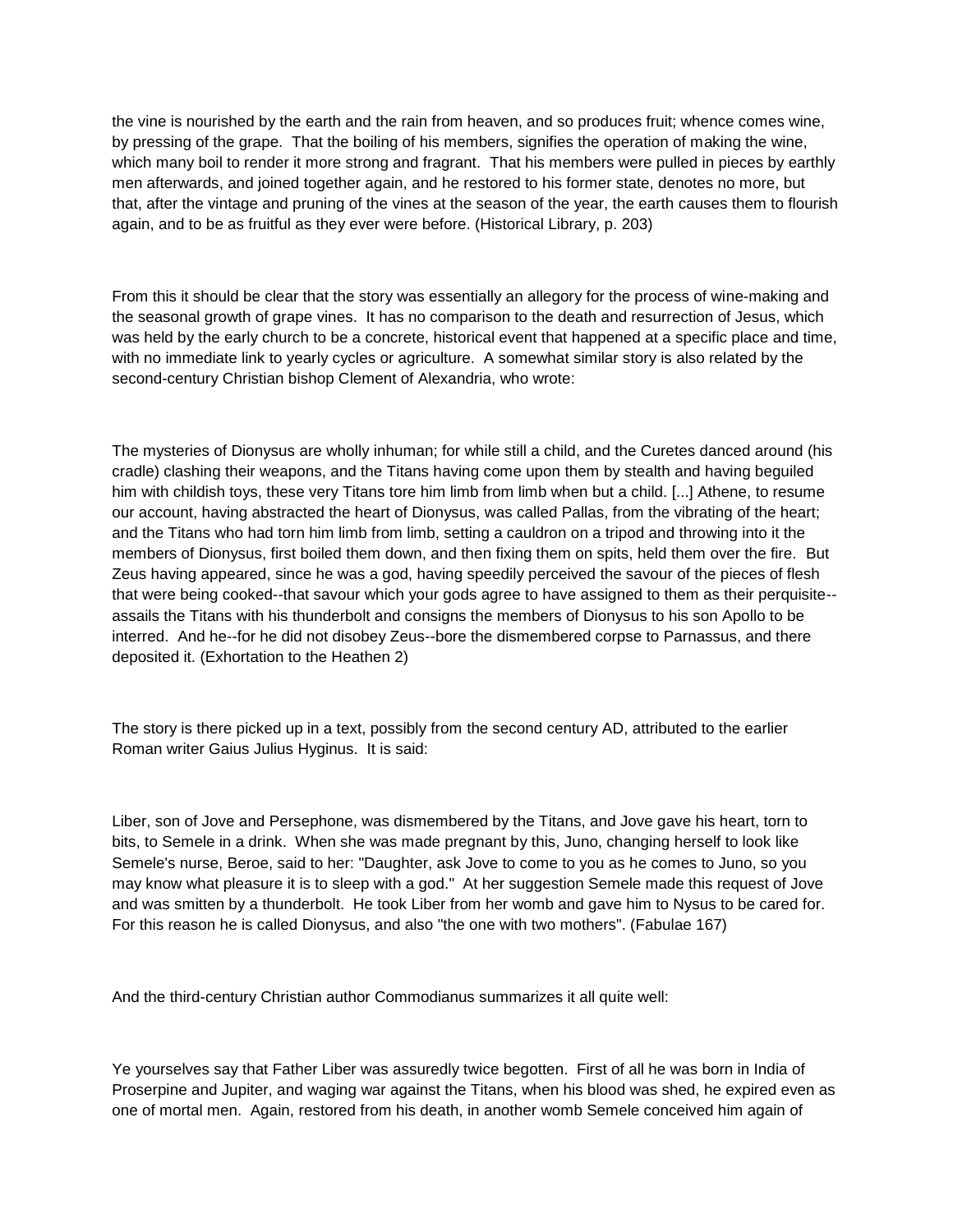Jupiter, a second Main, whose womb being divided, he is taken away near to birth from his dead mother, and as a nursling is given to be nourished to Nisus. From this being twice born he is called Dionysus; and his religion is falsely observed in vanity; and they celebrate his orgies such that now they themselves seem to be either foolhardy or burlesquers of Mimnermomerus. They conspire in evil; they practise beforehand with pretended heat, that they may deceive others into saying that a deity is present. Hence you manifestly see men living a life like his, violently excited with the wine which he himself had pressed out; they have given him divine honour in the midst of their drunken excess. (Instructions 12)

That link brings the story full-circle and connects the conflicting mothers assigned to Dionysus. Here, the god Liber--sometimes called Zagreus in his earlier phase--is killed by Titans and essentially reincarnated in the womb of Semele as the more familiar Dionysus. That's certainly not the same thing as resurrection, and in any case, in this story it happens when the figure is only an infant, whereas Jesus is an adult when he is crucified. The second story, on the other hand, is found in Firmicus Maternus, who relates that after the "tyrant" Liber was forced out of Thebes by Lycurgus:

Liber was caught by Lycurgus and hurled into the sea over a nearby cliff which formed an immense precipice with impassible rocks. And this severe punishment was designed to let the mangled corpse, long tossed by the waves of the sea, restore the errant wits of the populace to sanity and sobreity. Such was the end of Liber; and Homer exposes his panicky flight and indicates his death by saying: "Dionysus in terror dived down in the briny sea, where Thetis received him in her bosom; fearstricken he was, for a powerful shivering caught him at the man's bluster." (Error of the Pagan Religions 6.8; cf. Iliad 6.135-137)

In short, the deaths of Dionysus and Jesus are nothing alike, and although Zagreus is restored to life in a sense,

Finally, as for the titles "King of Kings", "God's Only-Begotten Son", and "Alpha and Omega", Zeitgeist is batting zero for three, a rather unimpressive feat. None of them are found in the primary sources, and it's a real shame that the makers of the movie didn't do a better job of documenting their claims.

All in all, Dionysus seems to go the way of Attis. He's no "solar messiah" and bears little resemblance to Jesus. To group them all together is rather unjustified.

A third god suggested by Zeitgeist is Krishna, a manifestation of the Hindu god Vishnu. Zeitgeist says:

Krishna, of India, born of the virgin Devaki with a star in the east signaling his coming, performed miracles with his disciples, and upon his death was resurrected.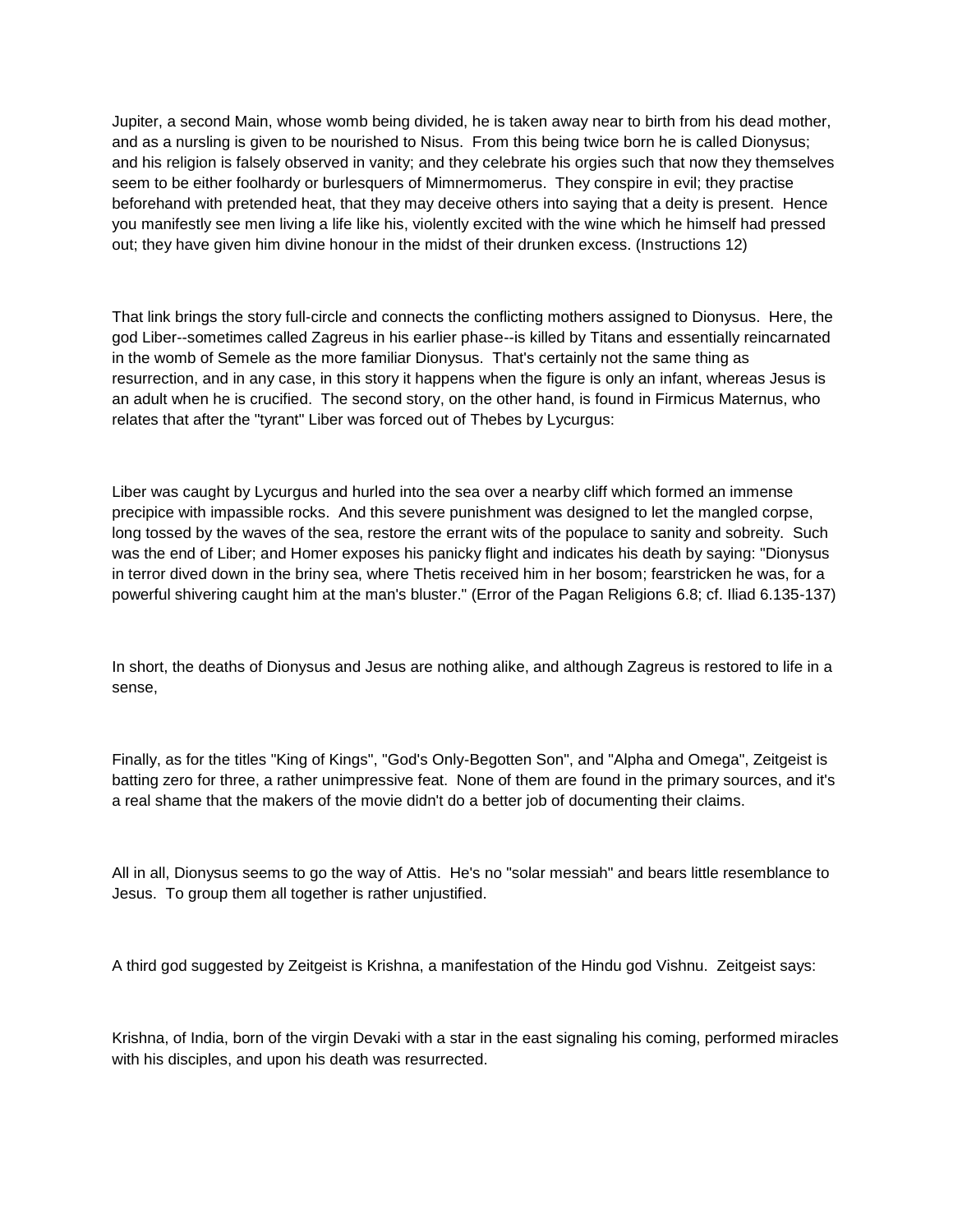The first thing that can be said about this is that, since Krishna was said to be Devaki's eighth son, calling this a virgin birth seems rather dubious. As told in Srimad Bhagavatam, Devaki was the sister of a nobleman named Vasudeva. Devaki's brother Kamsa was a tyrannical king. At the wedding, a disembodied voice informed Kamsa that Devaki's eighth son would kill him, and so Kamsa prepared to kill her. Vasudeva, in a successful effort to save his bride's life, agreed to deliver to Kamsa all of the children immediately after birth. Kamsa succeeded in killing the first six of Devaki's children and put the couple under house arrest. The seventh, a "plenary portion of Krishna" (Srimad Bhagavatam 10.2.4-5) was transferred to another woman's womb through miraculous means. The eighth was Krishna himself, possibly conceived without intercourse. Cryptically, the text says that:

While carrying the form of the Supreme Personality of Godhead within the core of his heart, Vasudeva bore the Lord's transcendentally illuminating effulgence, and thus he became as bright as the sun. He was therefore very difficult to see or approach through sensory perception. Indeed, he was unapproachable and unperceivable even for such formidable men as Kamsa, and not only for Kamsa but for all living entities. Thereafter, accompanied by plenary expansions, the fully opulent Supreme Personality of Godhead, who is all-auspicious for the entire universe, was transferred from the mind of Vasudeva to the mind of Devaki. Devaki, having thus been initiated by Vasudeva, became beautiful by carrying Lord Krishna, the original consciousness for everyone, the cause of all causes, within the core of her heart, just as the east becomes beautiful by carrying the rising moon. (Srimad Bhagavatam 10.2.17-18)

Vasudeva escaped temporarily with Krishna, went to another house, exchanged Krishna for a baby girl, and returned to his place of imprisonment. Thus, Krishna escaped being killed. He later did, as the story goes, kill Kamsa (Srimad Bhagavatam 10.44.34-38).

The birth of Krishna is closer by far to the birth of Jesus than those of either Attis or Dionysus, but the fundamental difference is that Zeitgeist is simply dead wrong in calling Devaki a "virgin". Krishna had an unusual birth, perhaps, maybe even a peculiar sexless one, but it isn't a virgin birth. And unlike the birth of Jesus', which reflects a very Jewish background of transcendant monotheism, the birth of Krishna is made possible through a distinctively Hindu pantheistic framework.

The only other important part of Zeitgeist's picture of Krishna is the claim that after he died, he was resurrected. The movie is right to say that Krishna died. He was, after all, an incarnation of the divine, an avatar of Vishnu. The story of his death, in which Krishna is mistakenly killed by a hunter, is narrated in the Mahabharata like this:

Having restrained all his senses, speech, and mind, Krishna laid himself down in high Yoga. A fierce hunter of the name of Jara then came there, desirous of deer. The hunter, mistaking Keshava, who was stretched on the earth in high Yoga, for a deer, pierced him at the heel with a shaft and quickly came to that spot for capturing prey. Coming up, Jara beheld a man dressed in yellow robes, rapt in Yoga and endued with many arms. Regarding himself as an offender and filled with fear, he touched the feet of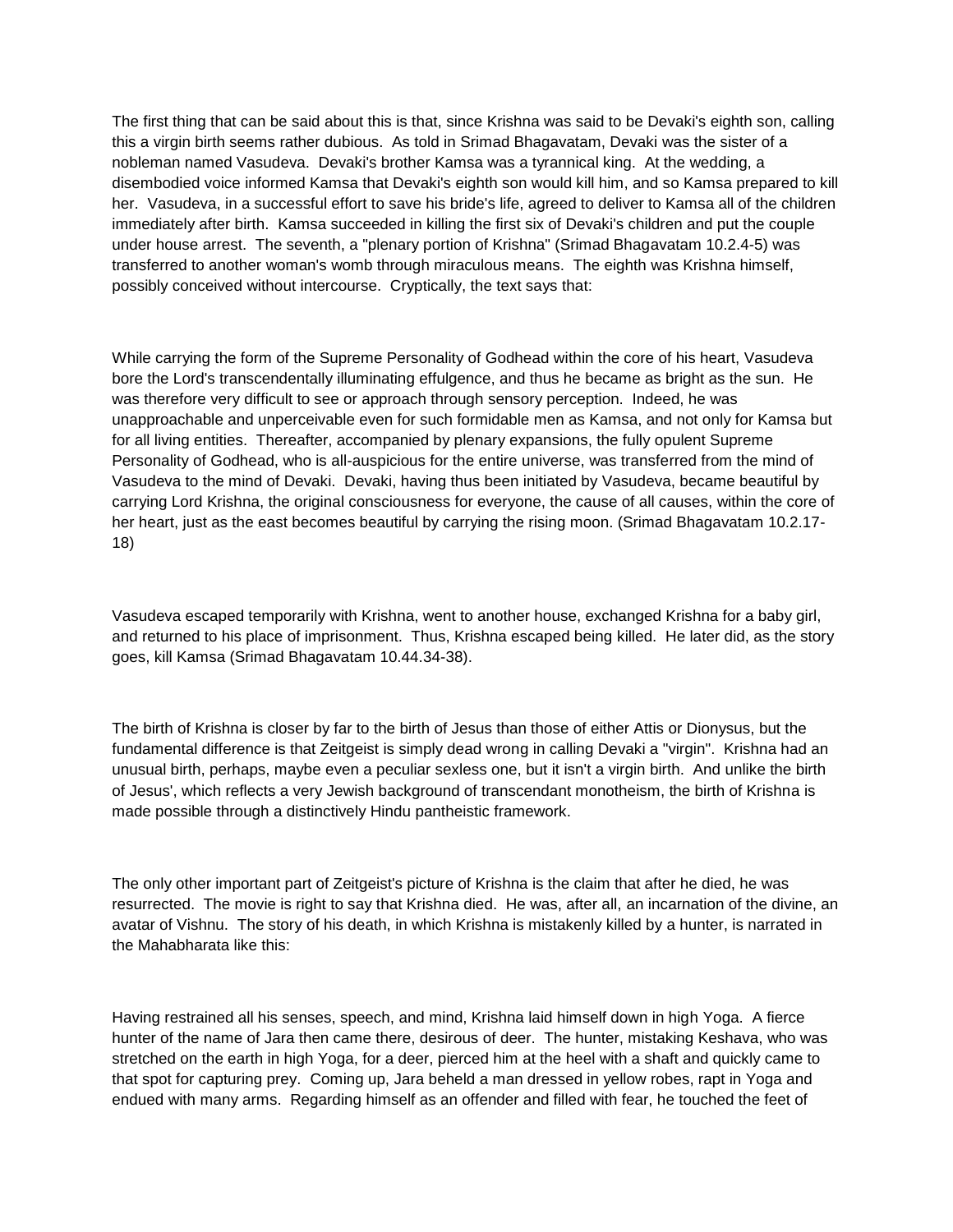Keshava. The high-souled one comforted him and then ascended upwards, filling the entire welkin with splendor. (Mahabharata 16.4)

Absolutely nowhere, though, have I found a tradition of Krishna being resurrected. Reincarnated, perhaps, but that's hardly out of place in Hinduism. Reincarnation isn't comparable to the Jewish concept of resurrection, which involves the same body returning to life, not a new body being conceived in a womb.

All in all, then, Krishna isn't very much like Jesus either. There's no virgin birth, per se; there's no crucifixion; there's no resurrection; and the significance of Krishna's life was totally unlike Jesus'.

The next god tried out by Zeitgeist is Mithras. There are actually three important versions of Mithras: the Vedic god Mitra, the Iranian god Mithra, and the Mithras of the Roman Mithraic cult. One mistake that Zeitgeist makes here and there is assuming that these are all pretty much the same. That was the dominant view in scholarship a long time ago, when Franz Cumont was a leading expert on Mithraism, but modern Mithraic scholars know that the three shouldn't be confused. Anyway, Zeitgeist largely draws on Roman Mithraism when it says:

Mithra, of Persia, born of a virgin on December 25th, he had 12 disciples and performed miracles, and upon his death was buried for 3 days and thus resurrected, he was also referred to as "The Truth," "The Light," and many others. Interestingly, the sacred day of worship of Mithra was Sunday.

The first significant claims, of course, is the virgin birth. Unfortunately, since Roman Mithraism was a mystery religion, they tended not to write down what they believed. However, a number of pieces of artwork survive, and so scholars can reconstruct various elements of the story of Mithras. The Roman Mithras was born, somewhat like Agdistis, from a rock, and in adult form at that. Commodianus confirms this, saying that "the unconquered one was born from a rock" (Instructions 13). In the Zoroastrian Yashts of the Avesta (esp. cf. Mihr Yasht), Mithra is created by Ahura Mazda as one of the yazatas (Yasht 10.1). Calling the birth of Mithras a "virgin birth" is a gross misrepresentation.

The claim that Mithras had twelve disciples is pretty common among Zeitgeist's sources, and it's based on a misinterpretation of a particular relief that displays signs of the Zodiac. It'd be a mistake to define these figures, then, as "disciples" of Mithras.

The real problem with what Zeitgeist says about Mithras comes with talk of a death, burial, and resurrection. Nowhere is there even the slightest bit of evidence that Mithras was imagined by either Romans or Persians to have ever died. The leading scholars insist on this point. And, of course, without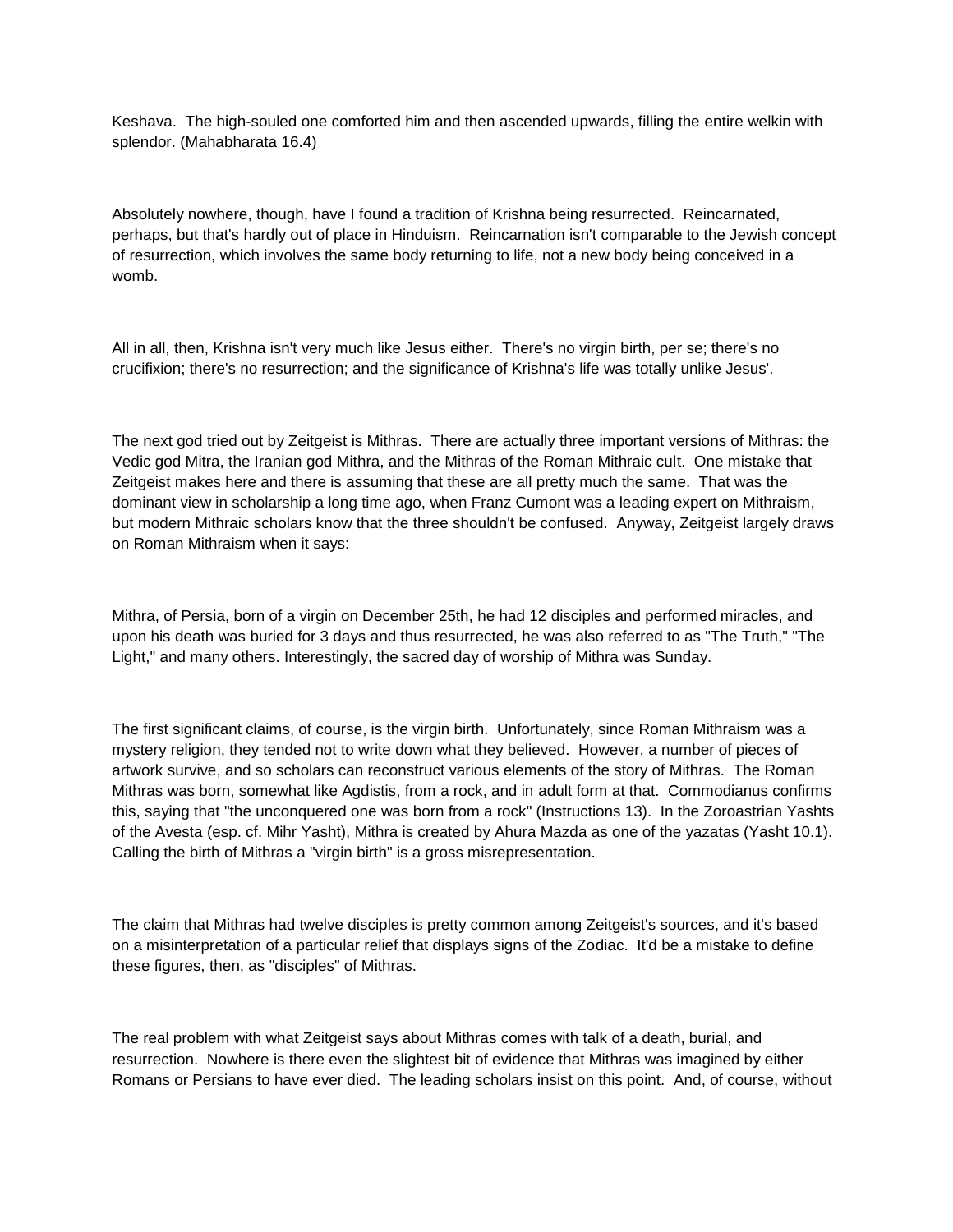a death, burial and resurrection tend to go out the window. The closest that they ever come to making a point on this issue is through a brief quote from a second-century Christian named Tertullian, who said:

The question will arise: by whom is to be interpreted the sense of the passages which make for heresies? By the devil, of course, to whom pertain those wiles which pervert the truth, and who, by the mystic rites of the idols, vies even with the essential portions of the sacraments of God. He, too, baptizes some--that is, his own believers and faithful followers; he promises the putting away of sins by a laver (of his own); and if my memory still serves me, Mithra there, (in the kingdom of Satan,) sets his marks on the foreheads of his soldiers; celebrates also the oblation of bread; and introduces an image of a resurrection, and before a sword wreathes a crown. (Presciptions Against Heretics 40.1-4)

The first thing worthy of being noticed is that Tertullian admits he's relying on doubtful memories for his claims about Mithraism. Second, several of these may be things that Tertullian has phrased to parallel Christian thought in order to make his point: that Satan perverts everything good in Christianity. Third, Tertullian says that Mithras "introduces an image of a resurrection". Exactly what that's supposed to mean, is nowhere made clear. It definitely isn't close to sure what the image is, or that the resurrection is supposed to be that of Mithras. It's a vast stretch to get from passages like this to a belief in a dying and rising Mithras. It just isn't supported by the evidence.

The same problem goes along with the claim that Mithras had titles like "the Truth" and "the Light". If he did, Mithraic scholars would probably appreciate it if the makers of Zeitgeist could let them know where, since it'd be a major find. There's just no evidence for those titles.

Zeitgeist is somewhat correct that Sunday was a sacred day for Roman Mithraism, but it isn't nearly so significant as they might think. The reason that Christian worship came to take place on a Sunday was in commemoration of the resurrection of Jesus; Mithras doesn't have anything like that. Instead, it should just be considered that there are only seven days in a week, and it shouldn't be terribly surprising if sacred days happen to coincide. Besides that, the vast bulk of our evidence for Roman Mithraism comes from after the time of Jesus, meaning that it's more probably that, if there were any borrowing involved here, it was the Mithraists borrowing from the Christians in this case. Interestingly, historian Michele Salzman has argued that the Mithraic connection to Sunday postdates the New Testament era:

The evidence that can be adduced for the Mithraists' use of the seven-day planetary week is largely iconographic; we simply do not know how much it shaped their liturgy in the centuries before Constantine. [...] [T]here is no good evidence to indicate that pagans celebrated the dies Solis [Sunday] as a religious holiday. [...] [P]agans and Christians did have different notions of Sunday; only for the Christians do we have evidence of this day being marked as a day of worship on a weekly basis, both before and after Constantine. (Time and Temporality in the Ancient World, pp. 192, 195, 207)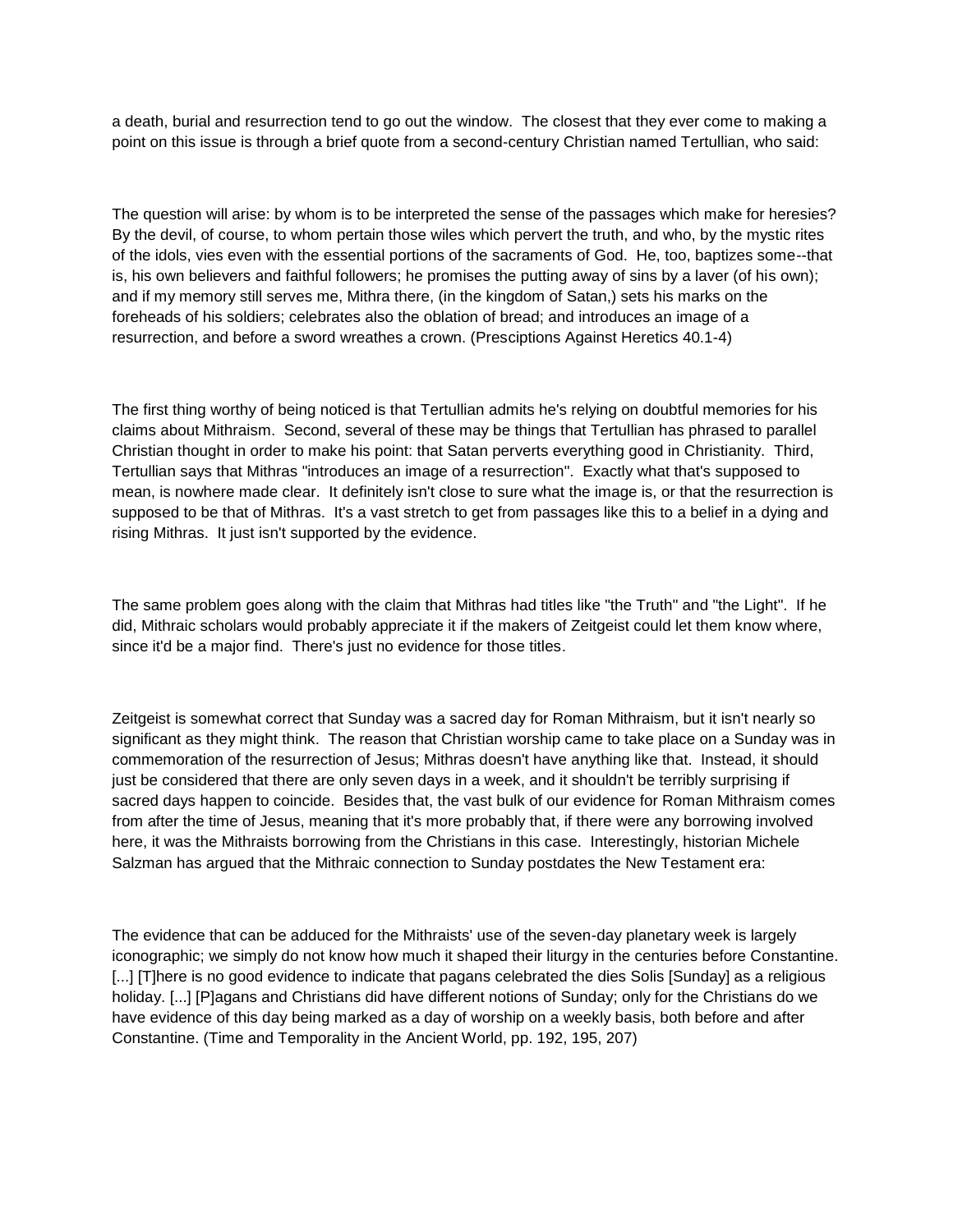So far, Zeitgeist seems to be zero for four. But what about the fifth god, the one they seem to believe is the strongest connection? That'd be Horus. The movie says a lot more about him:

[Horus] is the Sun God of Egypt of around 3000 BC. He is the sun, anthropomorphized, and his life is a series of allegorical myths involving the sun's movement in the sky. From the ancient hieroglyphics in Egypt, we know much about this solar messiah. For instance, Horus, being the sun, or the light, had an enemy named Set and Set was the personfication of darkness or night. And, metaphorically speaking, every morning Horus would win the battle against Set - while in the evening, Set would conquer Horus and send him into the underworld. [...] Broadly speaking, the story of Horus is as follows: Horus was born on December 25th of the virgin Isis-Meri. His birth was accompanied by a star in the east, which in turn, three kings followed to locate and adorn [sic] the newborn savior. At the age of 12, he was a prodigal child teacher, and at the age of 30, he was baptized by a figure named Anup and thus began his ministry. Horus had 12 disciples he traveled around with, performing miracles by healing the sick and walking on water. Horus was known by many gestural names such as "the Truth", "the Light", "God's Anointed Son", "the Good Shepherd", "the Lamb of God", and many others. After being betrayed by Typhon, Horus was crucified, buried for three days, and thus resurrected.

There's an immense amount to say about all of these claims. First of all, Zeitgeist presents an immensely simplistic version of the relationship between Horus and Set, identifying the former with the sun and the latter with darkness. In fact, in the Egyptian sources we do have, one of Set's main functions was to defend the sun on its travels against Apophis, the dragon who wished to destroy it (ANET, p. 12). However, in one very important myth cycle, he does frequently serve also as the bitter foe of first his brother Osiris, whom he kills, and later Osiris' son Horus, against whom he competes for power before the gods finally convene and decide in favor of Horus. Yet in the same text, the Egyptian sun god Re declares:

Let Seth, the son of Nut, be given to me, so that he may live with me and be a son to me. And he shall speak out in the sky, and men shall be afraid of him. (ANET, p. 17)

In the stories of Horus, again Zeitgeist goes too far in their desperate desire to see December 25th everywhere. The sole reference to a birthdate is to the 31st of an Egyptian month Khoiak, which probably coincided more with October than with December. The odds that Khoiak 31st corresponds to December 25th are certainly small. His mother Isis was also not a virgin when he was born. There is certainly no reason to suspect that Horus was conceived in a manner other than intercourse between Osiris and Isis. In Plutarch's Osiris and Isis, Harpocrates--Horus-the-Child--has the following origin:

Isis conceived by Osiris copulating with her after death and brought forth the prematurely born, and weak in his lower limbs, Harpocrates. (Osiris and Isis 19)

And in the first hymn found in the Egyptian Book of the Dead, the last line is: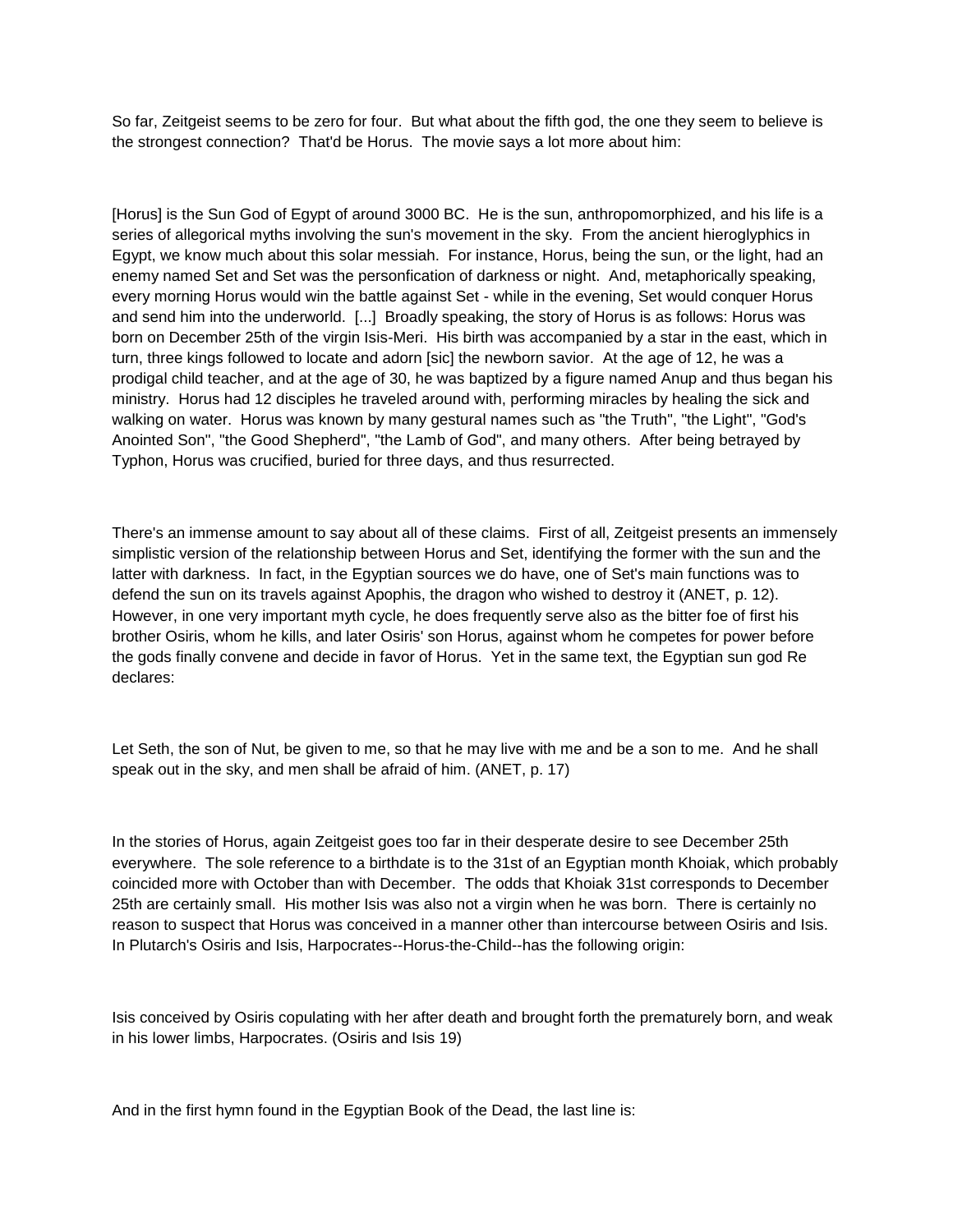The Company of the gods rejoiced at the coming of Horus, the son of Osiris, whose heart was firm, the triumphant, the son of Isis, the heir of Osiris.

It must be said, of course, that Egyptian mythology tended to have several figures identified as Horus. First, one of the siblings of Osiris and Isis was called "the elder Horus", and Plutarch records a suggestion that he was born when Osiris and Isis, still both in the same womb--they were, after all, brother and sister- -had intercourse (Osiris and Isis 12). A Horus seemingly distinct from both of these, in Plutarch's account, is the Horus who fights Set, called Typhon by Plutarch.

As for the three kings adoring Horus in infancy, the teaching at age 12, the baptism by Anup at age 30, the twelve disciples, the crucifixion, the burial, and the resurrection: all foreign to our ancient sources for Horus. Ancient mythology tends not to have events happening at specific times in the lives of gods, though various phases like infancy and adulthood aren't uncommon. Anup appears to be an alternate name for Anubis, the jackal-headed god of embalming, who wasn't in the baptism business. That was a Jewish thing, which is why John the Baptist was known to do it (Antiquities of the Jews 18.5.2). When sources record associates of Horus, the number 12 isn't among them. When it comes to Horus being "betrayed by Typhon", we have to recall that Typhon was the Greek name for Set, who was the foe of Horus, not his follower. The idea of "betrayal", insofar as it's intended to parallel the betrayal of Jesus by Judas Iscariot, is out of place here. Most importantly, Horus was never crucified--never killed, for that matter--and hence had no resurrection scene either. As far as a parallel to Jesus goes, Horus is as much of a bust as the others.

Now, before I move on from Egypt, there's just one last thing I want to mention. You might remember that in the movie, a very, very long list of claimed similarities between Christianity and Egyptian myth scrolled quickly across the screen. Well, I was curious, so I transcribed the first part of the table. To sum up, if these parallels were any more strained, they'd need to be hospitalized. Many are completely irrelevant, and some are outright laughable. One of them, for example, said:

Seb, Isis and Horus, the Kamite holy trinity [compares to] Joseph, Mary and Jesus, a Christian holy trinity.

The makers of the list clearly weren't thinking. Nowhere in Christianity are Joseph, Mary, and Jesus said to comprise a "holy trinity". The word "trinity" isn't a synonym for "trio" or "triad"; the only trinity in Christianity is the Father, the Son, and the Holy Spirit. Joseph, Mary, and Jesus are sometimes called "the Holy Family", but never "a Christian holy trinity". Whoever wrote this list simply didn't understand the word, and they were clearly very desperate to find as many parallels as possible, no matter the cost to facts. Case in point, a second line said:

Horus, the brother of Sut the betrayer [compares to] Jesus, the brother of Judas the betrayer.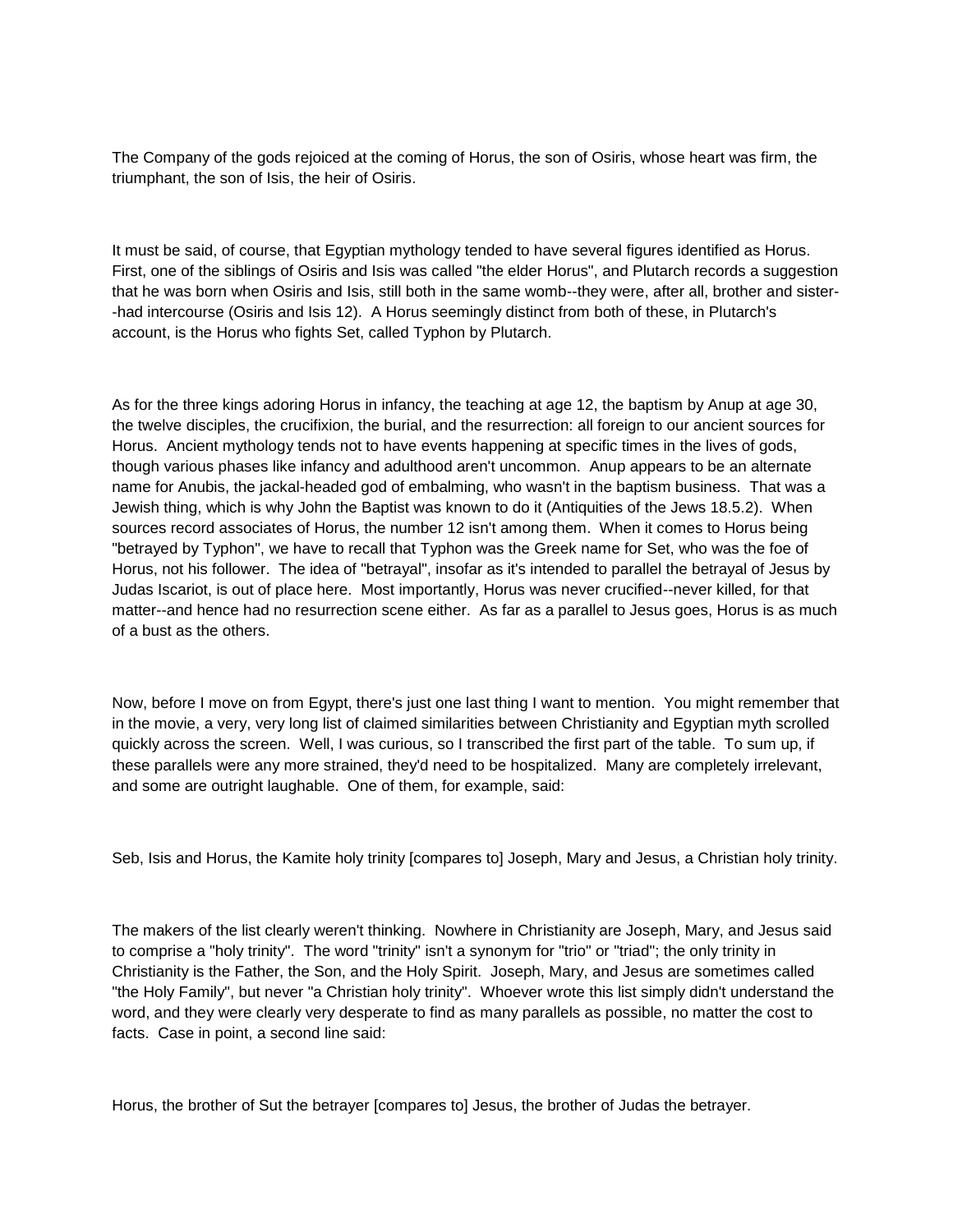The problem is that nothing in the historically reliable documents and traditions at our disposal intimates that Jesus was the brother of Judas Iscariot! If these are the sorts of stretches necessary to give the illusion of an impressive collection of parallels, it isn't worth it. As a last item from the list, another line said:

The two mothers of Child-Horus, Isis and Nephthys, who were two sisters [compare to] the two mothers of Child-Jesus, who were sisters.

...I'll let that just sink in a moment. Whatever the merits of the first half, the second part is just incredible. Jesus did not have two mothers who were sisters. Jesus had one mother, Mary! By the way, a quick excursus: elsewhere in the film, they claim that three "virgin mothers"--Mary the mother of Jesus, Myrrha the mother of Adonis, and Maya the mother of Buddha--all had names beginning with the letter M, as though this were somehow significant. In fact, though, it's known that "Mary" was the most common name among Jewish women in the land of Israel at that time (Bauckham, Jesus and the Eyewitnesses, p.89). It should hardly come as a surprise that the mother of Jesus might bear that name. The movie is right that the mothers of Adonis and Buddha are called Myrrha and Maya in some traditions, but neither was a virgin mother. Myrrha committed incest with her father, Cinryas according to Ovid (Metamorphoses 10.298-518). Apollodorus gives the mother the name Smyrna, essentially equivalent to Myrrha, and calls her father Theias (Library 3.14.4). In this version, too, Adonis is born from incest. As for Maya, it's true that in many traditions, Buddha was conceived apart from sexual union, but as Maya was already married, it's doubtful that she herself was a virgin. What the Buddha-karita of Asvaghosha, a first-century biographer of Buddha, says is:

A king, by name Suddhodana, of the kindred of the sun, anointed to stand at the head of earth's monarchs, ruling over the city, adorned it, as a bee-inmate a full-blown lotus. [...] To him there was a queen named Mâyâ, as if free from all deceit--an effulgence from his effulgence, like the splendour of the sun when it is free from all the influence of darkness, a chief queen in the united assembly of all queens. [...] Then falling from the host of beings in the Tushita heaven, and illumining the three worlds, the most excellent of bodhisattvas suddenly entered at a thought into her womb, like the Nâga-king entering the cave of Nandâ. Assuming the form of a huge elephant white like Himâlaya, armed with six tusks, with his face perfumed with flowing ichor, he entered the womb of the queen of king Suddhodana to destroy the evils of the world. (Buddha-karita 1.9, 15, 19-20)

Those who try to argue for Maya's virginity commonly toss out one source, a quotation from the fourthcentury Christian author Jerome, who writes:

To come to the Gymnosophists of India, the opinion is authoritatively handed down that Buddha, the founder of their religion, had his birth through the side of a virgin. (Against Jovinianus 1.42)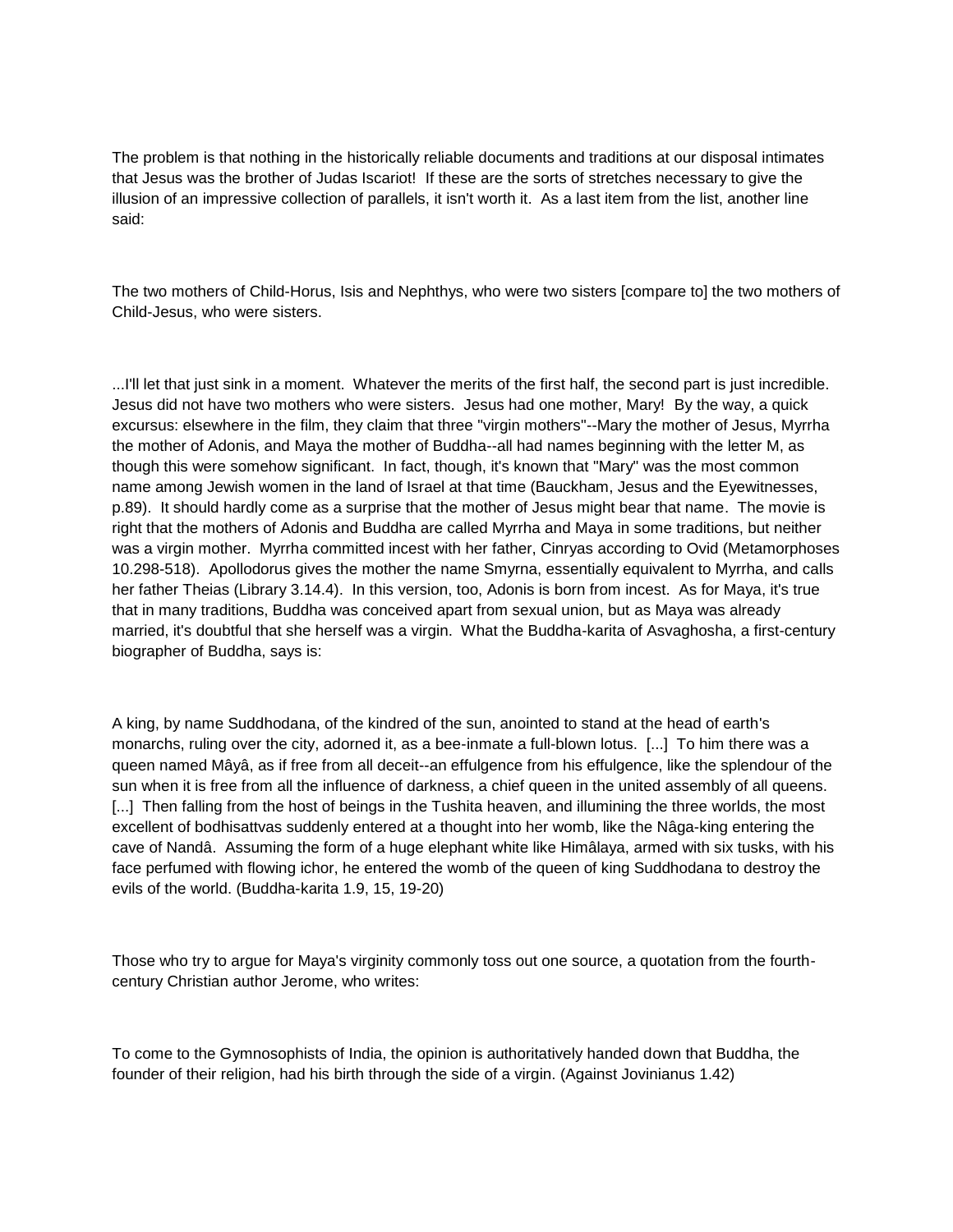The problem with using this as evidence is that Jerome wrote many hundreds of years after the lifetime of the historical Buddha; he was not a Buddhist, but rather a Christian looking at Buddhism through Christian eyes; and he lived a great distance from India. The quote appears in a context where Jerome is defending the virtues of chastity, and in the same list--which he says was "hastily gathered from many histories" (Against Jovinianus 1.43)--he mentions Minerva's birth from Jupiter's head, Bacchus' birth from Zeus' thigh, the allegedly "virgin" birth of Plato's mother after being "violated by an apparition of Apollo" (1.42), and the "virgin" birth of Romulus and Remus, the sons of the Roman god Mars. The odds simply favor the position that Jerome is unreliable and, at best, reporting a Christianized tradition. Buddha most likely was not initially claimed to have had a virgin birth.

Zeitgeist included one other important list, though, a list of other pagan gods said to share the characteristics of Jesus, Attis, Dionysus, Krishna, Mithras, and Horus. Well, we've already seen how poorly the movie did on those comparisons, which it considered the cream of the crop. This list is even worse in many cases. One of the "gods" on the list, "Beddru of Japan", is entirely fictional! The name is entirely wrong for the supposed country of origin, and in fact the first mention of such a god is in the source from which the list was taken uncritically, the first chapter of a book written in 1875 by Kersey Graves called The World's Sixteen Crucified Saviors. Graves is widely recognized as unreliable in the extreme, even for his own time. The only thing Zeitgeist omitted from his list was the last one, Muhammad. Interestingly, the list shows up again as a faint background behind a set of pictures, and careful examination reveals that in this scene, Muhammad's name concludes the list. Also, the list by Graves records "Adonis, son of the virgin Io of Greece", which entirely contradicts the movie's statement that the mother of Adonis was Myrrha! That kind of discrepancy deserves to be noted.

Still trying to defend the link, though, Zeitgeist cites an infamous and often misunderstood passage from Justin Martyr. The movie says:

Justin Martyr, one of the first Christian historians and defenders, wrote: "When we say that he, Jesus Christ, our teacher, was produced without sexual union, was crucified and died, and rose again, and ascended into Heaven, we propound nothing different from what you believe regarding those who you esteem Sons of Jupiter." In a different writing, Justin Martyr said "He was born of a virgin, accept this in common with what you believe of Perseus." It's obvious that Justin and other early Christians knew how similar Christianity was to the Pagan religions. However, Justin had a solution. As far as he was concerned, the Devil did it. The Devil had the foresight to come before Christ, and create these characteristics in the Pagan world

A couple things need to be said. What Justin is doing here is countering arguments that Christian doctrine is absurd by claiming that it resembles things already believed by non-Christians. Of course, to do so, Justin has to make some vast stretches in order to make things fit. What we have to keep in mind is his setting. In the ancient world, "new" wasn't "improved", "new" was pretentious. What's more, Christianity had the disadvantage of a Jewish background, which surely didn't help, as well as the ultimate turn-off: worship of a crucified man. Appealing to similarity in that context, while obviously going too far, was an understandable tactic. Justin isn't trying to explain away parallels that everyone recognizes; he's trying to convince the pagans that the parallels exist, and also that Satan developed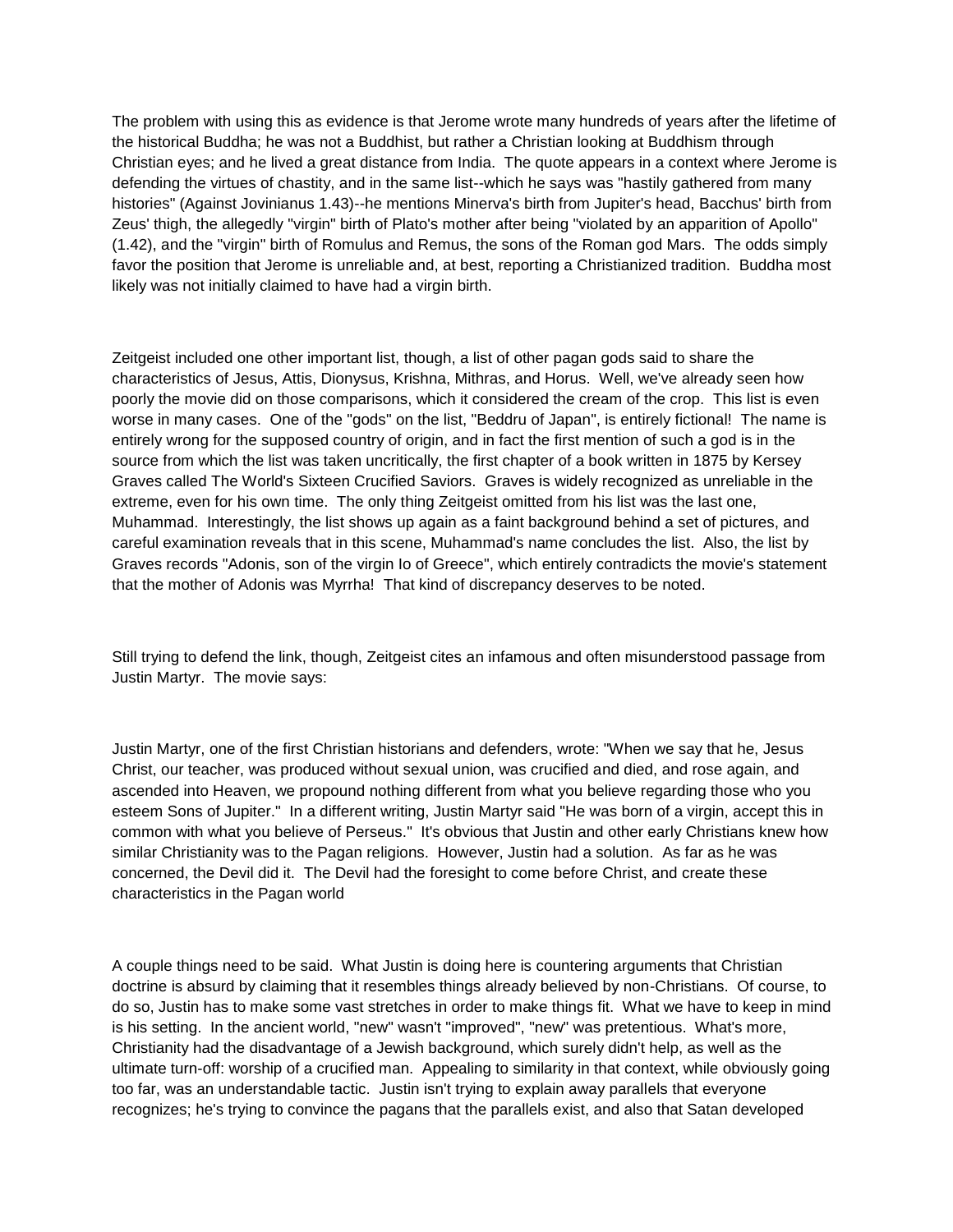these similarities through misunderstanding prophecies in the Hebrew Scriptures, the Old Testament. When Justin really gets into the details in the passages that the movie doesn't quote, he compares Greek myth with the writings of Old Testament prophets like Isaiah and Zechariah. Justin Martyr believed that the Greeks plagiarized ideas from the ancient Israelites, strange as that sounds. His ultimate point is that if the pagans believe these sorts of things about their gods, they have no good reason to reject the story of Jesus. Probably the best summary of his line of argument comes from the chapter before he begins talking about these "similarities":

If, therefore, on some points we teach the same things as the poets and philosophers whom you honour, and on other points are fuller and more divine in our teaching, and if we alone afford proof of what we assert, why are we unjustly hated more than all others? (1 Apology 20)

So it should be taken with a grain of salt when Zeitgeist says that Justin Martyr proves their point. He had an agenda, and in many ways his case is precisely the opposite of theirs.

Moving on, Zeitgeist made quite a number of claims about the "real" significance of the birth narratives in the Gospels. To select just a few highlights:

First of all, the birth sequence is completely astrological. The star in the east is Sirius, the brightest star in the night sky, which, on December 24th, aligns with the 3 brightest stars in Orion's Belt. These 3 bright stars are called today what they were called in ancient times: The Three Kings. [...] Virgo is also referred to as the House of Bread, and the representation of Virgo is a virgin holding a sheaf of wheat. [...] Bethlehem is thus a reference to the constellation Virgo, a place in the sky, not on Earth. [...] By December 22nd, the Sun's demise was fully realized, for the Sun, having moved south continually for 6 months, makes it to its lowest point in the sky. [...] During this 3 day pause, the Sun resides in the vicinity of the Southern Cross, or Crux, constellation. And after this time on December 25th, the Sun moves 1 degree, this time north[.] And thus it was said: the Sun died on the cross, was dead for 3 days, only to be resurrected or born again.

It's difficult to know precisely where to begin with this. First of all, I already mentioned that the "three kings" and December 25th result from later traditions, not from the original story of Jesus. None of what the movie has to say about that is relevant. While Zeitgeist is correct that the stars of Orion's Belt have been called the "Three Kings", this seems to be a modern term, not an ancient one; and there isn't any evidence that Virgo was called the "House of Bread". Bethlehem does mean "House of Bread", but it's a known city on earth, the hometown of King David (1 Samuel 17:12), and long before the time of Jesus, the prophet Micah wrote:

Now gather yourself in troops, O daughter of troops. He has laid siege against us; they will strike the judge of Israel with a rod on the cheek. But you, Bethlehem Ephrathah, though you are little among the thousands of Judah, yet out of you shall come forth to me the one to be ruler in Israel, whose goings forth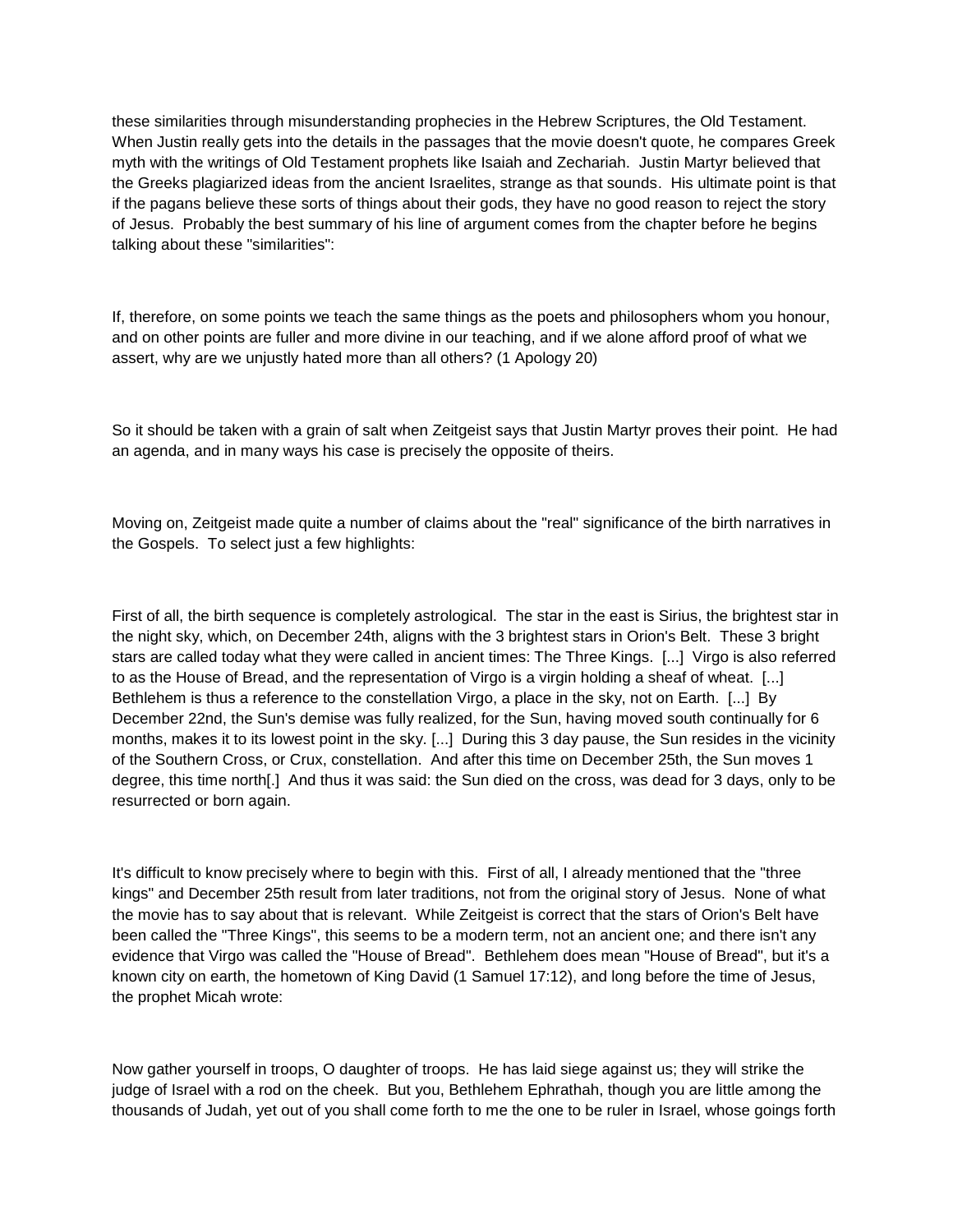are from of old, from everlasting. Therefore he shall give them up, until the time that she who is in labor has given birth; then the remnant of his brethren shall return to the children of Israel. And he shall stand and feed his flock in the strength of YHWH, in the majesty of the name of YHWH his God; and they shall abide, for now he shall be great to the ends of the earth. (Micah 5:1-4)

There's one more truly glaring problem with the claims made by Zeitgeist here. Curious about the astronomy, a skeptic of the claims contacted Dr. Noel Swerdlow, a noted astronomy professor at the University of Chicago. As it turns out, while the stars of the Southern Cross were just barely visible from Israel in ancient times, it wasn't distinguished as a constellation until much later. In fact, in ancient times, the second-century astronomer Ptolemy, who catalogued a number of stars in various constellations in a work called the Almagest, included these stars in the constellation Centaurus (Almagest VIII.1.H161-2)! The simple truth is that it wasn't for over a thousand years after the time of Jesus that the Southern Cross was distinguished. Zeitgeist is being heavily anachronistic; what we know as the "Southern Cross" just couldn't have had that kind of significance back then. After this, the movie continued to say things like:

Now, of the many astrological-astronomical metaphors in the Bible, one of the most important has to do with the ages. Throughout the scripture there are numerous references to the "Age." In order to understand this, we need to be familiar with the phenomenon known as the precession of the equinoxes. The ancient Egyptians along with cultures long before them recognized that approximately every 2150 years the sunrise on the morning of the spring equinox would occur at a different sign of the Zodiac. [...] [Ancient societies] referred to each 2150 year period as an "age." From 4300 b.c. to 2150 b.c., it was the Age of Taurus, the Bull. From 2150 b.c. to 1 a.d., it was the Age of Aries, the Ram, and from 1 a.d. to 2150 a.d. it is the Age of Pisces, the age we are still in to this day, and in and around 2150, we will enter the new age: the Age of Aquarius.

To stop for a moment right there, one things desperately needs to be said. Zeitgeist's sources refuse to admit it, but the precession of the equinoxes was only discovered in the second century BC by a Greek named Hipparchus (The Origins of the Mithraic Mysteries, p. 76). "Ancient societies" before this weren't aware of it. That becomes very important shortly. Continuing, the movie talks about the time during the forty years when the Israelites lived as nomads in the desert and Moses, coming down from Mt. Sinai, discovered the Israelites making a golden calf idol:

Most Biblical scholars would attribute [Moses'] anger to the fact that the Israelites were worshiping a false idol, or something to that effect. The reality is that the golden bull is Taurus the Bull, and Moses represents the new Age of Aries the Ram. This is why Jews even today still blow the Ram's horn. Moses represents the new Age of Aries, and upon the new age, everyone must shed the old age.

Of course, in light of the fact that the ancient Israelites didn't know about the precession of the equinoxes, the connection here falls even flatter than it would've otherwise. The more sensible view prevails: Moses' anger has nothing to do with astrological symbolism, but instead is based on the fact that the Israelites were already committing idolatry. It wasn't uncommon in that general area for gods to be represented by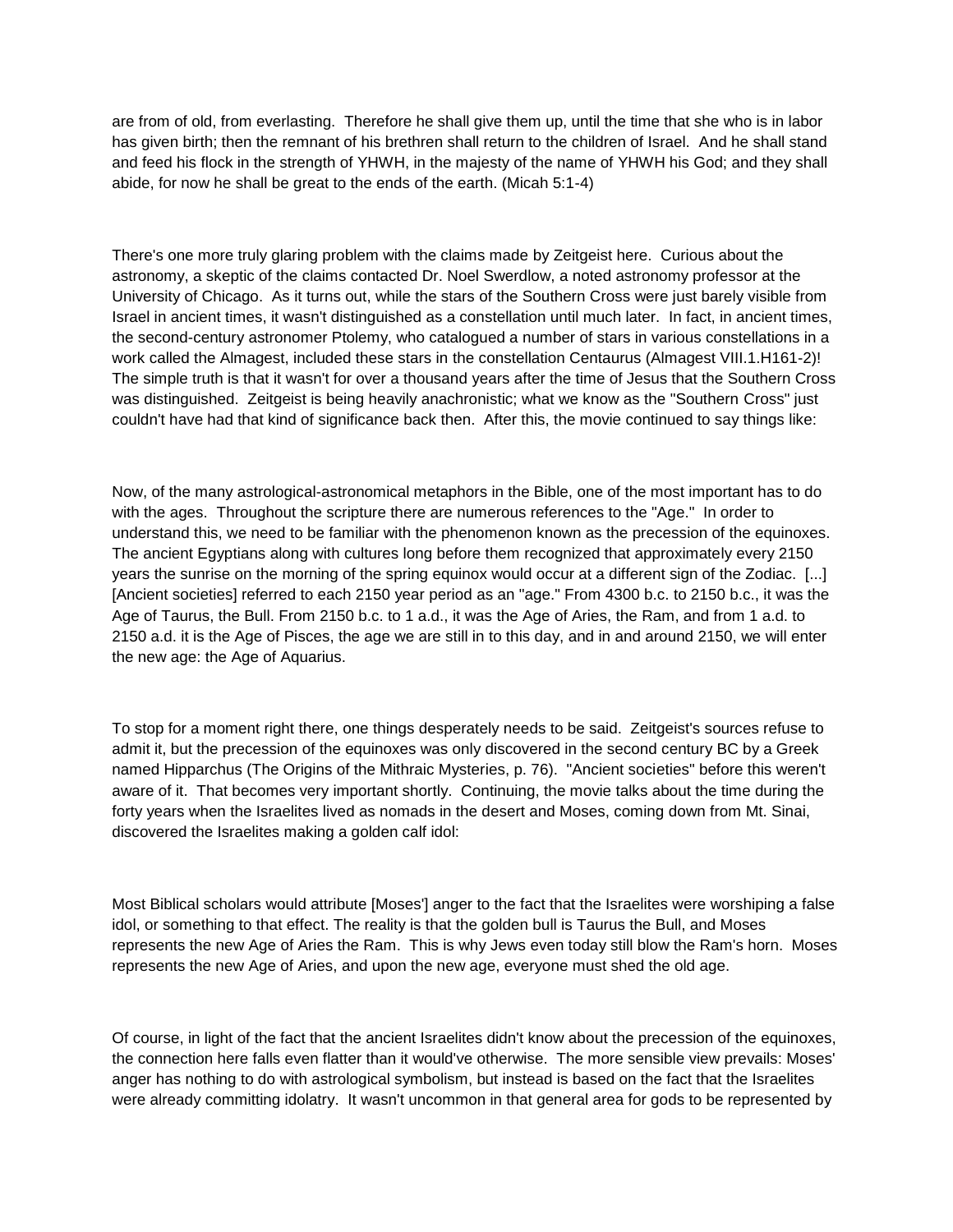bulls, like the Canaanite high god El was (ANET, p. 129). As for the ram's horn, the shofar, do we really need to astrology to understand the common-sense selection of an animal whose horns make fine trumpets? Moving on, Zeitgeist gets to the New Testament and says:

Jesus is the figure who ushers in the age following Aries, the Age of Pisces the Two Fish. [...] Jesus feeds 5000 people with bread and "two fish." When he begins his ministry walking along Galilee, he befriends two fisherman, who follow him. And I think we've all seen the Jesus-fish on the backs of people's cars. [...] At Luke 22:10 [...] the man bearing a pitcher of water is Aquarius, the water-bearer, who is always pictured as a man pouring out a pitcher of water. [...] He represents the age after Pisces, and when the Sun (God's Sun) leaves the Age of Pisces (Jesus), it will go into the House of Aquarius, as Aquarius follows Pisces in the precession of the equinoxes. [...] Apart from the cartoonish depictions in the Book of Revelation, the main source of this idea [of the end of the world] comes from Matthew 28:20, where Jesus says "I will be with you even to the end of the world." However, in King James Version, "world" is a mistranslation, among many mistranslations. The actual word being used is "aeon", which means "age."

In all of this, Zeitgeist actually does get something monumentally right. When Jesus refers to the "end of the aeon", he doesn't mean the end of the world. But he also isn't talking about the astrological Age of Pisces, either. Rather, in first-century Jewish thought there was an awareness of the current age, haolam ha-zeh, and the "age to come", ha-olam ha-ba. The distinction shows up in later rabbinic writings, and it's also what Jesus is talking about. The age of exile is drawing to a close, and the messianic age is dawning. It has nothing to do with astrology. One more quick side note: the makers of Zeitgeist betray only their own ignorance when they talk about the "cartoonish depictions in the Book of Revelation". The tradition of apocalyptic literature deserves to be met on its own terms, although admittedly many modern Christians project their own ideas onto it just as rapidly.

The movie also makes a big deal about fish in Christianity. It really isn't too surprising, though, when you consider just how much of the action in the Synoptic Gospels--that is, Matthew, Mark, and Luke--takes place around the Lake of Gennesaret, also called the Sea of Galilee, where fishing was very important and fish were an important food. Jesus doesn't just call two fishermen, he calls several pairs of fishermen: Simon Peter and his brother Andrew, and James and John the sons of Zebedee, were all fishermen. Jesus feeds the 5000 with five loaves of bread and two fish because, in the account, that's what was presented to him. And you'll note that those numbers didn't stay so low for long! Pisces has nothing to do with it. Nor does it have anything to do with the ancient Christian symbol of the fish, which probably had its origins in the prevalence of fishing in the Galilean ministry of Jesus and in the fact the Greek word for fish, ichthys, made an excellent acronym for the phrase Iesous Christos, Theou 'Uios, Soter--"Jesus Christ, Son of God, Savior".

Finally, the case of Luke 22:10 and its man carrying a pitcher of water. The fuller passage reads: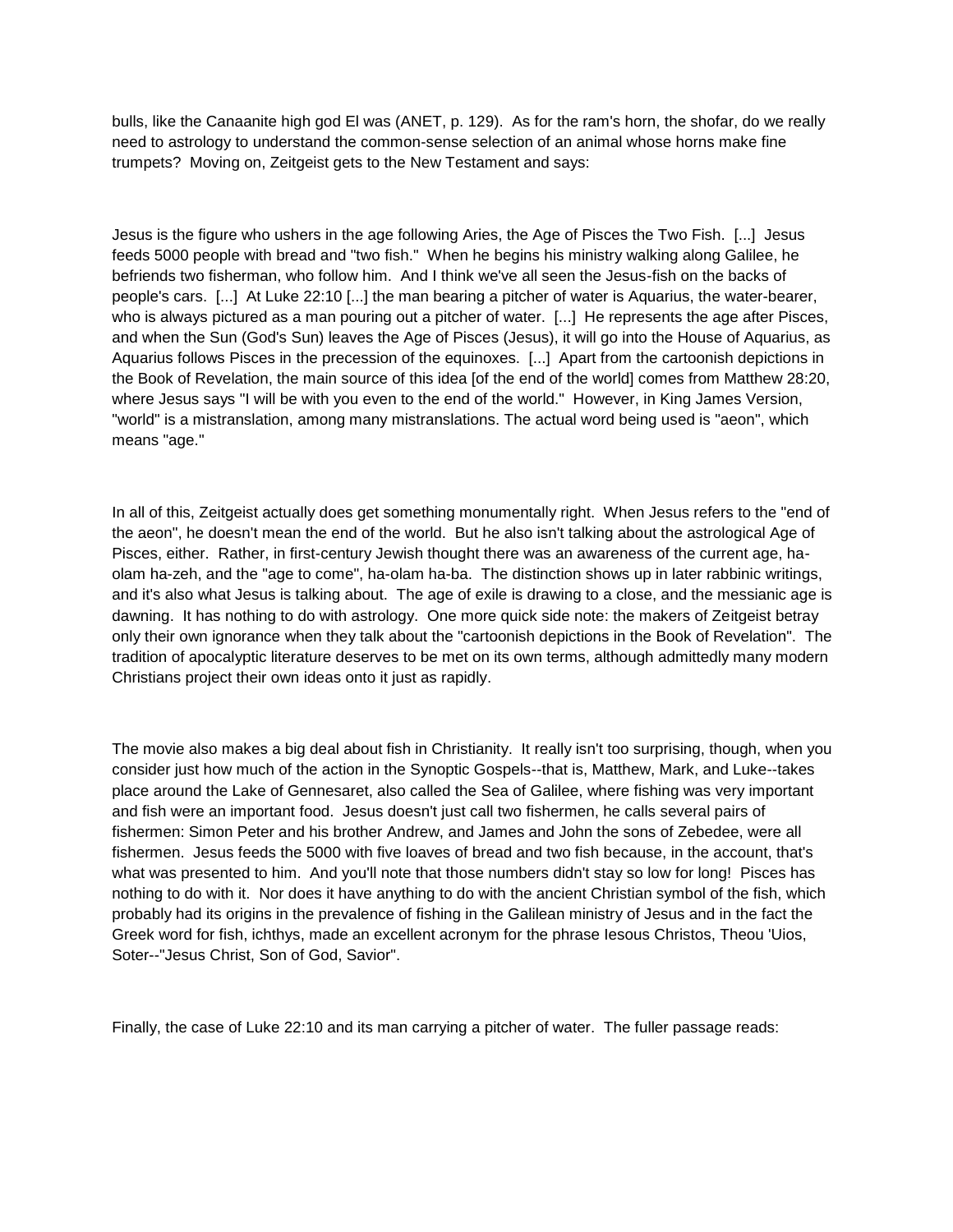Then came the Day of Unleavened Bread, when the Passover must be killed. And [Jesus] sent Peter and John, saying, "Go and prepare the Passover for us, that we may eat." So they said to him, "Where do you want us to prepare?" And he said to them, "Behold, when you have entered the city, a man will meet you carrying a pitcher of water; follow him into the house which he enters. Then you shall say to the master of the house, 'The Teacher says to you, 'Where is the guest room where I may eat the Passover with my disciples?' ' Then he will show you a large, furnished upper room; there make ready." So they went and found it just as he had said to them, and they prepared the Passover. (Luke 22:7-13)

In context, it's obvious that Zeitgeist is reading a lot into the passage that just isn't there and cutting away everything that doesn't fit. What Luke wrote was about an actual, physical male carrying a pitcher of water, who was going to lead Peter and John to the right place.

This brings us to a point where we can pursue another of Zeitgeist's big claims. According to them, Jesus never even existed! What they say is:

Furthermore, is there any non-Biblical historical evidence of any person, living with the name Jesus, the Son of Mary, who traveled about with 12 followers, healing people and the like? There are numerous historians who lived in and around the Mediterranean either during or soon after the assumed life of Jesus. How many of these historians document this figure? Not one. [...] Four historians are typically referenced to justify Jesus's existence. Pliny the Younger, Suetonius, and Tacitus are the first three. Each one of their entries consists of only a few sentences at best and only refer to the Christus or the Christ, which in fact is not name but a title. It means the "Anointed one". The fourth source is Josephus and this source has been proven to be a forgery for hundreds of years. Sadly, it is still cited as truth.

Now, a very great deal of this is highly inaccurate. First of all, a quick question: why do we need "non-Biblical historical evidence" for Jesus? The New Testament is a set of primary source documents just as valid as any other, not less so. The books we now call Gospels were shown by a scholar named Richard Burridge to be in the genre of Greco-Roman biographies, and there's just no reason to consider them fundamentally fictional. We're free to disbelieve them, if we like, but they are what they are. So that right there produces several important early sources to the existence of a historical Jesus. Count the Synoptic Gospels as one or three, the Gospel of John as another--and I highly recommend Richard Bauckham's book The Testimony of the Beloved Disciple for information about that--and the letters of Paul as yet another.

Let's start with Flavius Josephus, their fourth historian. His most famous statement is sometimes called the Testimonium Flavianum, and it reads:

Now there was about this time Jesus, a wise man, if it be lawful to call him a man; for he was a doer of wonderful works, a teacher of such men as receive the truth with pleasure. He drew over to him both many of the Jews and many of the Gentiles. He was [the] Christ. And when Pilate, at the suggestion of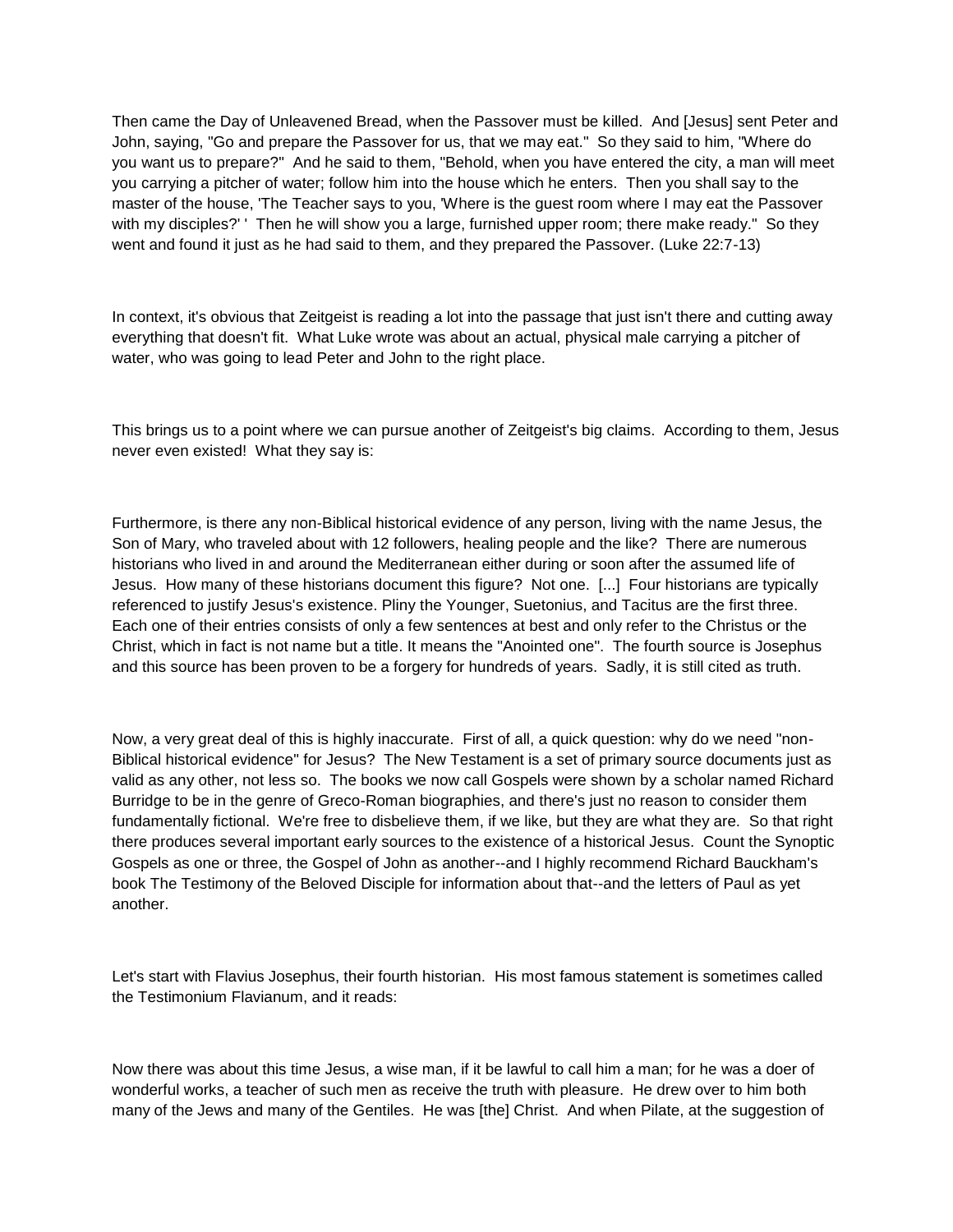the principal men amongst us, had condemned him to the cross, those that loved him at the first did not forsake him; for he appeared to them alive again the third day; as the divine prophets had foretold these and ten thousand other wonderful things concerning him. And the tribe of Christians, so named from him, are not extinct at this day. (Antiquities of the Jews 18.3.3)

The movie claims that this passage is entirely a forgery, but that's just not true. It almost certainly does contain some interpolations, some edits by later copyists who added a few things to what Josephus had to say, but the majority view among scholars who devote themselves seriously to the study of Josephus' works is that the passage, minus a few interpolations, is authentic. Louis Feldman, for example, one of the world's leading Josephan scholars, did an extensive survey of the literature and found that the majority voice was for only partial interpolation, with many scholars even going for full authenticity. And as Feldman says:

We must start with the assumption that the 'Testimonium' is authentic until proven otherwise, inasmuch as the manuscript tradition, late though it be, is unanimous in including it. (Josephus and Modern Scholarship, 1937-1980, p. 690)

Furthermore, this isn't the only reference to Jesus in the works of Josephus. There's another passage that Zeitgeist totally ignored:

And now Caesar, upon hearing the death of Festus, sent Albinus into Judea as procurator. But the king deprived Joseph of the high priesthood, and bestowed the succession to that dignity on the son of Ananus, who was also himself called Ananus. Now the report goes that this eldest Ananus proved a most fortunate man; for he had five sons who had all performed the office of a high priest to God, and who had himself enjoyed that dignity a long time formerly, which had never happened to any other of our high priests. But this younger Ananus, who, as we have told you already, took the high priesthood, was a bold man in his temper, and very insolent; he was also of the sect of the Sadducees, who are very rigid in judging offenders, above all the rest of the Jews, as we have already observed; when, therefore, Ananus was of this disposition, he thought he had now a proper opportunity [to exercise his authority]. Festus was now dead, and Albinus was but upon the road; so he assembled the sanhedrim of judges, and brought before them the brother of Jesus, who was called Christ, whose name was James, and some others; and when he had formed an accusation against them as breakers of the law, he delivered them to be stoned: but as for those who seemed the most equitable of the citizens, and such as were the most uneasy at the breach of the laws, they disliked what was done. (Antiquities of the Jews 20.9.1)

The important part of this passage for us is that it refers to James, the brother of Jesus (Matthew 13:55). We know that we have the right Jesus because Josephus makes sure to specify that he's the Jesus who was known as the Christ, the "anointed one". And this all implies very strongly that Jesus was, in fact, a historical figure, as was his brother. There's no reason to suggest any interpolations here at all, and certainly no reason to think that the passage is a forgery. It's widely known to be fully authentic (Josephus and Modern Scholarship, 1937-1980, p. 705). It holds up, and so does the case for the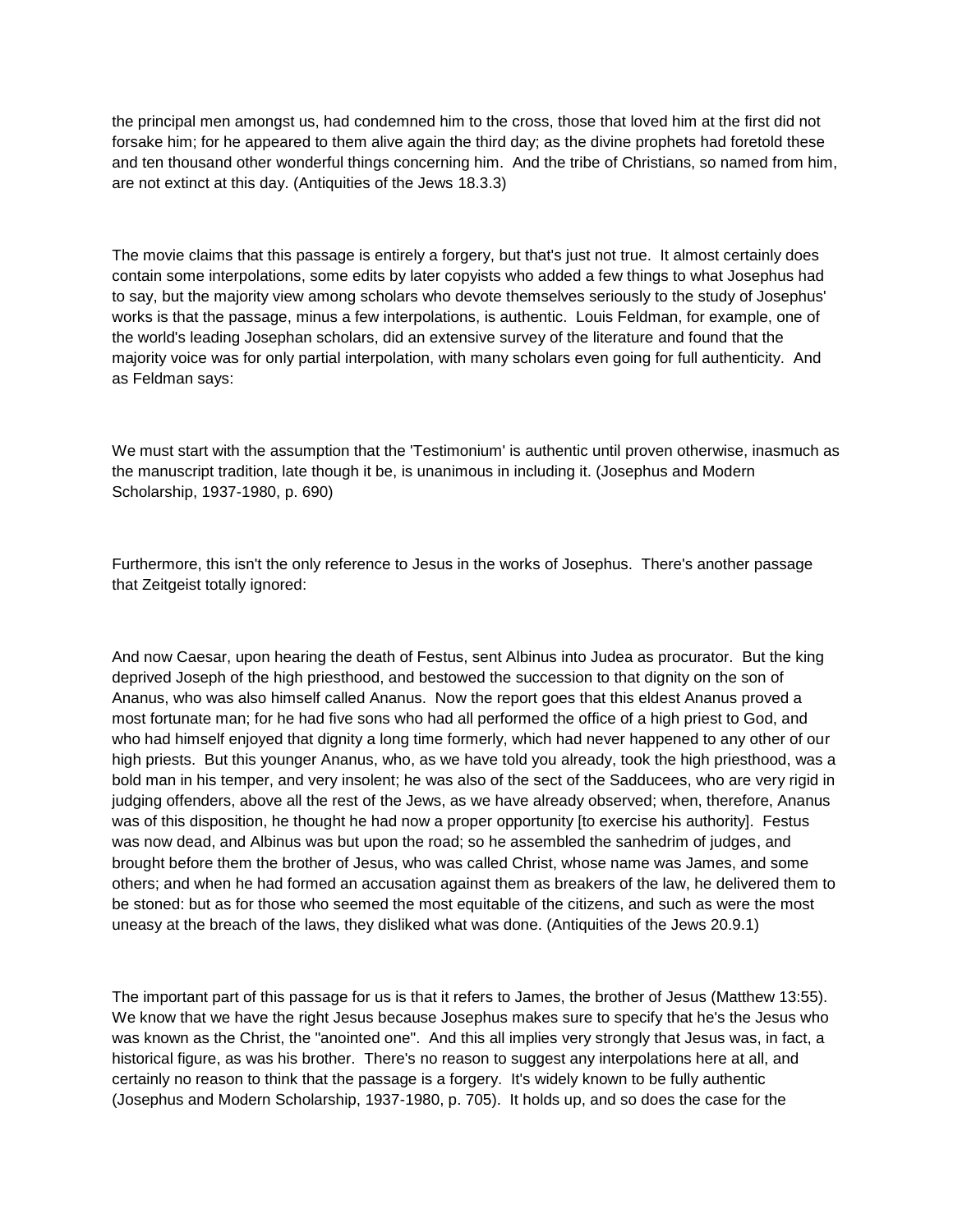historical Jesus. And incidentally, Feldman notes that this passage confirms the 'Testimonium Flavianum' in that it "indicates that Jesus had been mentioned previously" (Josephus and Modern Scholarship, 1937- 1980, p. 690).

Zeitgeist also mentions that Tacitus, Suetonius, and Pliny the Younger all make reference to Jesus, which is entirely true, although the movie's reason for dismissing their testimony is extremely weak. Starting with the Roman historian Tacitus, he wrote:

Such indeed were the precautions of human wisdom. The next thing was to seek means of propitiating the gods, and recourse was had to the Sibylline books, by the direction of which prayers were offered to Vulcanus, Ceres, and Proserpina. Juno, too, was entreated by the matrons, first, in the Capitol, then on the nearest part of the coast, whence water was procured to sprinkle the fane and image of the goddess. And there were sacred banquets and nightly vigils celebrated by married women. But all human efforts, all the lavish gifts of the emperor, and the propitiations of the gods, did not banish the sinister belief that the conflagration was the result of an order. Consequently, to get rid of the report, Nero fastened the guilt and inflicted the most exquisite tortures on a class hated for their abominations, called Christians by the populace. Christus, from whom the name had its origin, suffered the extreme penalty during the reign of Tiberius at the hands of one of our procurators, Pontius Pilatus, and a most mischievous superstition, thus checked for the moment, again broke out not only in Judaea, the first source of the evil, but even in Rome, where all things hideous and shameful from every part of the world find their centre and become popular. Accordingly, an arrest was first made of all who pleaded guilty; then, upon their information, an immense multitude was convicted, not so much of the crime of firing the city, as of hatred against mankind. Mockery of every sort was added to their deaths. Covered with the skins of beasts, they were torn by dogs and perished, or were nailed to crosses, or were doomed to the flames and burnt, to serve as a nightly illumination, when daylight had expired. Nero offered his gardens for the spectacle, and was exhibiting a show in the circus, while he mingled with the people in the dress of a charioteer or stood aloft on a car. Hence, even for criminals who deserved extreme and exemplary punishment, there arose a feeling of compassion; for it was not, as it seemed, for the public good, but to glut one man's cruelty, that they were being destroyed. (Annals 15.44)

The degree of detail we actually get from this is astounding. During the reign of Nero, there was a group of people known as Christians. They're named after a person called "Christus", who endured the "extreme penalty", an undoubted reference to crucifixion (cf. Martin Hengel, Crucifixion, pp. 2-3). This all happened in the province of Judaea while Pontius Pilatus was in charge, during the reign of Tiberius Caesar. The following of this "Christus"--a "most mischievous superstition", as Tacitus calls it--spread even to Rome. It should be very obvious that the only person crucified in Judaea under Pilate who was known as a messianic figure--the meaning of "Christus", after all--and whose followers survived around the empire, even in Rome, into the reign of Nero and were called "Christians", is the historical Jesus. Zeitgeist objects to this with the weak declaration that Jesus is here called "Christus", a Latinized form of his title instead of his name, as though it were therefore unclear who is under discussion. That just won't do, since it's obviously the same Jesus.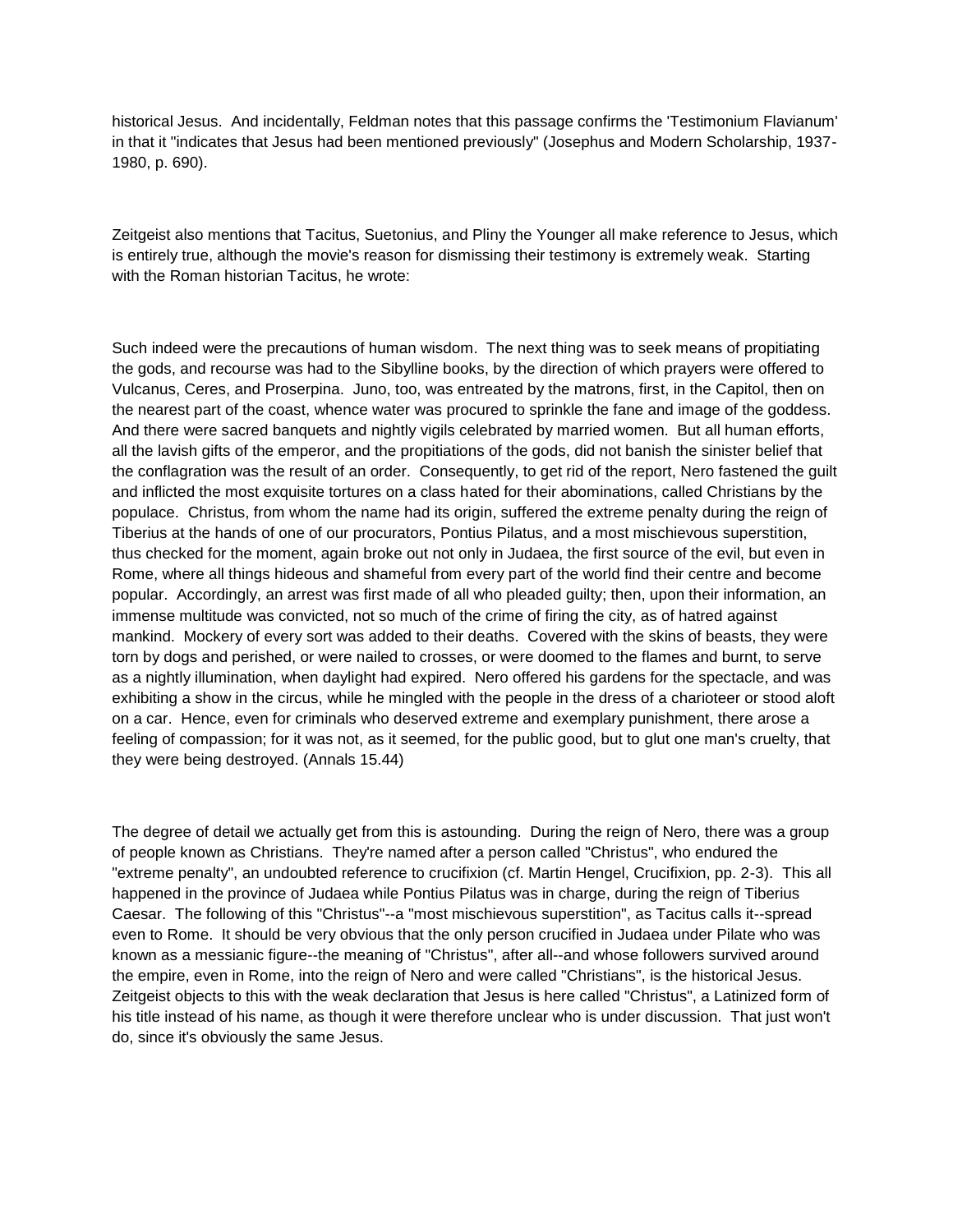It's pretty clear that Suetonius has the same person in mind, but his testimony is much less useful. He wrote:

He suppressed all foreign religions, and the Egyptian and Jewish rites, obliging those who practised that kind of superstition, to burn their vestments, and all their sacred utensils. He distributed the Jewish youths, under the pretence of military service, among the provinces noted for an unhealthy climate; and dismissed from the city all the rest of that nation as well as those who were proselytes to that religion, under pain of slavery for life, unless they complied. He also expelled the astrologers; but upon their suing for pardon, and promising to renounce their profession, he revoked his decree. (Tiberius 36)

[Claudius] exonerated for ever the people of Ilium from the payment of taxes, as being the founders of the Roman race; reciting upon the occasion a letter in Greek, from the senate and people of Rome to king Seleucus, on which they promised him their friendship and alliance, provided that he would grant their kinsmen the Iliensians immunity from all burdens. He banished from Rome all the Jews, who were continually making disturbances at the instigation of one Chrestus. He allowed the ambassadors of the Germans to sit at the public spectacles in the seats assigned to the senators, being induced to grant them favours by their frank and honourable conduct. (Claudius 25)

In light of all of the above, it seems very plausible that Suetonius' "Chrestus"--a common Roman misspelling of "Christus"--is a reference to Jesus, and that the disturbances resulted from the early relationships in Rome between non-Christian Jews and Christians. It should be noted that the Latin phrase similia sectantes, which appears in the passage about Tiberius, might conceivably be better translated as "similar sects" and indicate the Christians, but that's speculative. Finally, Pliny the Younger governed the province of Bithynia for a while and wrote in a letter to the Emperor Trajan:

It is my practice, my lord, to refer to you all matters concerning which I am in doubt. For who can better give guidance to my hesitation or inform my ignorance? I have never participated in trials of Christians. I therefore do not know what offenses it is the practice to punish or investigate, and to what extent. [...] Soon accusations spread, as usually happens, because of the proceedings going on, and several incidents occurred. An anonymous document was published containing the names of many persons. Those who denied that they were or had been Christians, when they invoked the gods in words dictated by me, offered prayer with incense and wine to your image, which I had ordered to be brought for this purpose together with statues of the gods, and moreover cursed Christ--none of which those who are really Christians, it is said, can be forced to do--these I thought should be discharged. Others named by the informer declared that they were Christians, but then denied it, asserting that they had been but had ceased to be, some three years before, others many years, some as much as twenty-five years. They all worshipped your image and the statues of the gods, and cursed Christ. They asserted, however, that the sum and substance of their fault or error had been that they were accustomed to meet on a fixed day before dawn and sing responsively a hymn to Christ as to a god, and to bind themselves by oath, not to some crime, but not to commit fraud, theft, or adultery, not falsify their trust, nor to refuse to return a trust when called upon to do so. When this was over, it was their custom to depart and to assemble again to partake of food--but ordinary and innocent food. Even this, they affirmed, they had ceased to do after my edict by which, in accordance with your instructions, I had forbidden political associations. Accordingly, I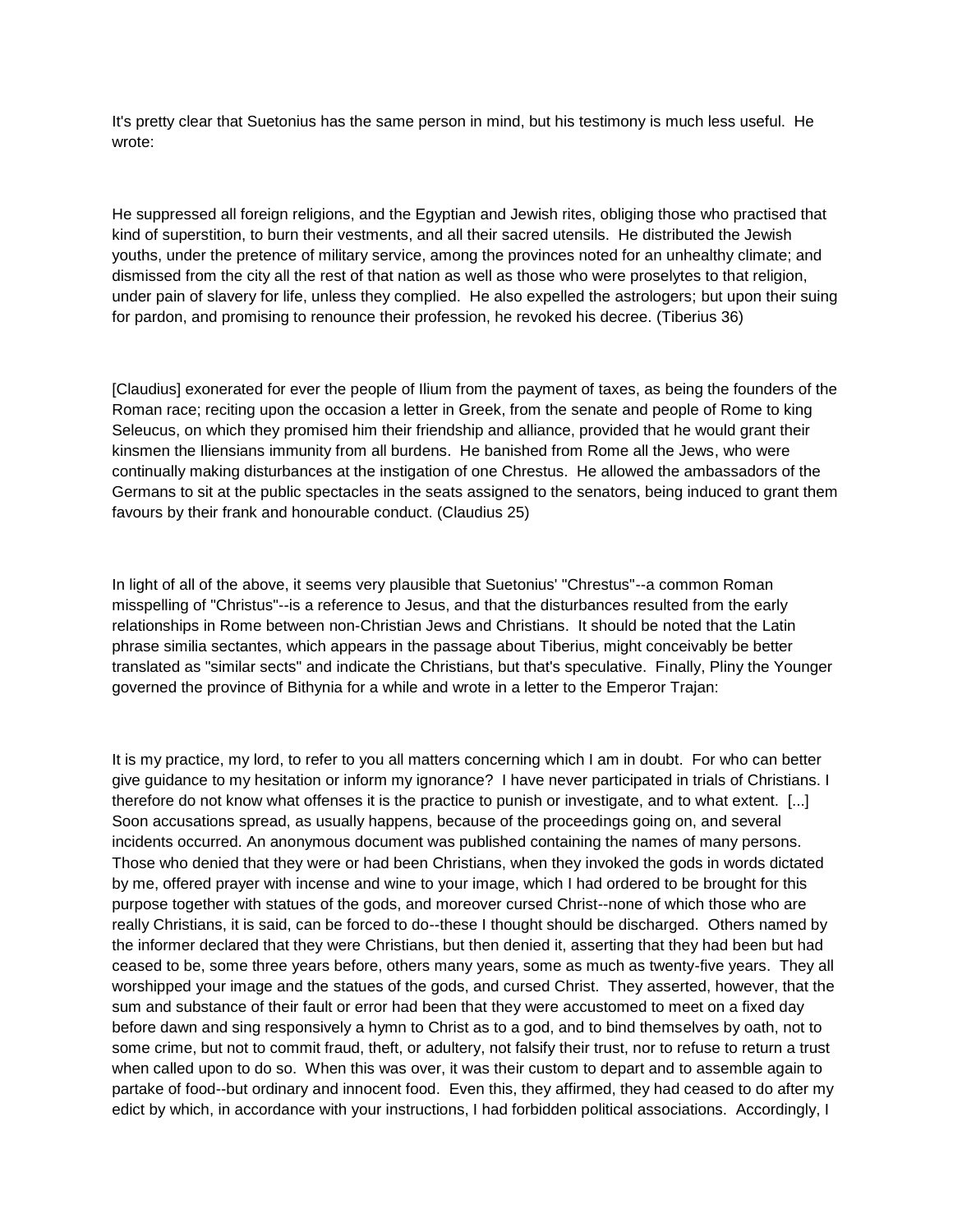judged it all the more necessary to find out what the truth was by torturing two female slaves who were called deaconesses. But I discovered nothing else but depraved, excessive superstition. (Letters 10.96)

What Pliny says is very important. Christians, according to the information Pliny gathered from those he pressured into apostasy, sang a hymn to Jesus "as to a god"; they gathered early on a particular day; they took oaths to live virtuously; and they assembled again for a meal, undoubtedly the eucharist, hence Pliny's mention of "ordinary and innocent food" to counter common rumors that Christians were cannibals. The line with the Latin phrase quasi deo, "as to a god", is critical, because it implies that Pliny thinks something very weird about this, as if the Christ in question were someone who wouldn't normally be worshipped. The clearest explanation, of course, is that Jesus was known to be a human being, hence Pliny's perplexity at the Christians' worship of him. And, again, it's obviously Jesus who's in sight here, not someone else, like the movie's makers might wish.

From all of these put together, I think that most people should be able to see that Zeitgeist is just wrong about Jesus. He was a real person in history. We have a great wealth of sources from within the New Testament itself, and we have several references from beyond it. For someone who never held political office, that's incredibly impressive! With that, I turn to Zeitgeist's final two objections to the historicity of Jesus. First, there's a list presented of "historians", as the movie says, who never mentioned Jesus. And second, the movie declares:

You would think that a guy who rose from the dead and ascended into Heaven for all eyes to see and performed the wealth of miracles acclaimed to him would have made it into the historical record. It didn't because once the evidence is weighed, there are very high odds that the figure known as Jesus, did not even exist.

As we've seen, Jesus is mentioned in the historical record, and quite abundantly, especially considering his position. He may have been a miracle worker and may have risen from the dead, but he was also a traveling teacher and prophetic figure in a relatively insignificant province that was often held in contempt by the elite as a troublesome and seditious place. He didn't hold political office, he didn't lead an army, he never traveled to Rome. In short, he's just not the sort of fellow that most Roman historians would choose to mention. And, of course, if anyone happened to actually believe in his miracles, Zeitgeist wouldn't accept their testimony, since that would make them a Christian. Talk about stacking the deck! As for that list, it's crucially flawed. For one, it includes Livy, who died in 17 AD, before Jesus ever began his ministry! How an oversight like that got through, one can only imagine. Another figure on the list, Columella, left only a couple surviving works concerning agriculture and trees! Where exactly is Jesus supposed to fit in? Among just a few of the others, Phaedrus simply wrote fables, Quintilian was a rhetorician, Silius Italicus was an epic poet who wrote about the Second Punic War, and Gaius Valerius Flaccus wrote a poem called the Argonautica about Jason's search for the Golden Fleece. I could go on about many of the others, but this selection serves to point out how flawed the list is.